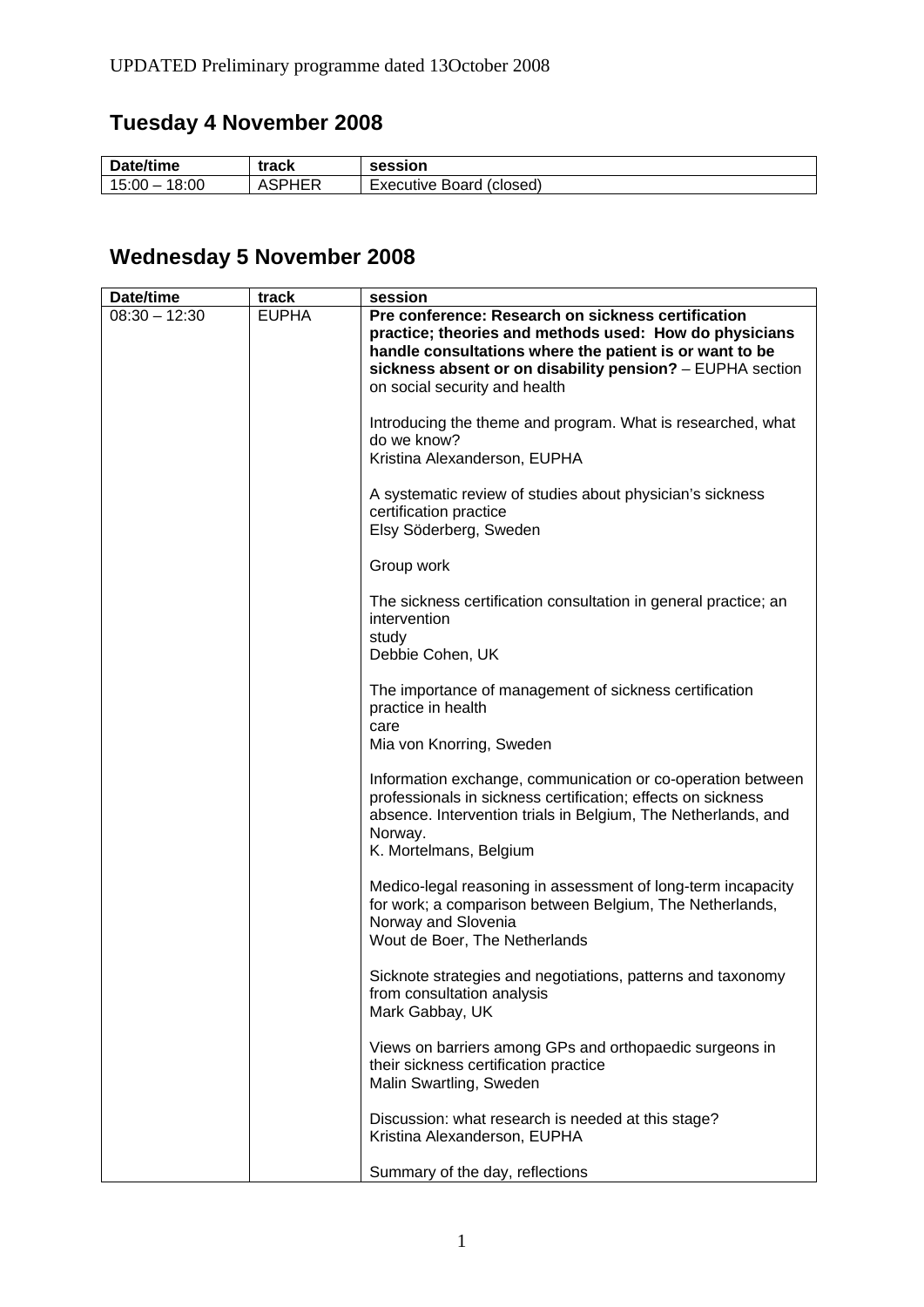|             |              | Mansel Aylward, UK                                                                                                                                                                                                     |
|-------------|--------------|------------------------------------------------------------------------------------------------------------------------------------------------------------------------------------------------------------------------|
|             |              | Final remarks from the organizing committee                                                                                                                                                                            |
| 08:30-18:15 | <b>EUPHA</b> | Pre conference: Migrant health - EUPHA section on migrant<br>health                                                                                                                                                    |
|             |              | Iberian plenary session 1<br>Chair: Rui Portugal, Walter Devillé                                                                                                                                                       |
|             |              | Best practices in promoting health and health services<br>utilization for vulnerable groups<br>Dias S, Portugal                                                                                                        |
|             |              | Prevalence of tobacco consumption in African and Brazilian<br>Immigrant Communities in Portugal<br>Carreira M, Portugal                                                                                                |
|             |              | Evaluation of Oral Health and Access to Oral Health Care in<br>African and Brazilian Immigrants in Portugal<br>Abukumail N, Portugal                                                                                   |
|             |              | Health Personnel Problems and Needs when Providing Heath<br>Care to Immigrant Population in Catalonia<br>Terraza-Nunez R, Spain                                                                                        |
|             |              | The Cultural Diversity in Health Care - How to Innovate the<br>Users and Providers Interaction?<br>Sousa-Ribeiro J, Spain                                                                                              |
|             |              | Iberian plenary session 2<br>Chair: Sónia Dias, Ana Fernandes                                                                                                                                                          |
|             |              | The Impact of the Socio-economic and Cultural Factors on the<br>Vulnerability to AIDS of the Young African Girls (Cape<br>Verdeans) Living in Lisbon slums: an Anthropological<br>Perspective<br>Brak-Lamy G, Portugal |
|             |              | The Health Office of the National Immigrant Support Centre<br>(CNAI) as an Observatory for the Study of Migrant Health in<br>Portugal<br>Backstrom B, Portugal                                                         |
|             |              | Perceptions and Control of Diabetes in Migrants and Non-<br>Migrants in Portugal<br>Costa J, Portugal                                                                                                                  |
|             |              | Promoting access and appropriate health services for<br>immigrants: Assessing immigrants and health providers'<br>perceptions.<br>Dias S, Portugal                                                                     |
|             |              | Iron Deficiency and Anaemia in Child Between Six Months and<br>Three Years Old from Immigrant African Community in<br>Amadora, Portugal<br>Carreira M, Portugal                                                        |
|             |              | European networks plenary session                                                                                                                                                                                      |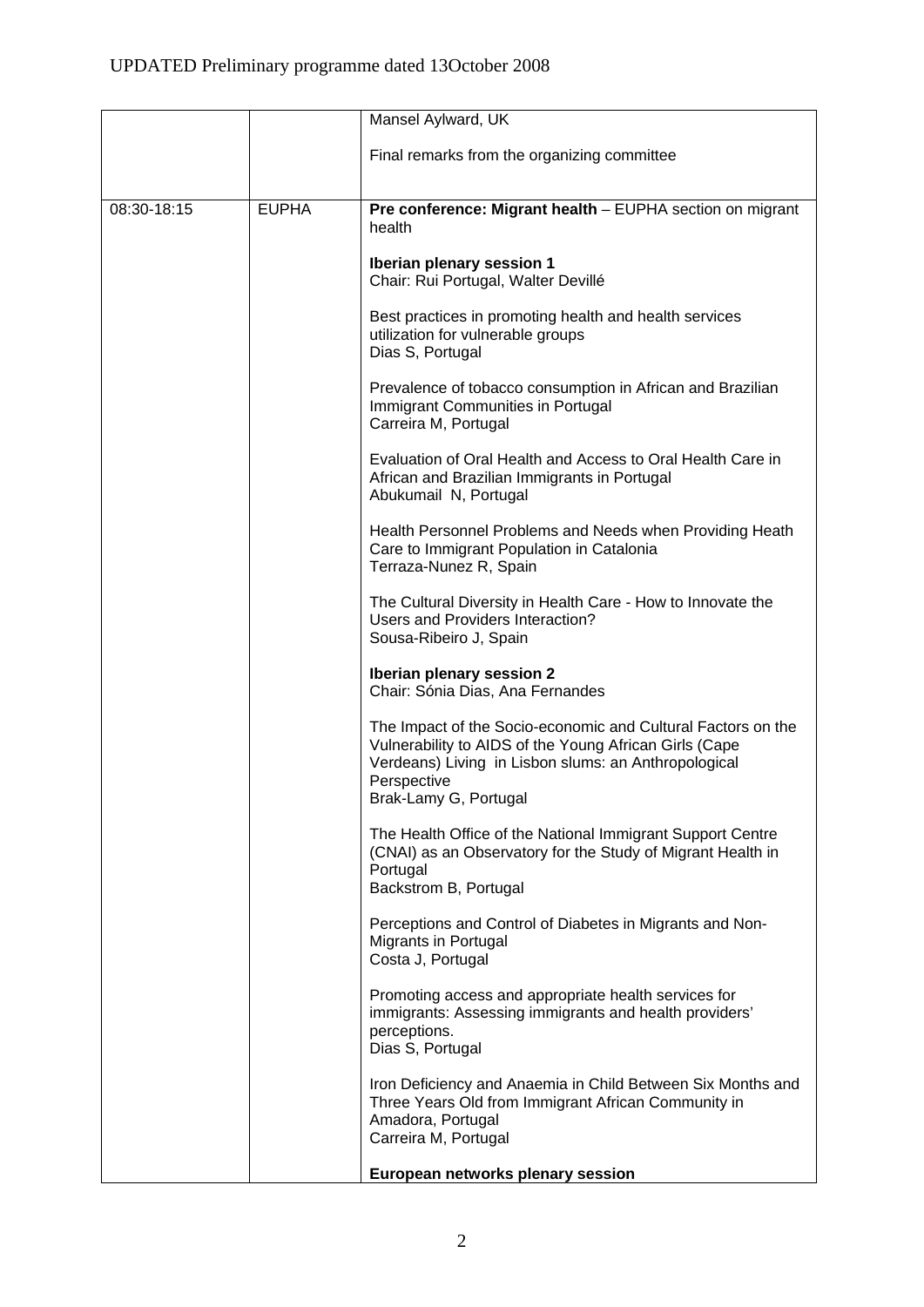| Chair: Paulo Ferrinho, Walter Devillé                                                                                                                                            |
|----------------------------------------------------------------------------------------------------------------------------------------------------------------------------------|
| Mapping Initiatives on Health and Migration in Europe - how to<br>best work together?<br>Samuilova M, Belgium                                                                    |
| European Research Networks on Migration and Health<br>Ingleby D, The Netherlands                                                                                                 |
| Information Network on Good Practice in Health Care for<br>Migrants and Minorities in Europe<br>Kotsioni I, Greece                                                               |
| EpiSouth Project: Assessing migrants' profile and migrants<br>access to immunisation service in the countries of the<br>Mediterranean and the Balkans<br>Vladimirova N, Bulgaria |
| European networks parallel session 1                                                                                                                                             |
| Chairs: Walter Devillé, Sonia Dias                                                                                                                                               |
| Health Data Collection on Migrants and Ethnic Minorities in EU<br>Countries<br>Rosano A, Italy                                                                                   |
| Social Inclusion and Transcultural (Health-) Education<br>Salman R, Germany                                                                                                      |
| Roma and non-Roma Health in EU- main priorities<br>Rimarova K, Slovakia                                                                                                          |
| Some preliminary indicators emerging from the 'race' drugs and<br>criminal justice work of the connections programme<br>Brentari C, UK                                           |
| European networks parallel session 2                                                                                                                                             |
| Chairs: Marleen Foets, Rui Portugal                                                                                                                                              |
| Mortality of Migrant Minority Groups: Comparisons between<br>seven European countries<br>Anton Kunst, The Netherlands                                                            |
| Patterns of Migrants' Health Care Utilisation and Self-Perceived<br>Health in Europe: the MEHO-project<br>Smith Nielsen S, Denmark                                               |
| Infectious Diseases reported in Surveillance Systems by<br>Migrant Populations in Europe – examples of Germany and the<br>UK<br>Akmatov MK, Germany                              |
| Development of Cardiovascular and Diabetes Indicators<br>Rafnsson SB, UK                                                                                                         |
| <b>Closing remarks</b><br>Walter Devillé, EUPHA                                                                                                                                  |
|                                                                                                                                                                                  |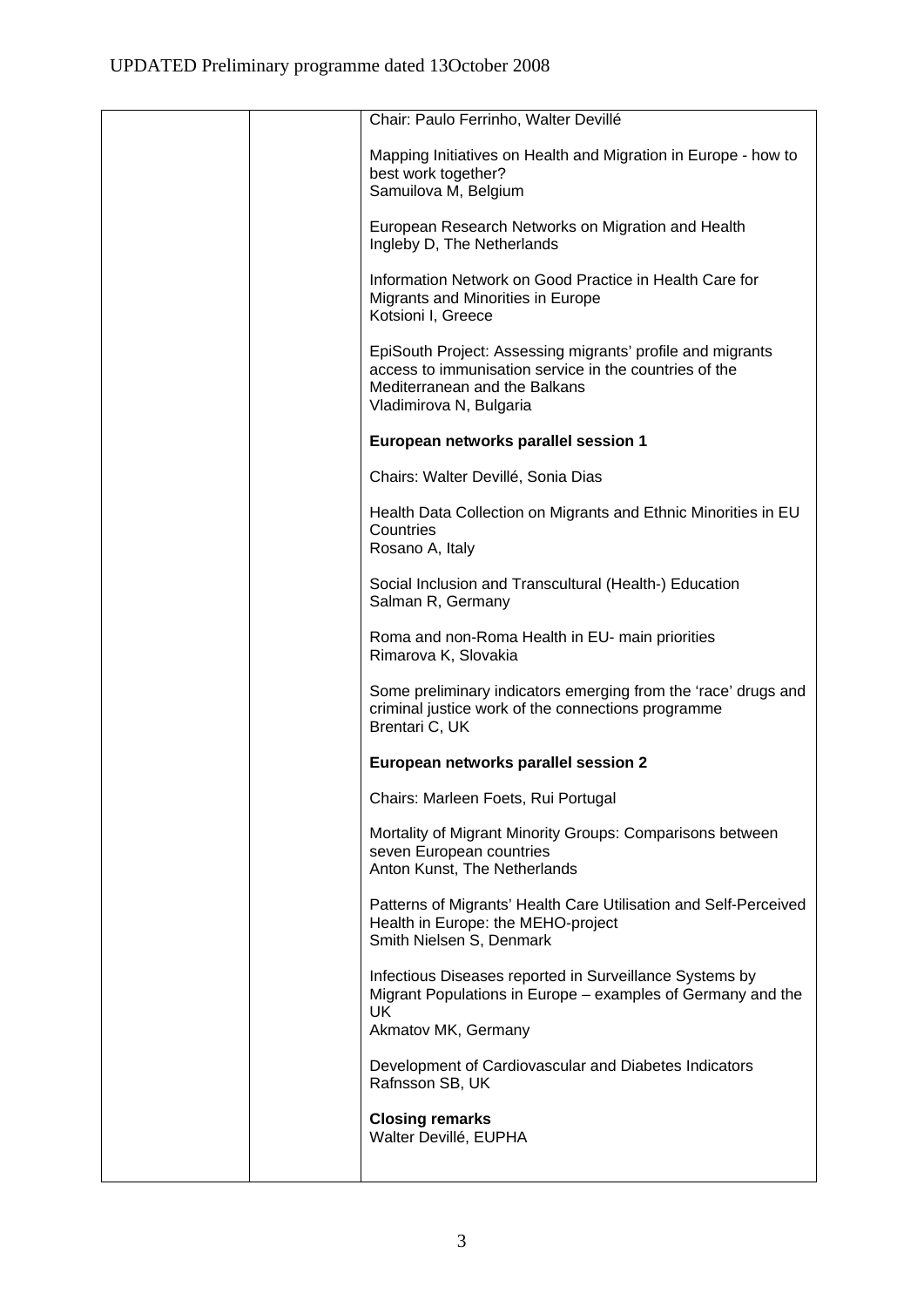| 09:00-12:00     | <b>ASPHER</b>                  | General Assembly (closed)                                                                                                                                                                                             |
|-----------------|--------------------------------|-----------------------------------------------------------------------------------------------------------------------------------------------------------------------------------------------------------------------|
| 12:30           |                                | <b>LUNCH</b>                                                                                                                                                                                                          |
| $12:30 - 17:30$ | $APDH -$<br><b>HOPE</b>        | 2 <sup>nd</sup> International Hospital Congress - Innovation and<br><b>Quality in Health</b>                                                                                                                          |
|                 |                                | Opening conference: health and citizenship                                                                                                                                                                            |
|                 |                                | 1. Clinical governance: what's new?                                                                                                                                                                                   |
|                 |                                | 2. Human capital and performance incentives                                                                                                                                                                           |
| $13:00 - 17:00$ | <b>ASPHER</b>                  | Plenary 1: New public health and (future) public health<br>challenges                                                                                                                                                 |
|                 |                                | European Commission representative                                                                                                                                                                                    |
|                 |                                | A Correia de Campos, Portugal                                                                                                                                                                                         |
|                 |                                | Helmut Brand, The Netherlands (moderator)                                                                                                                                                                             |
| $13:00 - 17:00$ | <b>ASPHER</b>                  | Plenary 2: New public health and (future) research                                                                                                                                                                    |
|                 |                                | competencies                                                                                                                                                                                                          |
|                 |                                |                                                                                                                                                                                                                       |
|                 |                                | Peter Makara, Hungary<br>Jouke van der Zee, The Netherlands                                                                                                                                                           |
|                 |                                | Alena Petrakova, WHO (moderator)                                                                                                                                                                                      |
|                 |                                |                                                                                                                                                                                                                       |
| $13:00 - 17:00$ | <b>ASPHER</b>                  | Plenary 3: New didactical ways of research teaching in<br>public health                                                                                                                                               |
|                 |                                | H de Barros, Portugal                                                                                                                                                                                                 |
|                 |                                | Gudjon Magnusson, Iceland                                                                                                                                                                                             |
|                 |                                | Joao Pereira, Portugal (moderator)                                                                                                                                                                                    |
|                 |                                |                                                                                                                                                                                                                       |
| $13:00 - 17:00$ | <b>ASPHER-</b><br><b>EUPHA</b> | <b>Innovation</b>                                                                                                                                                                                                     |
| 15:15           |                                | <b>COFFEE</b>                                                                                                                                                                                                         |
| $13:00 - 17:00$ | <b>EUPHA</b>                   | Training seminar on measuring patient experiences in<br>health care - EUPHA section on health services research                                                                                                       |
|                 |                                | Measuring patient experiences in health care in Europe; three<br>different perspectives<br>Niek Klazinga, The Netherlands                                                                                             |
|                 |                                |                                                                                                                                                                                                                       |
|                 |                                | Measuring experiences with health care rather than                                                                                                                                                                    |
|                 |                                | satisfaction; examples of questionnaires<br>Jany Rademakers, The Netherlands (tbc)                                                                                                                                    |
|                 |                                |                                                                                                                                                                                                                       |
|                 |                                | Assignment: developing a short questionnaire on patient<br>experiences                                                                                                                                                |
|                 |                                |                                                                                                                                                                                                                       |
| $13:00 - 17:00$ | <b>EUPHA</b>                   | Pre-conference: Links between injuries and alcohol in child<br>& adolescent public health - EUPHA section on child and<br>adolescent public health and the EUPHA section on injury<br>prevention and safety promotion |
|                 |                                | Opening - welcome, why this pre-conference and collaboration<br>between the sections and overview of the program<br>Johan Lund, EUPHA                                                                                 |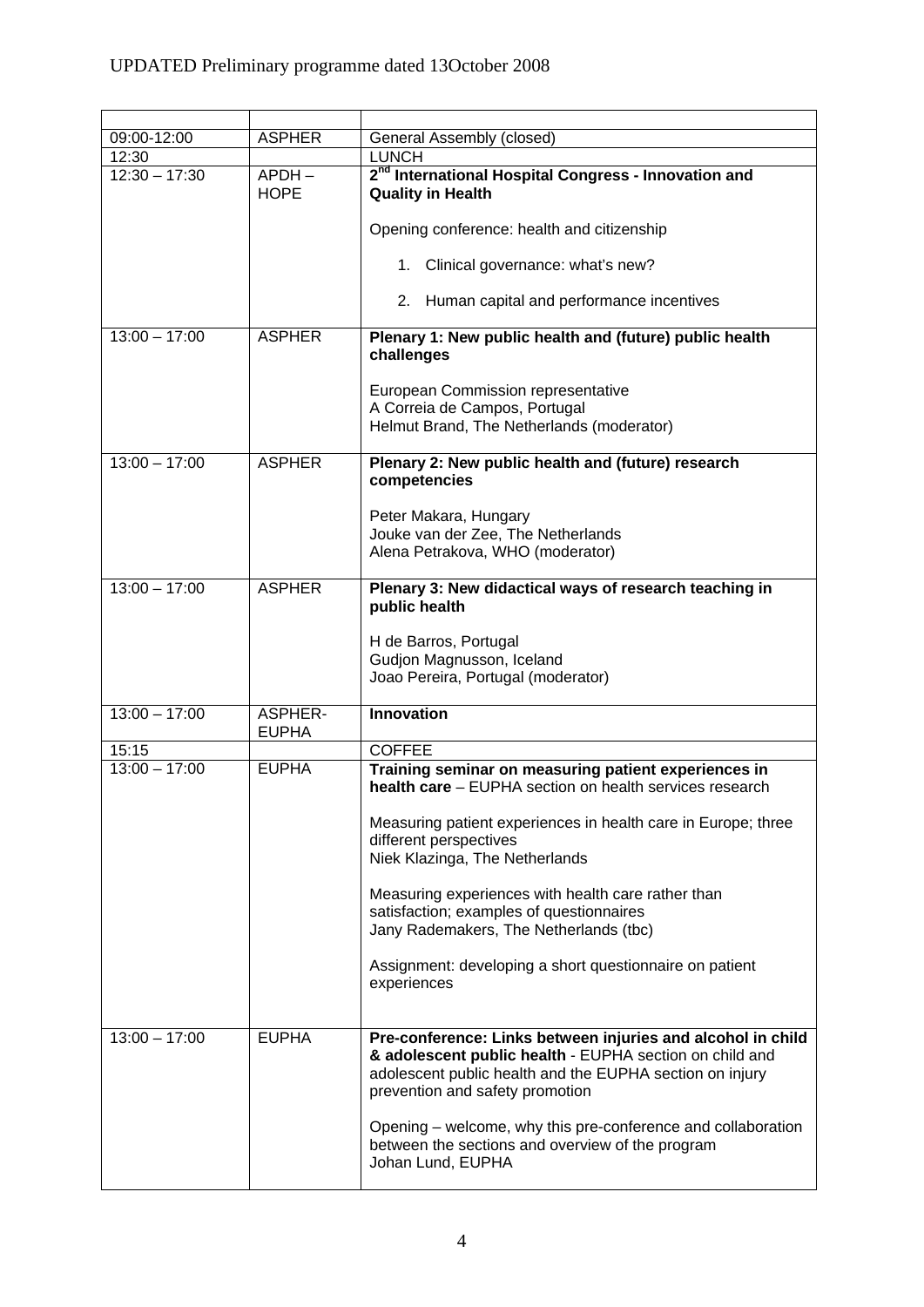|                 |              | Role and impact of alcohol on injuries in children and<br>adolescents, risk factors<br>Paul McArdle, UK<br>Evidence-based interventions for alcohol and injury prevention<br>and implications for policy and practice<br>Marianne Skar, European Alcohol Policy Alliance<br>Workgroup discussion:<br>Dorothy Newbury-Birch, UK<br>Conclusions from the group discussions and ideas for future<br>work/research<br>Johan Lund, EUPHA                                                                                                                                                                                                                                                     |
|-----------------|--------------|-----------------------------------------------------------------------------------------------------------------------------------------------------------------------------------------------------------------------------------------------------------------------------------------------------------------------------------------------------------------------------------------------------------------------------------------------------------------------------------------------------------------------------------------------------------------------------------------------------------------------------------------------------------------------------------------|
| $13:00 - 17:00$ | <b>EUPHA</b> | Pre-conference: Privacy and (Electronic) Information<br>Gathering in (Public) Health-EUPHA section Child and<br>Adolescent Public Health and proposed EUPHA section Ethics<br>in Public Health<br>Chairs: Els Maeckelberghe, Auke Wiegersma, The Netherlands<br>General Introduction with description of preconference<br>programme and goals<br>Privacy and information sharing - an introduction<br>State of the art in different countries – input of the participants<br>Privacy in Practice - the Reflection Enhancement Tool<br>Plenary discussion of the major findings and compilation of<br>important 'take-home messages                                                      |
| $13:00 - 17:00$ | <b>EUPHA</b> | Pre-conference: EuTEACH - European training in effective<br>adolescent care and health - EUPHA section on child and<br>adolescent public health<br>General Introduction with description of preconference<br>programme and goals<br><b>Experience in The Netherlands</b><br>Experience one other country<br>Short plenary discussion about presentations and division in<br>workgroups<br>Workshops<br>Plenary discussion of outcomes of the workshops<br>Compilation of important 'take-home messages'<br>Discussion the formation of an international workgroup with<br>appointment of members and discussion of possibility of<br>submitting a grant application for this workgroup. |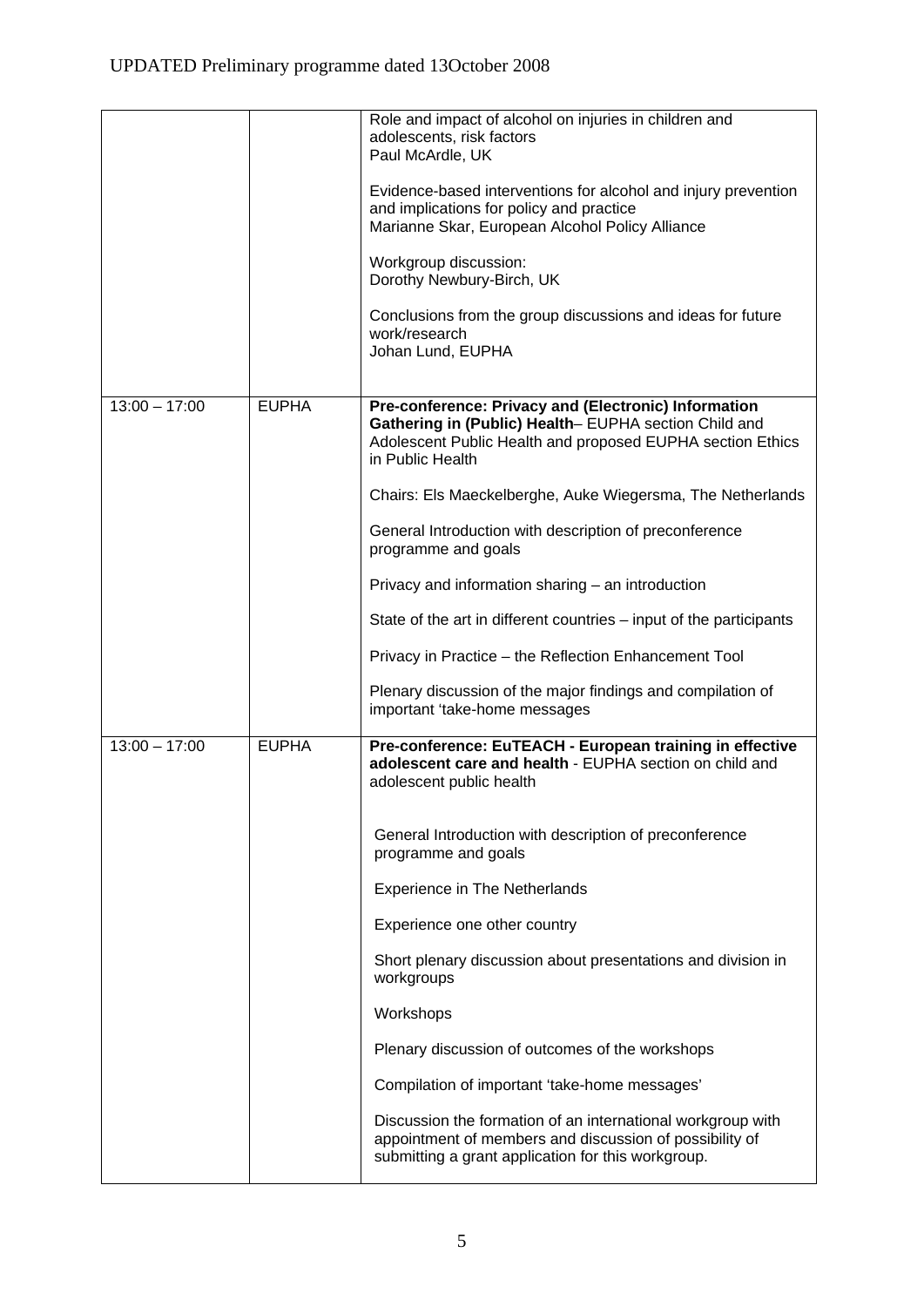| $14:00 - 19:00$ | <b>EUPHA</b>  | Pre-conference: Violence and public mental health -<br>EUPHA section on public mental health |
|-----------------|---------------|----------------------------------------------------------------------------------------------|
|                 |               | Welcome and introduction<br>Jutta Lindert, EUPHA                                             |
|                 |               | Violence in Europe<br>Dinesh Sethi, WHO                                                      |
|                 |               | Epidemiology and risk factors for self - inflicted violence<br>Aino Ostamo, Finland          |
|                 |               | Epidemiology and risk factors for self - abuse                                               |
|                 |               | Health burden of family violence in Portugal                                                 |
|                 |               | Health burden of family violence in the Netherlands<br>Petra Verdonk, The Netherlands        |
|                 |               | Risk factors for family violence                                                             |
|                 |               | Methods of prevention of suicide<br>Ulrich Hegerl, Germany                                   |
|                 |               | Methods of intervention<br>Iris Jonker, The Netherlands                                      |
|                 |               | Framework of monitoring self-inflicted and family violence<br>Jutta Lindert, EUPHA           |
|                 |               | Outlook on future projects on violence                                                       |
| $14:00 - 18:00$ | <b>SESPAS</b> | The Necessary updating of health planning                                                    |
|                 |               | Meeting introduction                                                                         |
|                 |               | Round-table discussion: innovative experiences in health<br>planning                         |
| $15:00 - 18:00$ | <b>EUPHA</b>  | <b>Executive Council meeting (closed)</b>                                                    |
| 20:00           | <b>ASPHER</b> | Conference Dinner at Espaco Lisboa                                                           |

L,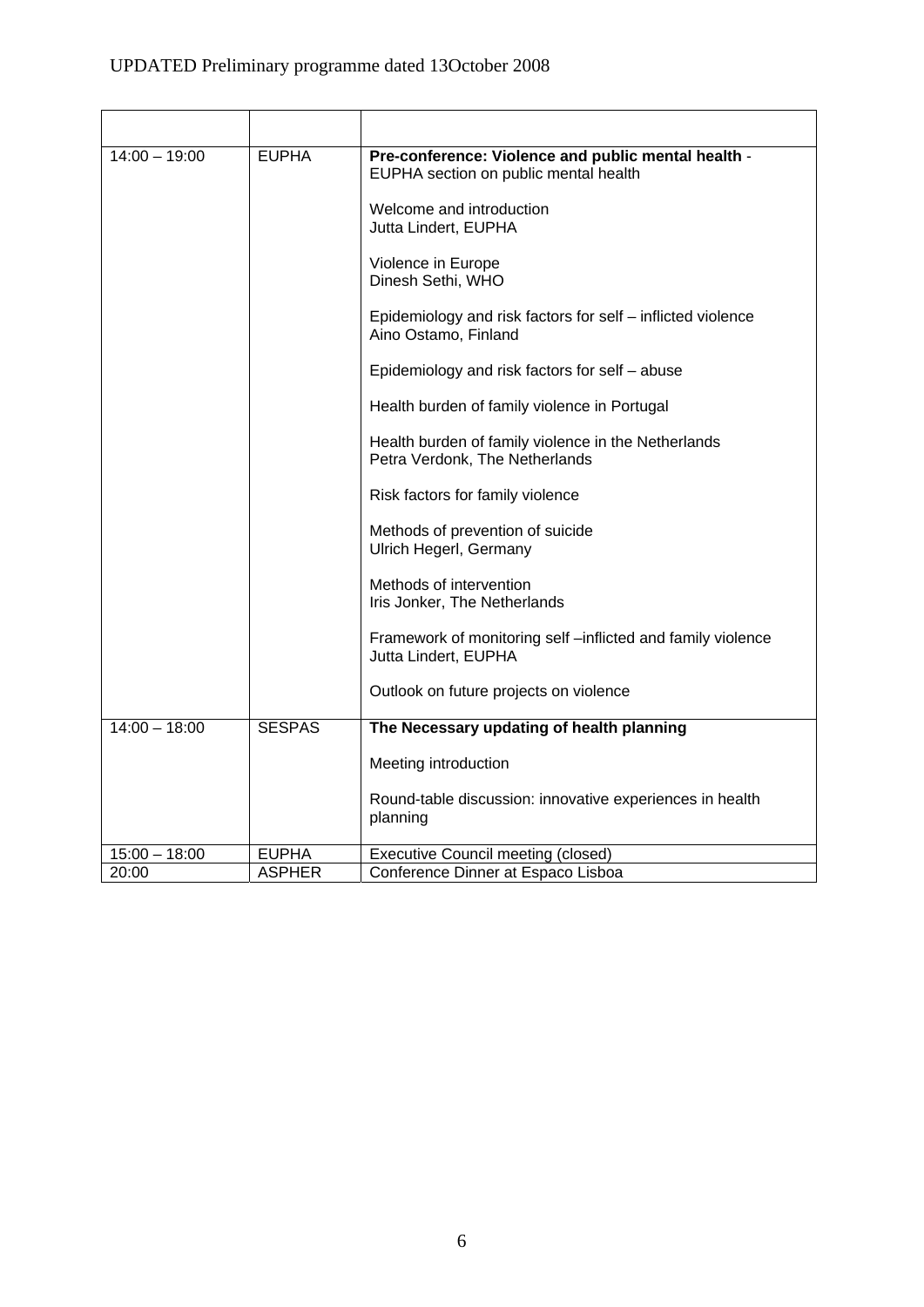# **Thursday 6 November 2008**

| Date/time   | track                   | session                                                                               |
|-------------|-------------------------|---------------------------------------------------------------------------------------|
| 09:00-10:00 | <b>ASPHER</b>           | Plenary 4: The structure of (future) PhD research education<br>in public health       |
|             |                         | G Widdershoven, The Netherlands                                                       |
|             |                         | Ursula Ackermann-Liebrich, Switzerland                                                |
|             |                         | G Bondjers, Sweden (moderator)                                                        |
| 10:00-10:30 |                         | <b>COFFEE</b>                                                                         |
| 10:30-11:30 | <b>ASPHER</b>           | Workshop 1: Together for health: SPHs in their local<br>communities                   |
|             |                         | Chair: Julian Perelman, Portugal                                                      |
| 10:30-11:30 | <b>ASPHER</b>           | Workshop 2: Making an action plan for SPHs' PhD<br>education development              |
|             |                         | Chair: Ursula Ackermann-Liebrich, Switzerland                                         |
| 11:30-12:30 | <b>ASPHER</b>           | Workshop 3: Further development and support for SPHs in<br><b>SEE/CEE</b>             |
|             |                         | Chair: Ulrich Laaser, Germany                                                         |
| 11:30-12:30 | <b>ASPHER</b>           | Workshop 4: ASPHER future: Going alone or going<br>together                           |
|             |                         | Chair: Helmut Brand, Germany                                                          |
|             |                         | Jacek Sitko, Poland (ASPHER)<br>John-Paul Vader, Switzerland (EUPHA)                  |
| 09:00-12:00 | <b>SESPAS</b>           | The necessary updating of health planning                                             |
|             |                         | Round-table discussion: The necessary tools of health<br>planification                |
|             |                         | National planning experiences                                                         |
|             |                         | Closing ceremony and conclusions                                                      |
| 09:00-12:00 | $APDH -$<br><b>HOPE</b> | 2 <sup>nd</sup> International Hospital Congress - Innovation and Quality<br>in Health |
|             |                         | 3. Quality, risk management and patient safety                                        |
|             |                         | 4. financing: innovation and sustainability                                           |
|             |                         | Closing session                                                                       |
| 09:30-12:00 | Sanofi<br>Pasteur MSD   | Round Table: Vaccination: a key contributer to health and<br>innovation in Europe     |
|             |                         | <b>Session 1:</b><br>The Successful Implementation of Vaccination Policies: A         |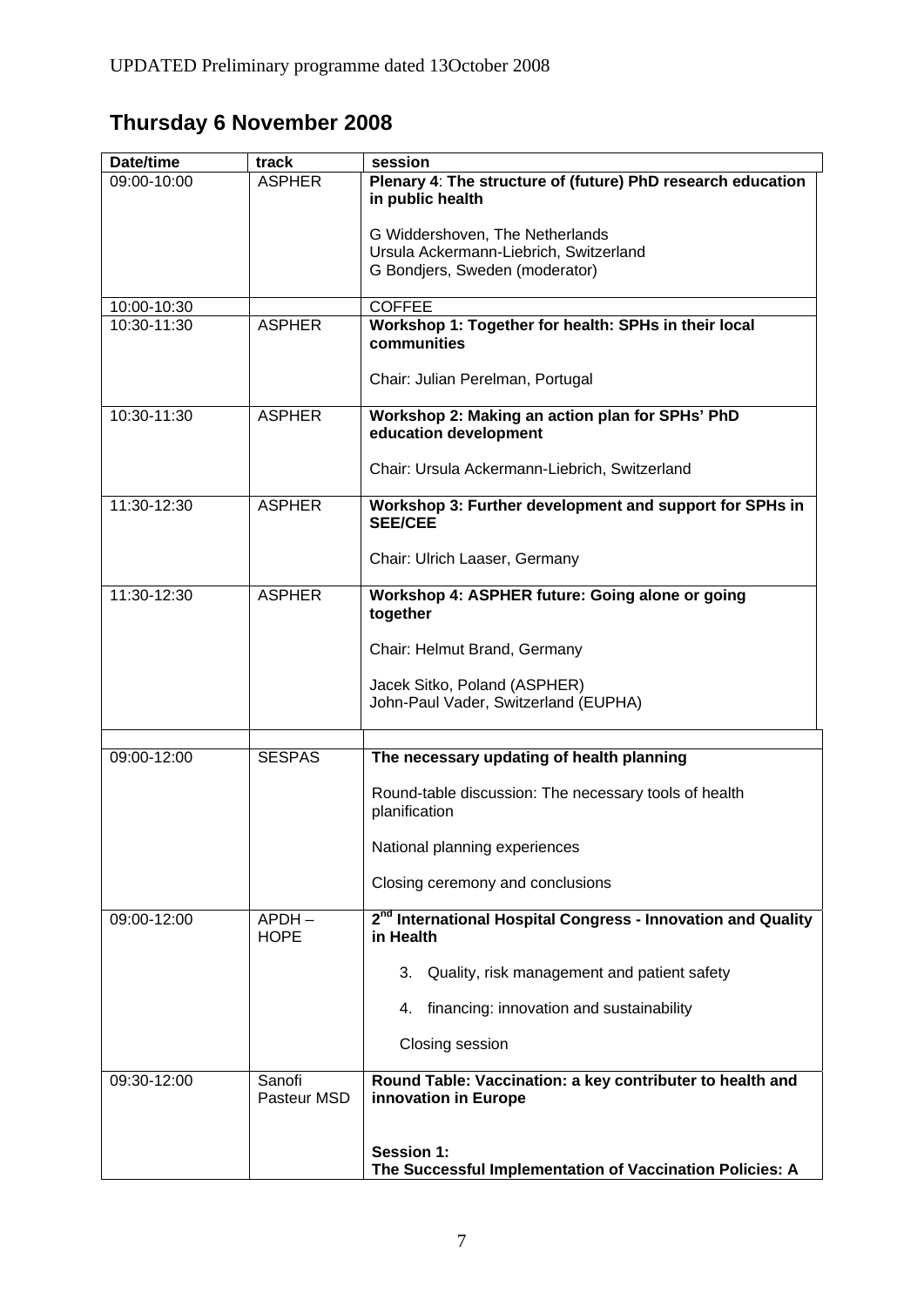|                 |              | <b>Public Health Challenge</b>                                                                                                                           |
|-----------------|--------------|----------------------------------------------------------------------------------------------------------------------------------------------------------|
|                 |              |                                                                                                                                                          |
|                 |              | Chairs: EUPHA, Graça Freitas (Portugal)                                                                                                                  |
|                 |              | General principles leading to the successful introduction of new<br>vaccines                                                                             |
|                 |              | Specific and validated tools, which could be used to support the<br>implementation of new vaccination programmes                                         |
|                 |              | Drivers and barriers that lead health care professionals to<br>actively support vaccination policies, i.e. the 'willingness to<br>vaccinate'             |
|                 |              | How lessons learnt from the recent introduction of new vaccines<br>could be used to improve the implementation and adoption of<br>vaccination programmes |
|                 |              | <b>Discussion</b>                                                                                                                                        |
|                 |              | Session 2: Analysing the elements that drive the<br>acceptability of vaccination programmes by the target<br>population                                  |
|                 |              | Chair: Fátima Campos Ferreira (tbc)                                                                                                                      |
|                 |              |                                                                                                                                                          |
| $10:30 - 11:00$ |              | <b>COFFEE</b>                                                                                                                                            |
| 09:00-12:00     | <b>EUPHA</b> | Governing Council (closed)                                                                                                                               |
| 09:00-12:00     | <b>EUPHA</b> | Training seminar on measuring patient experiences in                                                                                                     |
|                 |              | health care - EUPHA section on health services research                                                                                                  |
|                 |              | Presentations by participants on the results of the assignment                                                                                           |
|                 |              | How to develop and test a questionnaire on patient experiences<br>in health care: The Consumer Quality Index<br>Michelle Hendriks, The Netherlands       |
|                 |              |                                                                                                                                                          |
| $12:00 - 13:00$ | <b>EUPHA</b> | Annual meeting: Section on Migrant health                                                                                                                |
| $12:00 - 13:00$ | <b>EUPHA</b> | Annual meeting: Section on Child and adolescent public health                                                                                            |
| $12:00 - 13:00$ | <b>EUPHA</b> | Annual meeting: Section on Social security and health                                                                                                    |
| $12:00 - 13:00$ | <b>EUPHA</b> | Annual meeting: Section on Health services research                                                                                                      |
| $12:00 - 13:00$ | <b>EUPHA</b> | Annual meeting: Section on Public mental health                                                                                                          |
| $12:00 - 13:00$ | <b>EUPHA</b> | Annual meeting: Section on Injury prevention and safety<br>promotion                                                                                     |
| $12:00 - 13:00$ | <b>EUPHA</b> | Annual meeting: EUPHA section on the Utilisation of medicines                                                                                            |
|                 | <b>EUPHA</b> |                                                                                                                                                          |
| 12:00           |              | <b>POSTER SESSION 1</b>                                                                                                                                  |
| 12:30 - 13:30   |              | <b>LUNCH</b>                                                                                                                                             |
|                 |              |                                                                                                                                                          |
| $13:30 - 14:15$ | <b>EUPHA</b> | <b>Opening ceremony</b>                                                                                                                                  |
| $14:15 - 15:15$ |              | <b>Plenary session 1:</b><br>Innovation, knowledge and the citizens<br>Science, health promotion and disease prevention, and the<br>citizen              |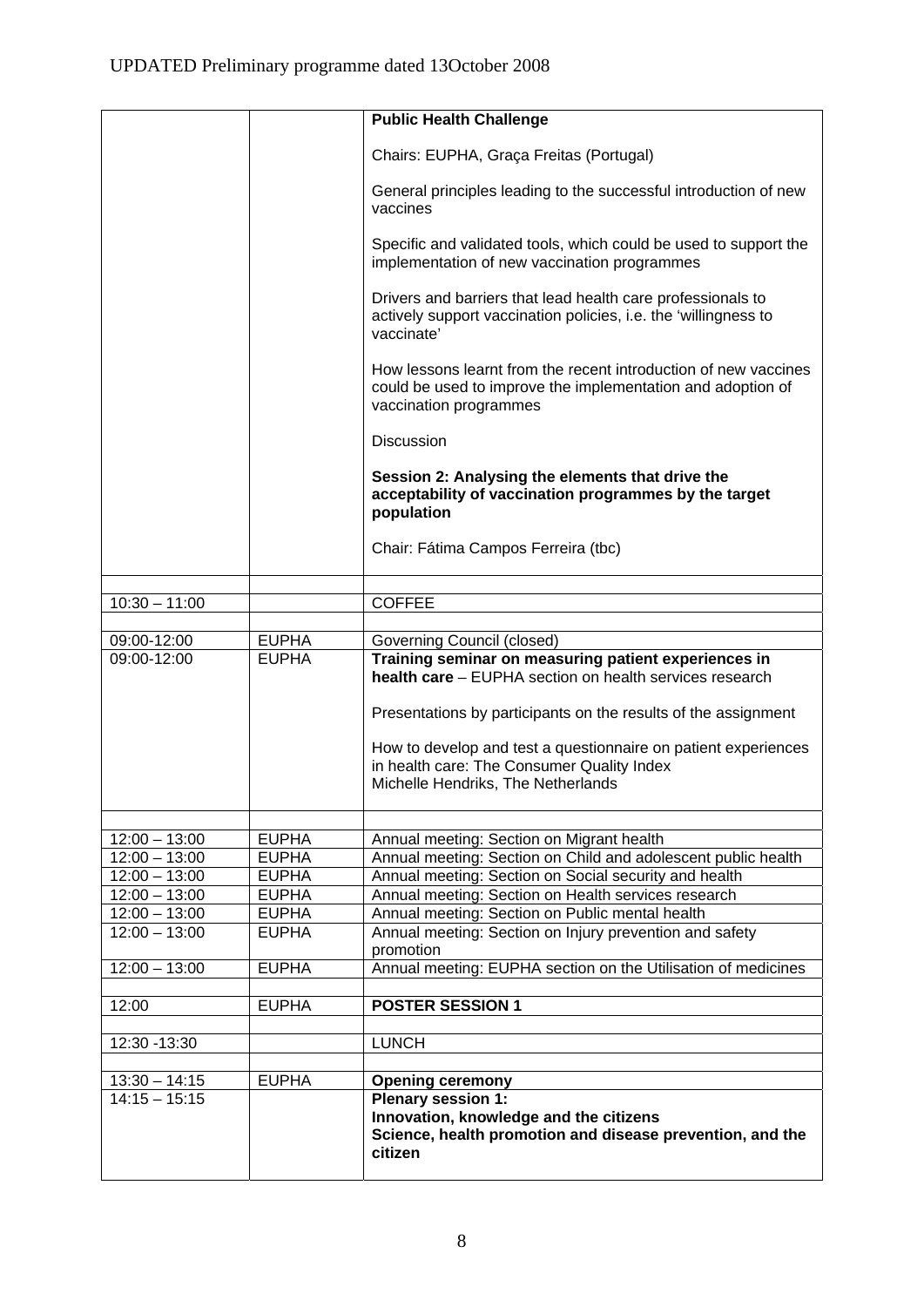|                                              |                              | Ida Strand, Denmark                                                                                                                                                                       |
|----------------------------------------------|------------------------------|-------------------------------------------------------------------------------------------------------------------------------------------------------------------------------------------|
|                                              |                              | Luis Magalhães, Portugal                                                                                                                                                                  |
| $15:15 - 15:45$                              |                              | <b>COFFEE</b>                                                                                                                                                                             |
|                                              |                              |                                                                                                                                                                                           |
| <b>Parallel session 1</b><br>$15:45 - 17:15$ | A.1.                         | Workshop: WHO/EURO: activities in the field of infectious                                                                                                                                 |
|                                              | European<br>public health    | diseases                                                                                                                                                                                  |
|                                              |                              | Chair: Srdan Matic, WHO Europe Communicable Disease Unit                                                                                                                                  |
|                                              |                              | Towards a measles-free Europe with European Immunization<br>Week<br>Naroesha Jagessar                                                                                                     |
|                                              |                              | Berlin one year on: Tuberculosis in the European Region<br>Martin van den Boom                                                                                                            |
|                                              |                              | Pandemic preparedness in the European Region<br>Michala Hegermann-Lindencrone                                                                                                             |
|                                              |                              | Clinical management of HIV-infection in Europe: regional<br>differences and strategies to improve outcomes<br>Ole Kirk                                                                    |
| <b>INF</b>                                   | B.1.                         | <b>Session: Mental health 1</b>                                                                                                                                                           |
|                                              | Mental health<br>and obesity | Chair: Jutta Lindert, Germany                                                                                                                                                             |
|                                              |                              | Psychiatric diagnosis and mortality - a 34 year follow-up of the<br>Swedish 1969 conscript cohort.<br>Andreas Lundin Lindström<br>Sweden                                                  |
|                                              |                              | Psychological distress as a predictor of future cardiovascular<br>disease and mortality: pooled analyses of three large Scottish<br>cohort studies (1995 to 2006)<br>Linsay Gray<br>UK.   |
|                                              |                              | Familial clustering of suicidal behaviour and psychopathology in<br>young suicide attempters<br><b>Ellenor Mittendorfer Rutz</b><br>Sweden                                                |
|                                              |                              | Intimate partner violence against women in rural Vietnam and its<br>contribution to common illnesses and suicidal thoughts<br>Gunilla Krantz<br>Sweden                                    |
|                                              |                              | Mental illness and diabetes in Romania in an international<br>context - is there evidence of discrimination?<br>Ionela Petrea<br>UK                                                       |
|                                              |                              | Acculturation and common symptoms of anxiety and depression<br>among migrants from Muslim countries living in Amsterdam,<br>The Netherlands, in 2005<br>Thijs Fassaert<br>The Netherlands |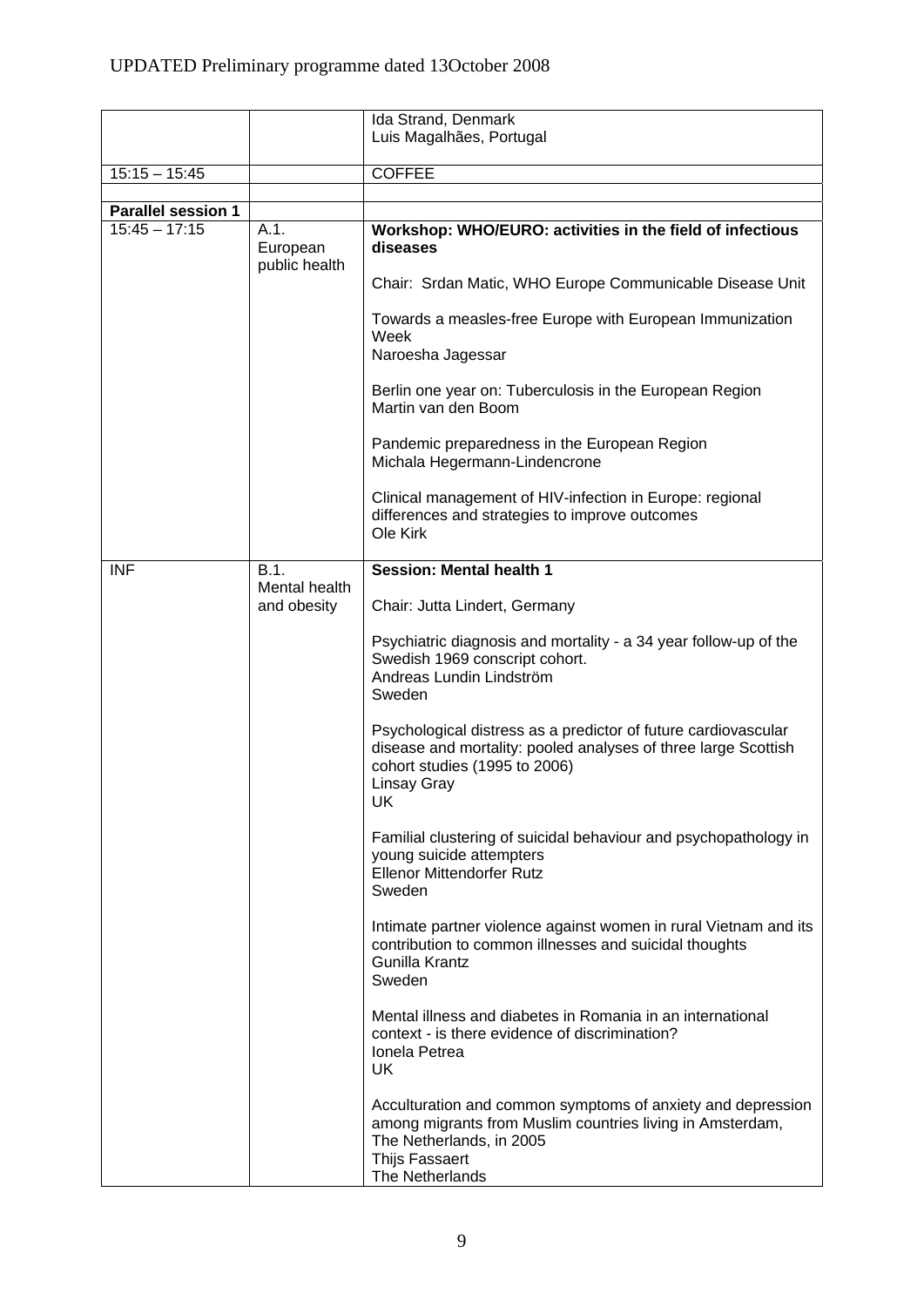| $15:45 - 17:15$ | C.1.                                | <b>Session: Healthy lifestyles</b>                                                                                                                                                            |
|-----------------|-------------------------------------|-----------------------------------------------------------------------------------------------------------------------------------------------------------------------------------------------|
|                 | Healthy living                      | Chair: Alf Trojan, Germany                                                                                                                                                                    |
|                 |                                     | Successful aging: the contribution of early life and mid-life risk<br>factors. Evidence from the Whitehall II Cohort study (1985-<br>2004)<br><b>Annie Britton</b><br>UK.                     |
|                 |                                     | General health status and health behaviours in elderly: an<br>Italian cross-sectional study.<br>Roberta Siliquini<br>Italy                                                                    |
|                 |                                     | Age related health and wellbeing. Results from The Hepro<br>survey<br>Niels Kr. Rasmussen<br>Norway                                                                                           |
|                 |                                     | Popular meanings for 'healthy'<br>Luisa Silva<br>Portugal                                                                                                                                     |
|                 |                                     | The impact of household on health measures, lifestyle, and<br>health seeking behaviour<br>Alastair Leyland<br>Scotland                                                                        |
|                 |                                     | The effect of five years of multi-factorial lifestyle intervention on<br>alcohol intake in a general population. The Inter99 study<br><b>Ulla Toft</b><br>Denmark                             |
| $15:45 - 17:15$ | D.1.<br>Environmenta<br>I impact on | Workshop: Risks, hazards, threats: Towards compatible<br>approaches to risk assessment in Europe                                                                                              |
|                 | health                              | Chairs: George B. Haringhuizen (The Netherlands) and invited<br>moderator from WHO                                                                                                            |
|                 |                                     | Risk assessment at the front line: Development and<br>implementation of a validated tool<br><b>Ruth Gelletlie</b><br>UK.                                                                      |
|                 |                                     | Risk assessment and risk management in emergencies: What<br>are the essential components?<br>Aura Timen<br>The Netherlands                                                                    |
|                 |                                     | Risk assessment versus threat assessment - When time counts.<br>The experience of ECDC for assessment of EU threats<br>Denis Coulombier<br>European Centre for Disease Prevention and Control |
| $15:45 - 17:15$ | E.1.                                | <b>Session: Health economics</b>                                                                                                                                                              |
|                 | Health<br>information<br>and        | Chair: Maarten Postma, The Netherlands                                                                                                                                                        |
|                 | knowledge                           | Economic costs of ill health in Europe<br>Marc Suhrcke                                                                                                                                        |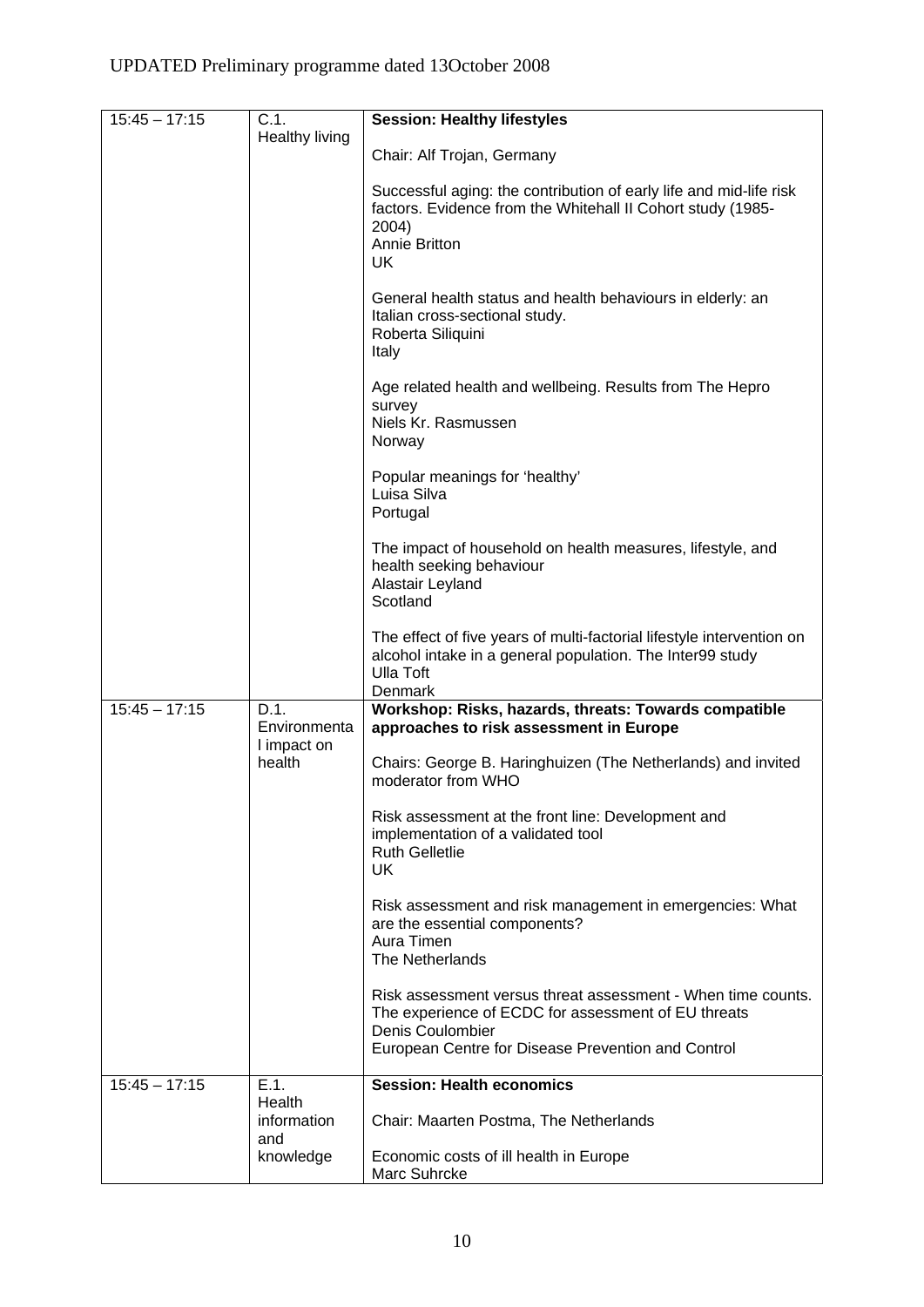|                 |                            | World Health Organization, European Office for Investment for<br>Health and Development, Venice, Italy                                                                   |
|-----------------|----------------------------|--------------------------------------------------------------------------------------------------------------------------------------------------------------------------|
|                 |                            | Health of Icelandic farmers in 2004                                                                                                                                      |
|                 |                            | Kristinn Tómasson<br>Iceland                                                                                                                                             |
|                 |                            | Modelling income group differences in the health and economic<br>impacts of health-related targeted food taxes and subsidies<br>Kelechi Nnoaham<br>UK                    |
|                 |                            | Pharmaceuticals expenditures in the Romanian National Health<br>Insurance System<br>Paula Tele<br>Romania                                                                |
|                 |                            | Corruption and Governance in the Pharmaceutical Sector<br>Armin Fidler<br>The World Bank, USA                                                                            |
|                 |                            | Discounting long-term health outcomes of public health<br>programmes<br>Juergen John                                                                                     |
|                 |                            | Germany                                                                                                                                                                  |
| $15:45 - 17:15$ | F.1.<br>EUPHA 4            | Workshop: Improving the policy impact of regional and<br>local public health reporting                                                                                   |
|                 | pillars                    | Chairs: Hans van Oers, The Netherlands, and John Wilkinson,<br>UK                                                                                                        |
|                 |                            | The analysis of local inequities in France $-$ a tool for local<br>decision<br><b>Bernard Ledésert</b><br>France                                                         |
|                 |                            | Improving the impact of Regional Public Health Status and<br>Forecasts reports on local health policy - the Dutch experience<br>Marja van Bon-Martens<br>The Netherlands |
|                 |                            | Local Information for Planning - the experience in England<br>John Wilkinson<br>UK                                                                                       |
|                 |                            | An interactive application to support decision making about<br>investments in health by EU Structural Funds<br>Kai Michelsen<br>Germany                                  |
| $15:45 - 17:15$ | G.1.                       | <b>Session: Sickness absence</b>                                                                                                                                         |
|                 | <b>Sickness</b><br>absence | Chair: Mansel Aylward, UK (tbc)                                                                                                                                          |
|                 |                            | Differences in sickness absence and associated risk factors in<br>Sweden and Denmark<br>Thomas Lund<br>Denmark                                                           |
|                 |                            | Working while ill as a trigger of serious coronary events:<br>Negative findings from the Whitehall II Study                                                              |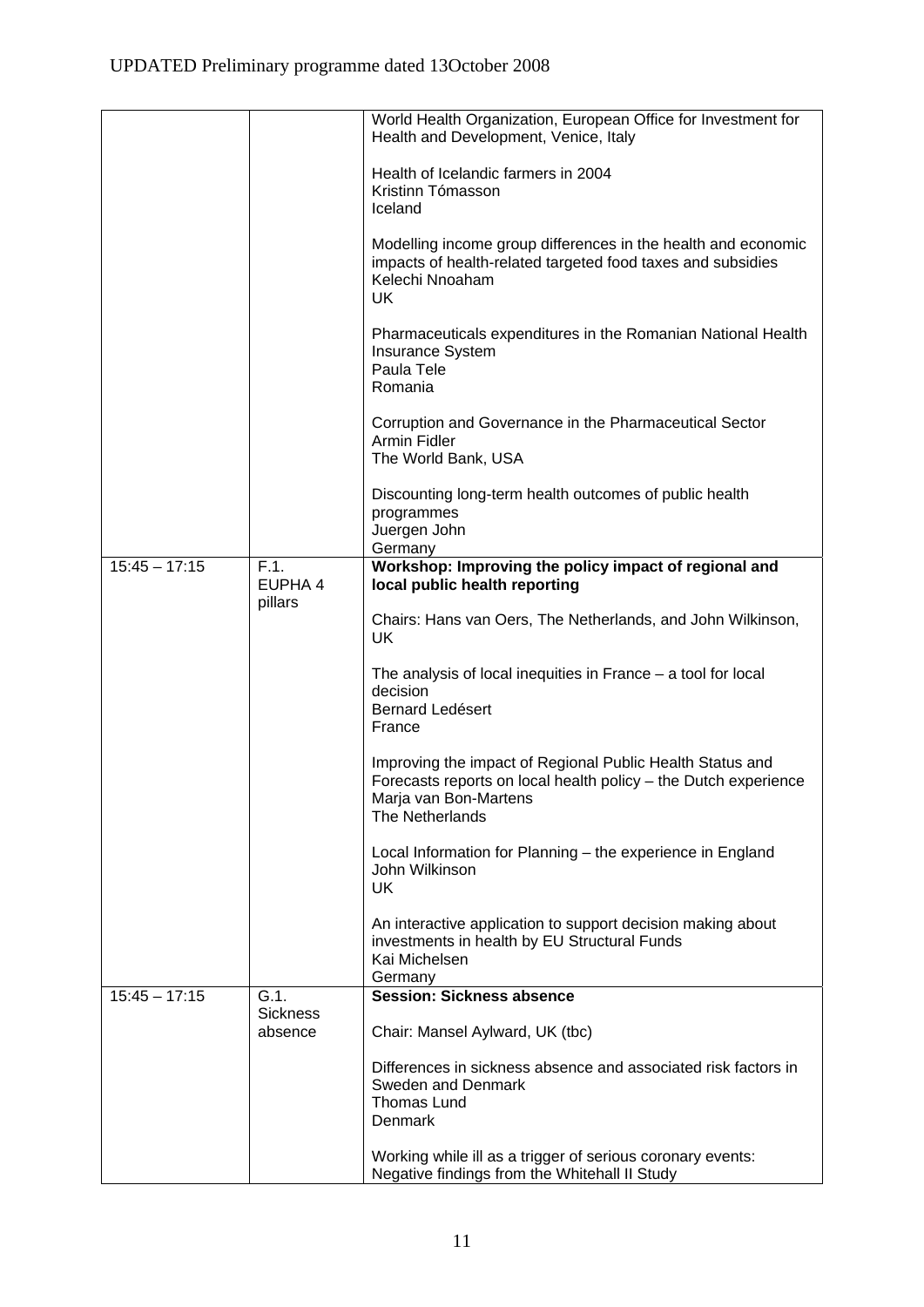|                 |                                                 | Hugo Westerlund<br>Sweden                                                                                                                                                                             |
|-----------------|-------------------------------------------------|-------------------------------------------------------------------------------------------------------------------------------------------------------------------------------------------------------|
|                 |                                                 | The gender gap revisited: occupational disability caused by<br>musculoskeletal disorders among women and men in Norway<br>Sturla Gjesdal<br>Norway                                                    |
|                 |                                                 | The contribution of working conditions to disability pensions<br>Eero Lahelma<br>Finland                                                                                                              |
|                 |                                                 | Disability pensioning: The gender divide may be explained by<br>occupation, income, mental distress and health<br><b>Bjørgulf Claussen</b><br>Norway                                                  |
|                 |                                                 | Work-family interference and long-term sickness absence: A<br>longitudinal cohort study<br><b>Ulrik Lidwall</b><br>Sweden                                                                             |
| $15:45 - 17:15$ | H.1.<br>Capacity                                | Workshop: Ethics and migrant health: right to health care<br>for undocumented Migrants in Europe                                                                                                      |
|                 | <b>Building</b>                                 | Chairs: Walter Devillé, Els Maeckelberghe, The Netherlands                                                                                                                                            |
|                 | <b>EUPHA</b><br>section on<br>migrant<br>health | Access to healthcare for female UDM in The Netherlands<br>Maria van den Muijsenbergh<br>The Netherlands                                                                                               |
|                 |                                                 | Insights into NowHereLand: Policies and practices of health<br>care for undocumented migrants in EU countries<br>Ursula Karl-Trummer<br>Austria                                                       |
|                 |                                                 | Undocumented migrants' access to healthcare in France,<br>Switzerland and the United Kingdom: How national policies<br>shape local interactions<br>Alexandra Nacu and Myriam Hachimi Alaoui<br>France |
|                 |                                                 | Health care for undocumented migrants in Europe: an ethical<br>Framework<br>Els Maeckelberghe<br>The Netherlands                                                                                      |
| $15:45 - 17:15$ | 1.1.<br>Health care                             | Workshop: Processes of privatisation in health care                                                                                                                                                   |
|                 |                                                 | Chair: Tit Albreht, Slovenia                                                                                                                                                                          |
|                 | <b>EUPHA</b>                                    | Modalities of the privatisation process in health care in Europe<br><b>Tit Albreht</b><br>Slovenia                                                                                                    |
|                 | section on<br>health<br>services<br>research    | Possible impact of Public Private Partnerships on public health<br>relevant service aspects in transition countries<br><b>Benhard Rupp</b><br>Austria                                                 |
|                 |                                                 | Privatisation in health care in the FYR of Macedonia<br>Neda Milevska-Kostova                                                                                                                         |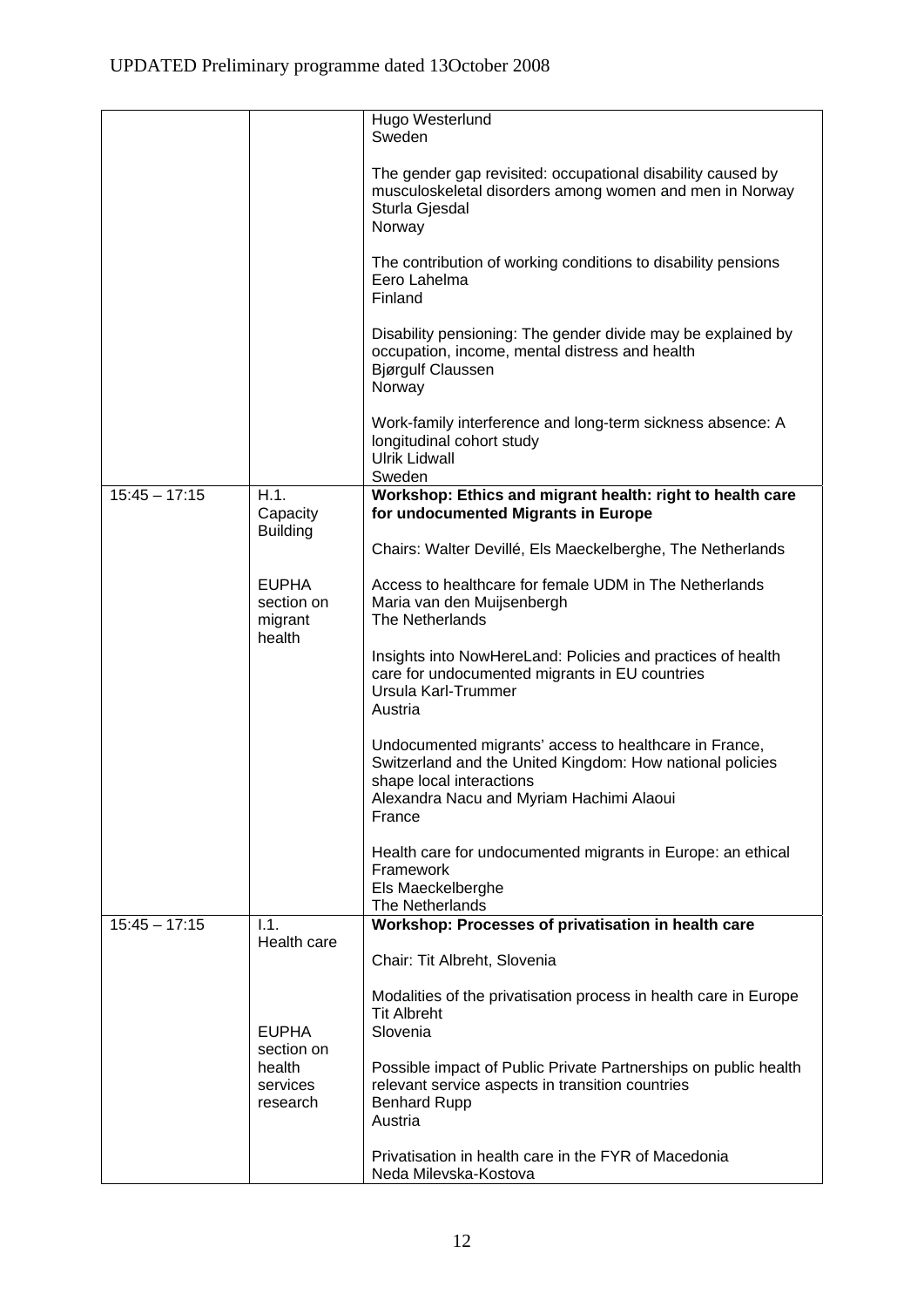# UPDATED Preliminary programme dated 13October 2008

|                 |                           | Macedonia                                                                                                                                                                                                                      |
|-----------------|---------------------------|--------------------------------------------------------------------------------------------------------------------------------------------------------------------------------------------------------------------------------|
| $15:45 - 17:15$ | $K.1$ .                   | Session: Innovations in educational programmes                                                                                                                                                                                 |
|                 | Education<br>and Training | Chair: André Meijer, The Netherlands                                                                                                                                                                                           |
|                 | <b>ASPHER</b>             | The Active and Self-directed Learning approach of the<br>Maastricht European Public Health program<br><b>Jos Moust</b><br>The Netherlands                                                                                      |
|                 |                           | A comparative study of Master of Public Health students at the<br>University of Liverpool experience in post-graduate 'on campus'<br>and 'online' Learning Environments - October 2007 to August<br>2008.<br>Susan Woolf<br>UK |
|                 |                           | Scaling-up an internship to build capacity in community health<br>research<br>Nancy Edwards<br>Canada                                                                                                                          |
|                 |                           | University based e-Learning pilot project initiated by the Faculty<br>of Public Health in Bratislava<br>Viera Rusnakova<br>Slovakia                                                                                            |
|                 |                           | Want2Work: The development of an educational intervention to<br>support GPs in recognition and referral to support schemes<br>Debbie Cohen<br>UK.                                                                              |
|                 |                           | Innovative training in public health and clinical sciences in Sicily<br>Piero Livolsi<br>Italy                                                                                                                                 |
| $15:45 - 17:15$ | L.1.                      | <b>Session: Knowledge society</b>                                                                                                                                                                                              |
|                 |                           | Chair: Nick Salfield, UK                                                                                                                                                                                                       |
|                 |                           | Building capacity for a 'new science' of population interventions:<br>lessons from the Canadian Heart Health Initiative<br><b>Barbara Riley</b><br>Canada                                                                      |
|                 |                           | Engaging health in urban planning in Seixal using Spectrum<br>Appraisal as methodology'<br>Cláudia Melo<br>Portugal                                                                                                            |
|                 |                           | Local Health Strategies in a Knowledge Society<br>Casimiro Dias<br>Portugal                                                                                                                                                    |
|                 |                           | The Value of GIS in Public Health Decision-Making<br>Kerry Joyce<br>UK                                                                                                                                                         |
|                 |                           | eBirth: online birth notification, the Belgian project<br>Marina Puddu<br>Belgium                                                                                                                                              |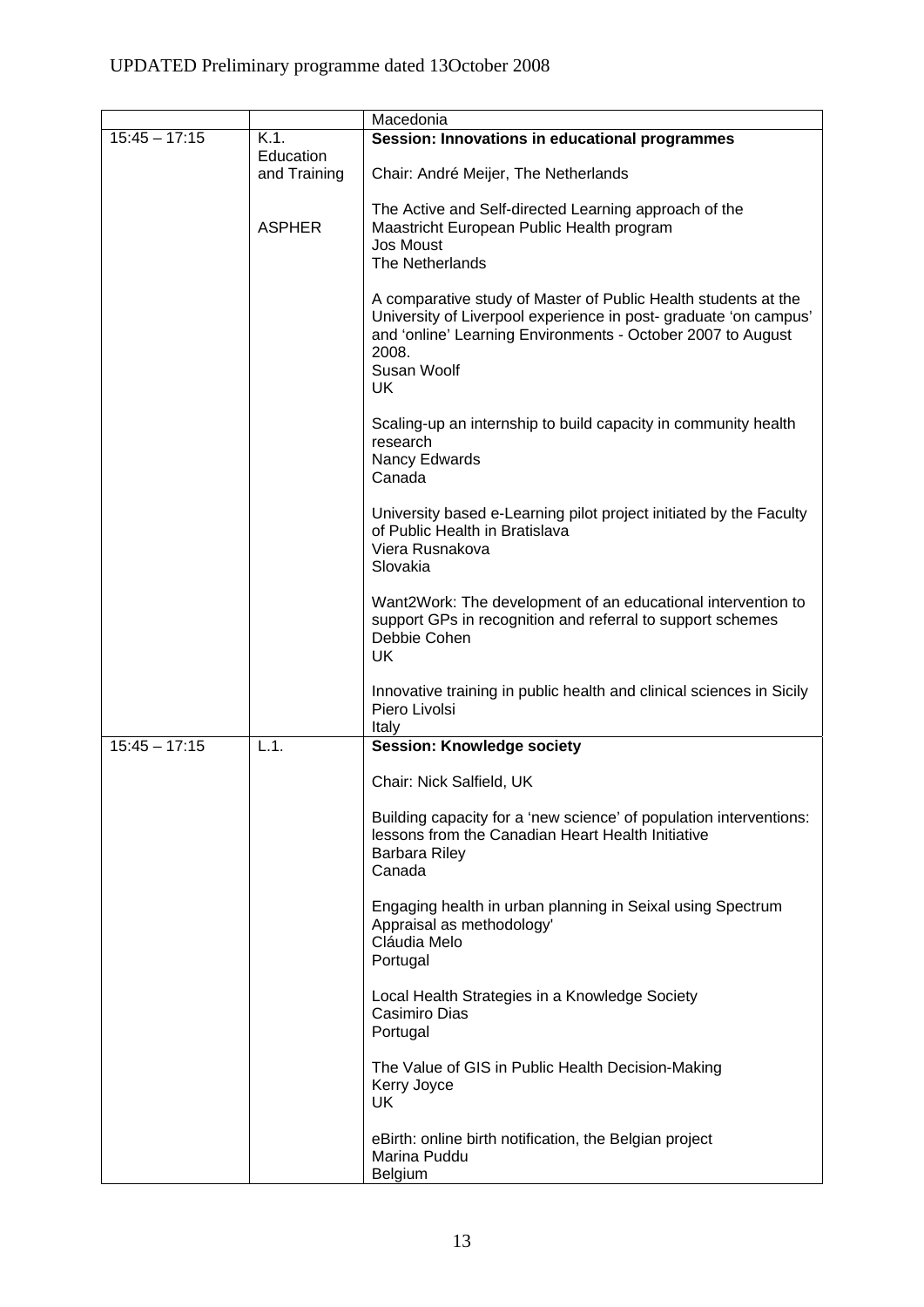|                           |                                   | Telerehabilitation with spinal cord injured patients: effects on<br>functional and clinical outcomes<br>Giulia Pieri<br>Italy                                                   |
|---------------------------|-----------------------------------|---------------------------------------------------------------------------------------------------------------------------------------------------------------------------------|
| $15:45 - 17:15$           | M.1.                              | Workshop: APIFARMA Workshop on Collaborative<br><b>Platforms - Public Health and Innovative Medicines</b>                                                                       |
|                           |                                   | Chair: Fernando Leal da Costa, Portugal                                                                                                                                         |
|                           |                                   | Innovation and health gains<br>António Vaz Carneiro<br>Portugal                                                                                                                 |
|                           |                                   | Innovation and Research<br>Nuno Arantes e Oliveira<br>Portugal                                                                                                                  |
|                           |                                   | Partnerships for R&D<br><b>Brian Ager</b>                                                                                                                                       |
|                           |                                   | European Federation of Pharmaceutical Industry Associations                                                                                                                     |
|                           |                                   | Partnerships for sustainable development<br><b>Manuel Gonçalves</b><br>Portugal                                                                                                 |
| <b>Parallel session 2</b> |                                   |                                                                                                                                                                                 |
| 17:15 - 18:45             | A.2.<br>European<br>public health | Workshop: Addressing change in US health policy: the<br><b>Healthiest Nation Alliance</b>                                                                                       |
|                           |                                   | Chairs: Stephanie Bailey, Denis Lenaway, US                                                                                                                                     |
| 17:15 - 18:45             | B.2.                              | <b>Session: Mental health 2</b>                                                                                                                                                 |
|                           | Mental health<br>and obesity      | Chair: Jutta Lindert, Germany                                                                                                                                                   |
|                           |                                   | Mental stress among health students: a cross-sectional study in<br>France, 2007<br>Joël Ladner<br>France                                                                        |
|                           |                                   | Psycosocial factors of modern work life and incident depression<br>in Denmark 2000-2006<br>Else Nygaard<br>Denmark                                                              |
|                           |                                   | Analysing the impact of working shifts on mental health using<br>the British Household Panel Survey (1995-2005)<br>A.Claudia Bara<br><b>UK</b>                                  |
|                           |                                   | Does transition from an unstable labour market position to<br>permanent employment protect mental health?<br>leva Reine<br>Sweden                                               |
|                           |                                   | Differences in uptake of health services for common mental<br>disorders among first-generation non-Western migrants in<br>Amsterdam, The Netherlands, in 2005<br>Thijs Fassaert |

<u> 1989 - Johann Barn, mars and de Branch Barn, mars and de Branch Barn, mars and de Branch Barn, mars and de Br</u>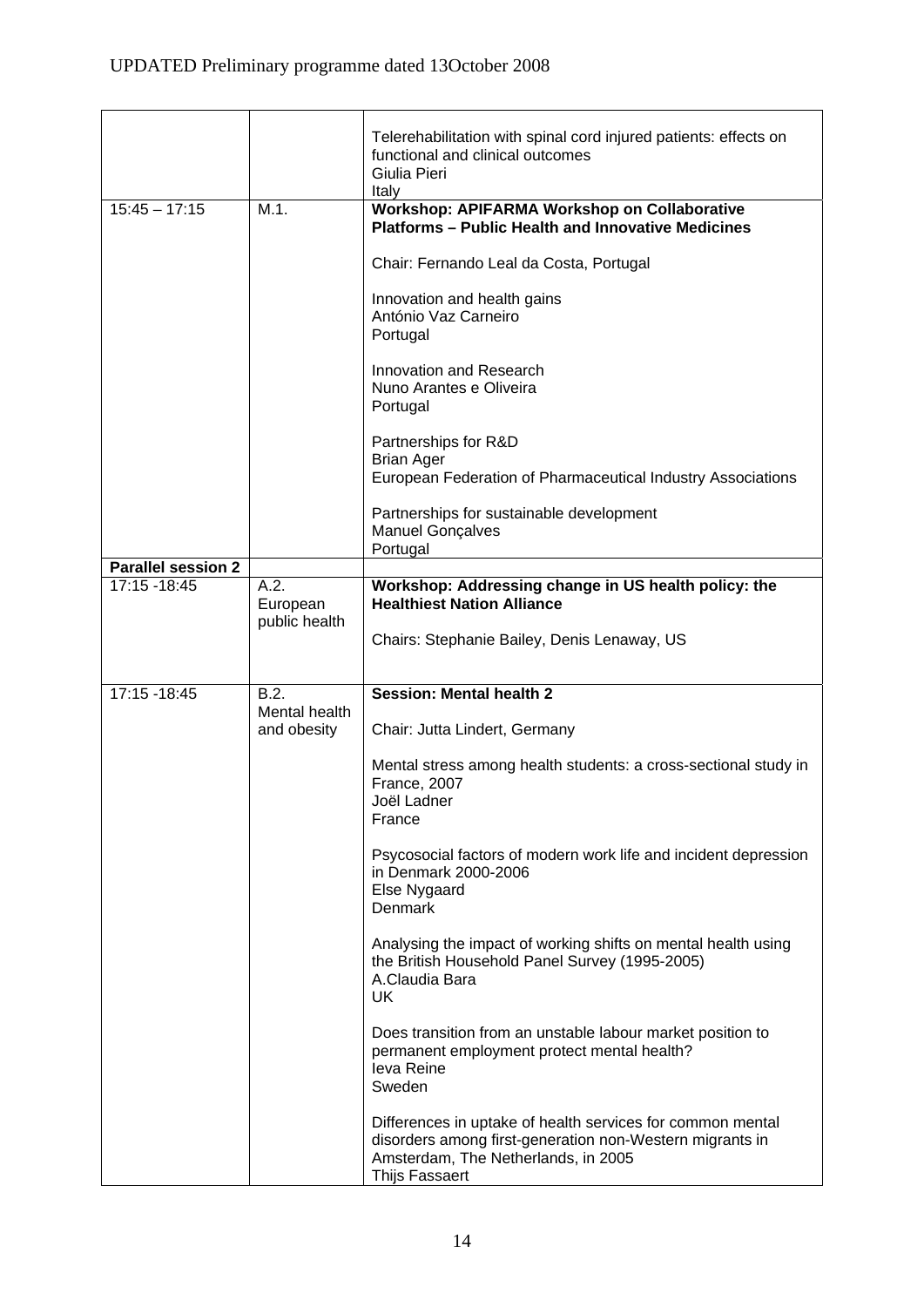|                 |                                                             | The Netherlands                                                                                                                                                                                                    |
|-----------------|-------------------------------------------------------------|--------------------------------------------------------------------------------------------------------------------------------------------------------------------------------------------------------------------|
|                 |                                                             | Is the risk of coerce in psychiatric in-patient care higher among<br>refuges and immigrants compared to native Danes?<br>Marie Norredam<br>Denmark                                                                 |
| $17:15 - 18:45$ | C.2.                                                        | <b>Session: Smoking prevention</b>                                                                                                                                                                                 |
|                 | Healthy living                                              | Chair: Christiane Stock, Denmark                                                                                                                                                                                   |
|                 |                                                             | Smoking prevalence among ethnic German immigrants from<br>the former Soviet Union by age, sex, educational level and<br>duration of stay on the basis of the German 2005 microcensus<br>Katharina Reiss<br>Germany |
|                 |                                                             | Social correlates of cigarette smoking among adolescents: a<br>population-based cross-sectional study<br>Álfgeir Kristjánsson<br>Iceland                                                                           |
|                 |                                                             | Who continues to smoke in pregnancy? Great-grandparental<br>and grandparental influences on women's smoking in<br>pregnancy<br>Ilona Koupil<br>Sweden                                                              |
|                 |                                                             | Oral health habits and smoking of Finnish mothers visiting well-<br>baby clinics<br>Jorma Virtanen<br>Finland                                                                                                      |
|                 |                                                             | Evaluation of Effectiveness of Smoking Restriction Policy in<br>Healthcare Institutions of Georgia<br>Kakha Gvinianidze<br>Georgia                                                                                 |
|                 |                                                             | The prevalence of smoking at the institutes of public health of<br>Serbia<br>Tanja Knezevic                                                                                                                        |
| 17:15 - 18:45   | D. 2.                                                       | Serbia<br>Workshop: The assessment of the effect of air pollution on                                                                                                                                               |
|                 | Environmenta<br>I impact on<br>health                       | population and environmental health: the integration of<br>epidemiology and geographical information system (GIS)                                                                                                  |
|                 |                                                             | Chair: Giuseppe La Torre, Italy                                                                                                                                                                                    |
|                 | <b>EUPHA</b><br>section on<br>public health<br>epidemiology | The role of epidemiology and systematic review in the<br>assessment of air pollution and population health<br>Antonio Boccia<br>Italy                                                                              |
|                 |                                                             | The role of urban vegetation in the formation and degradation of<br>air pollutants in cities<br><b>Fausto Manes</b><br>Italy                                                                                       |
|                 |                                                             | Methodology for measuring environmental health within Europe<br>Anja Zscheppang<br>Germany                                                                                                                         |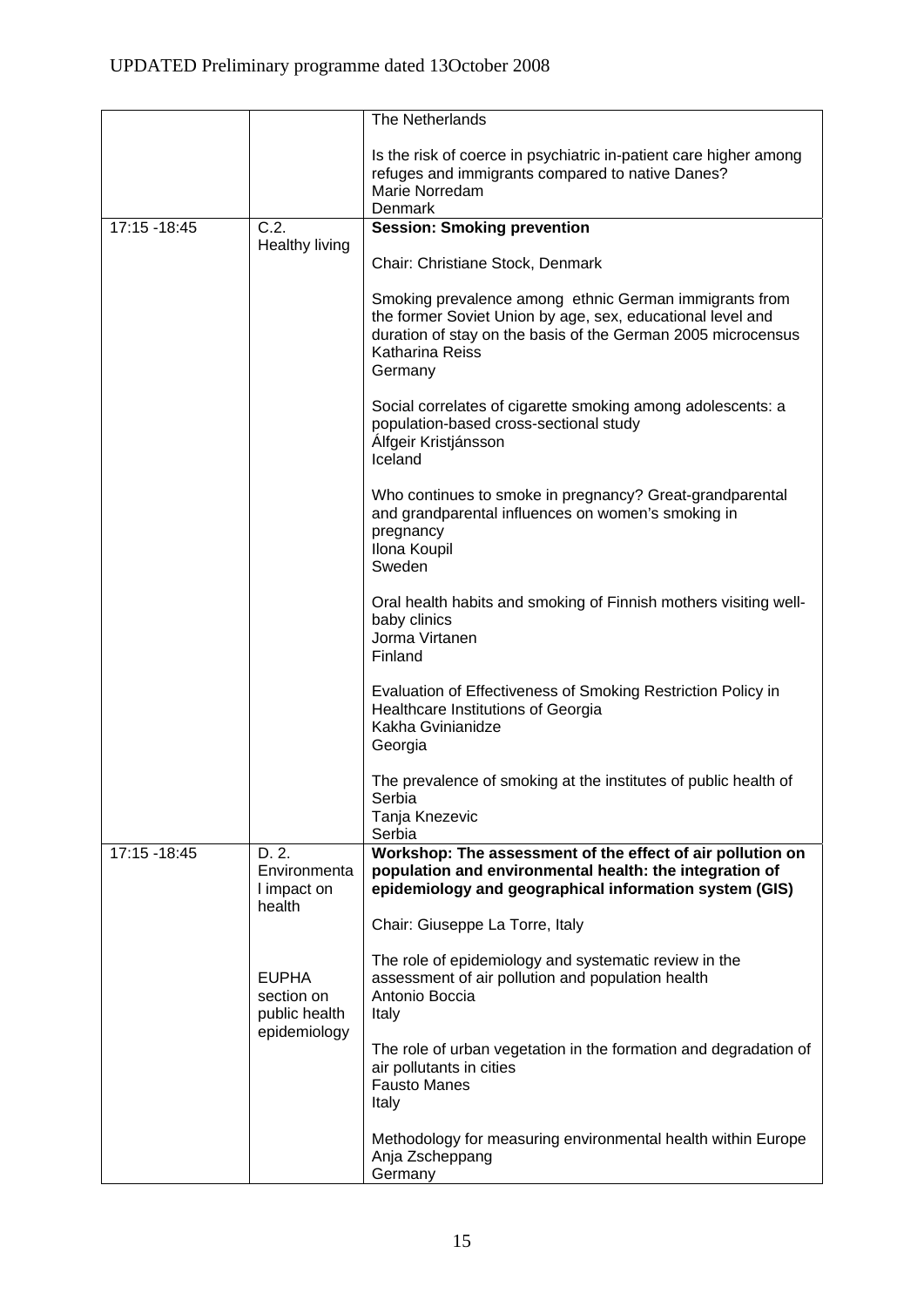| 17:15 - 18:45 | E.2.                                     | Workshop: Public health economics of infant                                                                                                                                              |
|---------------|------------------------------------------|------------------------------------------------------------------------------------------------------------------------------------------------------------------------------------------|
|               | Health<br>information                    | <b>Pneumococcal vaccination strategies</b>                                                                                                                                               |
|               | and                                      | Chair: Maarten Postma, The Netherlands                                                                                                                                                   |
|               | knowledge<br><b>EUPHA</b>                | Economic Evaluations of Pneumococcal Conjugate Vaccines:<br>what can we learn from the literature?<br><b>Philippe Beutels</b><br><b>Belgium</b>                                          |
|               | section on<br>public health<br>economics | The Shifting Epidemiology of Bacterial Infections: the impact on<br>public health and pharmacoeconomic analyses<br><b>William Hausdorff</b><br>Belgium                                   |
|               |                                          | Simulation Model for Comparing the Costs and Effectiveness of<br>Different Pneumococcal Conjugate Vaccines<br>Philippe De Wals<br>Canada                                                 |
|               |                                          | Cost-effectiveness of Pneumococcal Vaccination in The<br>Netherlands; estimations for the 7-valent vaccine (PCV7) and<br>predictions for PCV13<br>Albert-Jan van Hoek<br>The Netherlands |
|               |                                          | New vaccines against Pneumococcal disease and Otitis:<br>Lessons learnt and what assumptions we use for future<br>modelling?<br>Steven Black, US                                         |
| 17:15 - 18:45 | $\overline{F.2.}$<br>EUPHA 4             | Workshop: Academic collaborative centres in the<br>Netherlands in action to improve local public health -                                                                                |
|               | pillars                                  | examples from two centres                                                                                                                                                                |
|               |                                          | Chair: Ien van de Goor, The Netherlands                                                                                                                                                  |
|               |                                          | Integration between practice, policy and research in public<br>health: Results of a multiple case study<br>Maria Jansen                                                                  |
|               |                                          | The Netherlands                                                                                                                                                                          |
|               |                                          | Mapping collaborative relationships between actors in policy,<br>practice and research in local public health<br>Marjan Hoeijmakers<br>The Netherlands                                   |
|               |                                          | Knowledge in process: the use of epidemiological knowledge for<br>local health policy in The Netherlands: results from network<br>analyses.                                              |
|               |                                          | Joyce de Goede<br>The Netherlands                                                                                                                                                        |
|               |                                          | Tools for implementation of local epidemiological knowledge<br>into the local health policymaking process: practical experiences<br>Eveline van Eck<br>The Netherlands                   |
| 17:15 - 18:45 | G.2.                                     | Workshop: Why do women have higher sickness absence                                                                                                                                      |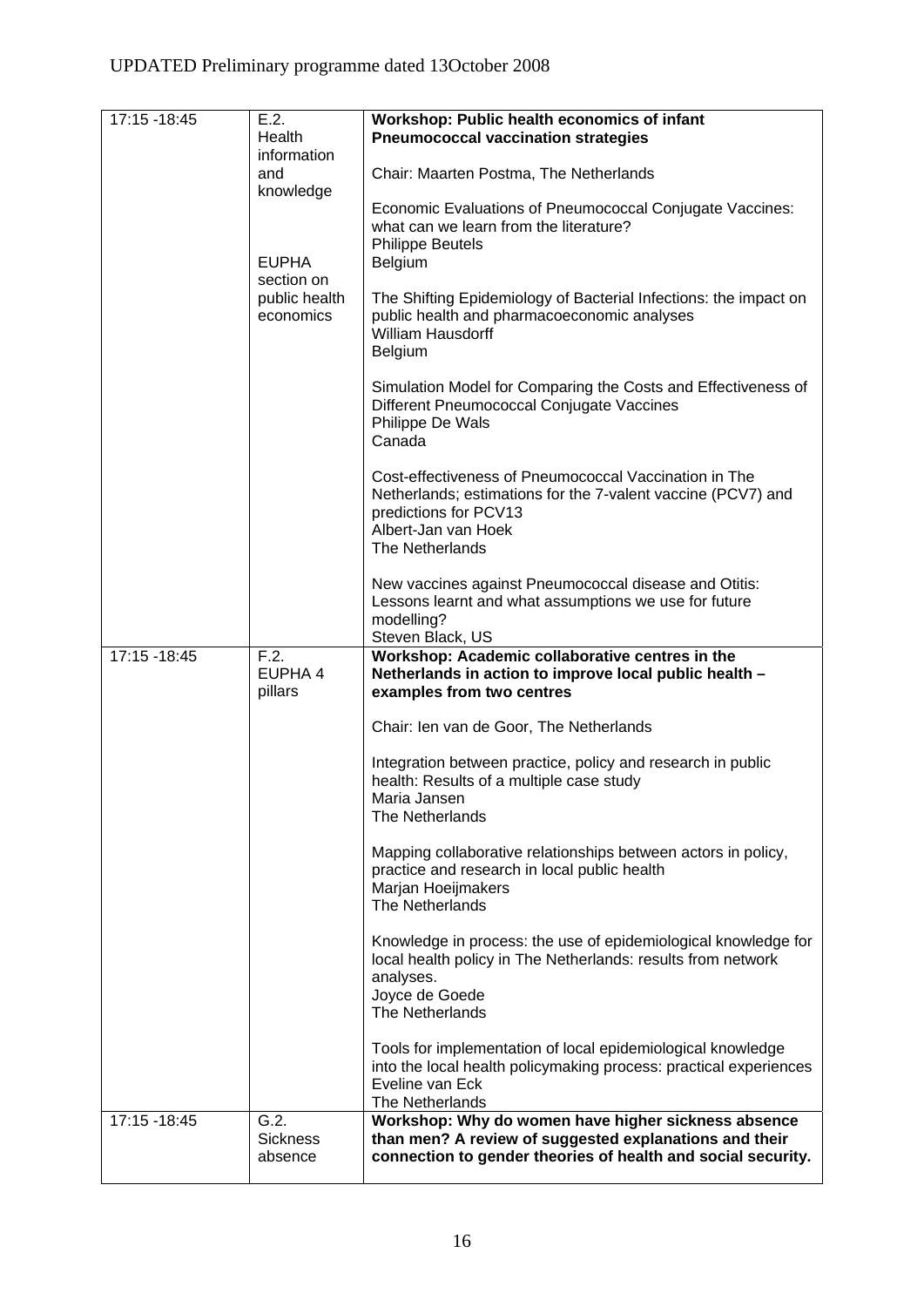|               |                                                      | Chair: Gunnel Hensing, Sweden                                                                                                                                                                                 |
|---------------|------------------------------------------------------|---------------------------------------------------------------------------------------------------------------------------------------------------------------------------------------------------------------|
|               | <b>EUPHA</b><br>section on<br>social<br>security and | Health problems and sickness absence in women - what are<br>the associations?<br><b>Gunnel Hensing</b><br>Sweden                                                                                              |
|               | health                                               | Job and family related explanations of gender differences in<br>sickness: A review of the evidence<br>Arne Mastekaasa<br>Norway                                                                               |
|               |                                                      | Sickness absence as an interactive process: gendered<br>experiences of young, highly educated women with mental<br>health problems<br>Petra Verdonk<br>The Netherlands                                        |
|               |                                                      | Sickness absence in women – what are the associations to<br>domestic work?<br>Carin Staland Nyman<br>Sweden                                                                                                   |
| 17:15 - 18:45 | H.2.                                                 | <b>Session: Consumers perspective</b>                                                                                                                                                                         |
|               | Capacity<br><b>Building</b>                          | Chair: Diana Delnoij, The Netherlands                                                                                                                                                                         |
|               |                                                      | Physician cancer screening discussions – receipt of information<br>about risks and benefits from the perspective of periodic health<br>examination participants in Austria<br>Ursula Reichenpfader<br>Austria |
|               |                                                      | Information System for Influenza Patient Care and Prescription<br>Joana Chedas<br>Portugal                                                                                                                    |
|               |                                                      | Consumer experiences with advertising over-the-counter drugs<br>in The Netherlands<br>Marcia Vervloet<br>The Netherlands                                                                                      |
|               |                                                      | Quality of life in patients with chronic kidney disease is more<br>dependent on comorbidity and age than type of therapy<br>Jaroslav Rosenberger<br>Slovakia                                                  |
|               |                                                      | Submitting an application for health care services in The<br>Netherlands: Bottlenecks and support of the social network<br>Renske Hoefman<br>The Netherlands                                                  |
|               |                                                      | Willingness to consume health care abroad: patient mobility<br>around Europe<br><b>Marloes Loermans</b><br>The Netherlands                                                                                    |
| 17:15 - 18:45 | 1.2.                                                 | Session: Health care organisation                                                                                                                                                                             |
|               | Health care                                          | Chair: Walter Ricciardi, Italy (tbc)                                                                                                                                                                          |
|               |                                                      | Improving decision making: the methodology of Osservasalute                                                                                                                                                   |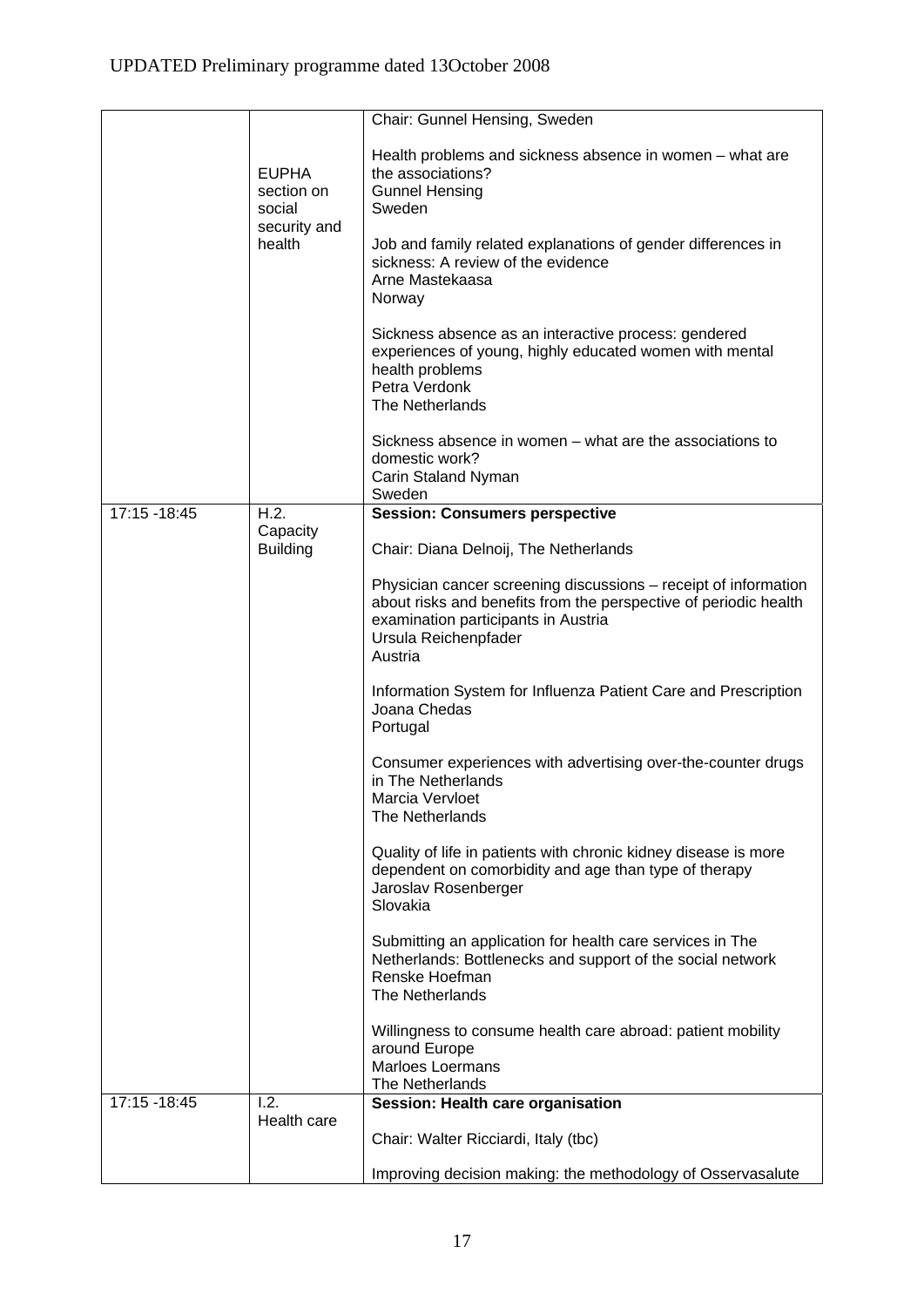|               |                                                             | Laura Murianni<br>Italy                                                                                                                                  |
|---------------|-------------------------------------------------------------|----------------------------------------------------------------------------------------------------------------------------------------------------------|
|               |                                                             | The Finnish Day Centres Research Project 's Results<br>Aki Rogel<br>Finland                                                                              |
|               |                                                             | A Clinical Governance diagnostic review of three healthcare<br>organisations in North Italy<br>Maria Lucia Specchia<br>Italy                             |
|               |                                                             | Long-term care in Italy: The relation between formal supply and<br>health needs in older people<br>Giulia Milan<br>Italy                                 |
|               |                                                             | Evaluation of the 1 year post transplant results of thoracic teams<br>in France<br><b>Christelle Cantrelle</b><br>France                                 |
|               |                                                             | A meta-analysis of effectiveness of organizational interventions<br>on reducing inappropriate usage of fresh frozen plasma.<br>Luigi Pinnarelli<br>Italy |
| 17:15 - 18:45 | K.2.<br>Education<br>and Training                           | Workshop: Capacity building for national public health<br>advocacy: Case studies from national associations                                              |
|               |                                                             | Chairs: John-Paul Vader, Switzerland and Isabel de la Mata,<br>European Commission                                                                       |
|               | <b>ASPHER</b>                                               | Mustering support for a new prevention law<br>Markus Kaufmann<br>Switzerland                                                                             |
|               | <b>EUPHA</b><br>section on<br>public health<br>practice and | The Dutch Public Health Federation: Strength in numbers<br>Niek Klazinga<br>The Netherlands                                                              |
|               | policy                                                      | Overcoming geographic borders: Capacity building in Italy<br><b>Walter Ricciardi</b><br>Italy                                                            |
|               |                                                             | Sustaining a Healthy Future - taking action on climate change.<br><b>Nick Salfield</b><br><b>UK</b>                                                      |
|               |                                                             | ABRASCO (tbc)                                                                                                                                            |
| 17:15 - 18:45 | L.2.                                                        | <b>Session: Infectious diseases 1</b>                                                                                                                    |
|               | Infectious<br>diseases                                      | Chair: Ruth Gelletlie, UK                                                                                                                                |
|               |                                                             | Trends and patterns in the reporting of MMR evidence in key<br>professional journals and magazines between 1988 and 2007<br>Kate Hunt<br>Scotland        |
|               |                                                             | How a hidden hepatitis delta epidemic affects the spread of<br>hepatitis B virus                                                                         |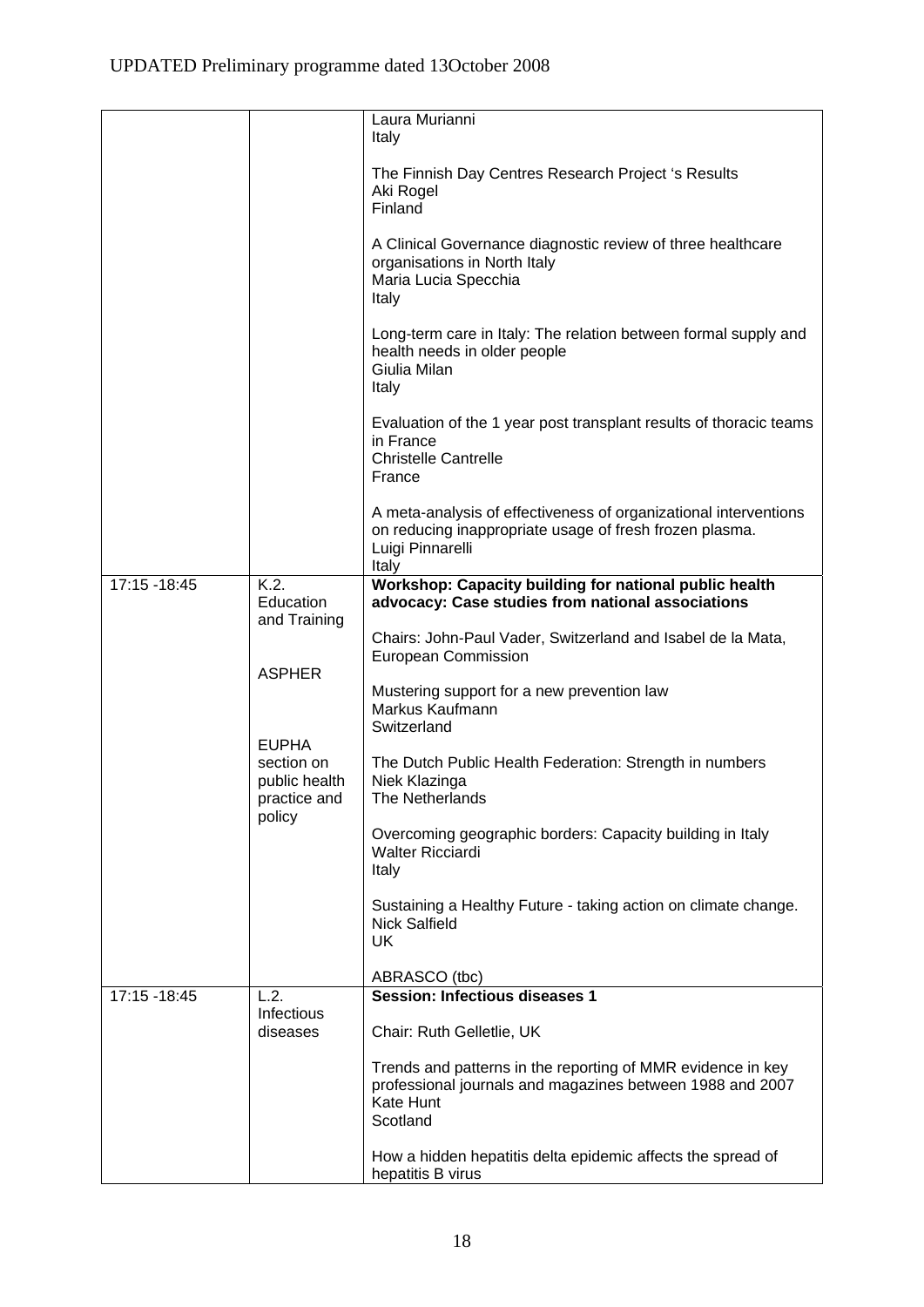| 18:45         |      | <b>END OF DAY 1</b>                                                                                                              |
|---------------|------|----------------------------------------------------------------------------------------------------------------------------------|
|               |      | The Netherlands                                                                                                                  |
|               |      | <b>Gert Westert</b>                                                                                                              |
|               |      | (E) quality; do quality indicators vary by ethnicity in The<br>Netherlands?                                                      |
|               |      | UK                                                                                                                               |
|               |      | Cancer mortality in African migrants living in Portugal<br>Alison Teyhan                                                         |
|               |      | Finland                                                                                                                          |
|               |      | Stillbirths and infant deaths among migrants in Europe<br>Mika Gissler                                                           |
|               |      | Belgium                                                                                                                          |
|               |      | Differences in use of ambulatory health care in Belgium<br>between Moroccan migrants and native Belgians<br>Johan Van der Heyden |
|               |      | Spain                                                                                                                            |
|               |      | Health care policy for the immigrant population in Catalonia<br>Tona Lizana                                                      |
|               |      | Spain                                                                                                                            |
|               |      | Addressing immigrants' health. A comparison of policy answers<br>in three European countries<br>Maria Luisa Vázquez-Navarrete    |
|               |      | Chair: Walter Devillé, The Netherlands                                                                                           |
| 17:15 - 18:45 | M.2. | <b>Session: Migrant health</b>                                                                                                   |
|               |      | Italy                                                                                                                            |
|               |      | <b>PROJECT</b><br>Grazia Orizio                                                                                                  |
|               |      | The Netherlands<br>Crisis management in public health: the HEALTHREATS                                                           |
|               |      | by Norovirus type 1 and 2<br>Henriette ter Waarbeek                                                                              |
|               |      | Waterborne gastro-enteritis outbreak at a scouting camp caused                                                                   |
|               |      | Three Sources Capture-Recapture Analysis<br>Cristina Furtado<br>Portugal                                                         |
|               |      | Missing Positive Cases of Mycobacterium tuberculosis Cultures<br>in the Health Region of Lisboa e Vale do Tejo in 2003 Using     |
|               |      | Assessing the Sensitivity of Tuberculosis Surveillance and                                                                       |
|               |      | surveillance system in North West England<br>Hannah Madden<br><b>UK</b>                                                          |
|               |      | Access to HIV Non-Governmental Organisations by vulnerable<br>populations 2005: Evidence from the enhanced HIV/AIDS              |
|               |      | The Netherlands                                                                                                                  |
|               |      | Maria Xiridou                                                                                                                    |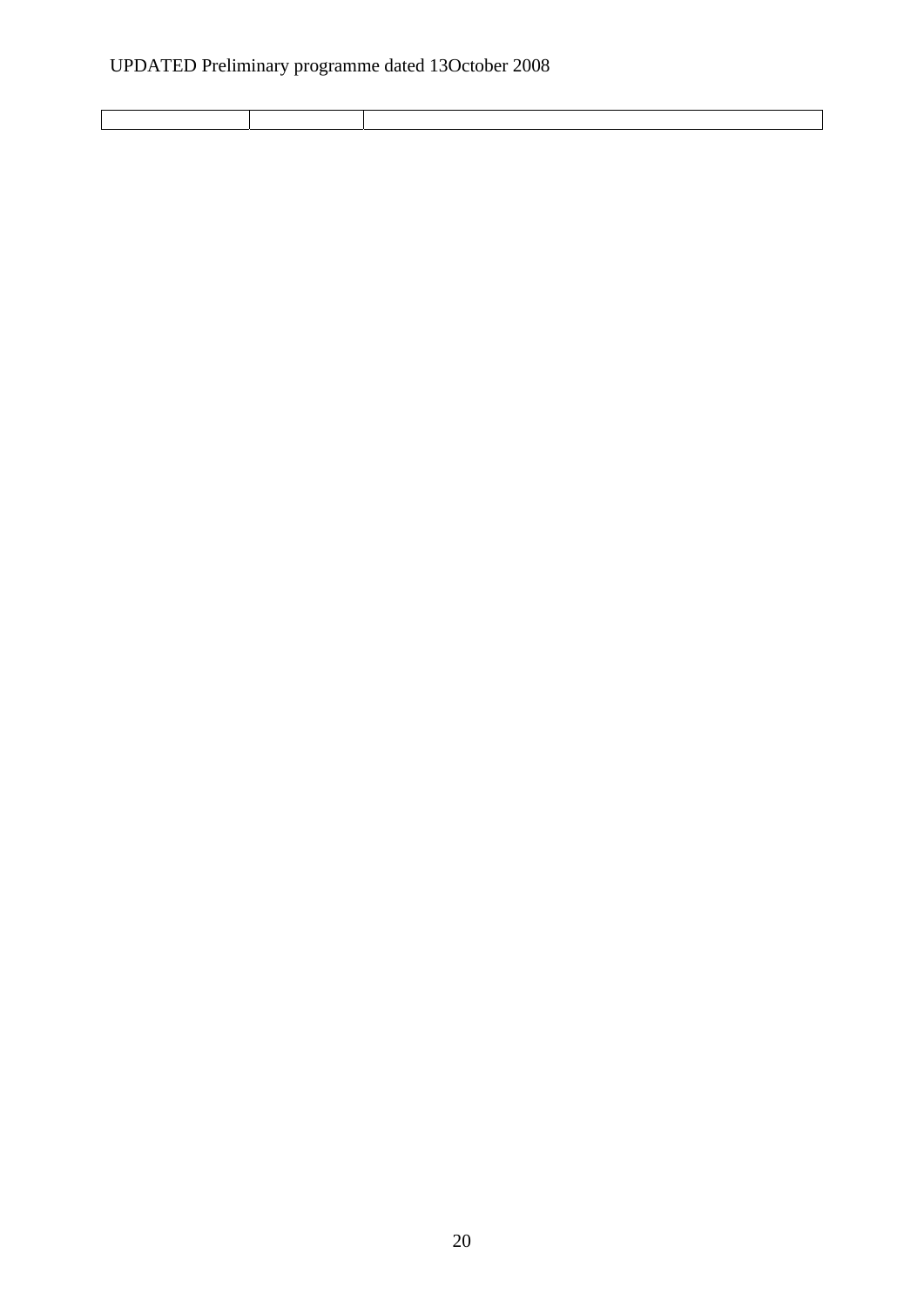# **Friday 7 November 2008**

| Date/time                    | track                             | session                                                                                                                                             |  |
|------------------------------|-----------------------------------|-----------------------------------------------------------------------------------------------------------------------------------------------------|--|
| $08:00 - 09:00$              | <b>EUPHA</b>                      | Breakfast meeting: Epidemiology of mental health and<br>mental ill-health                                                                           |  |
|                              |                                   | Chair: Jutta Lindert, Germany                                                                                                                       |  |
|                              |                                   |                                                                                                                                                     |  |
| $09:00 - 10:00$              | <b>EUPHA</b>                      | Plenary session 2:<br>What shapes health systems innovation?<br>Balancing the role of evidence, governance and politics                             |  |
|                              |                                   | Josep Figueras, European Observatory of Health Systems and<br>Policies                                                                              |  |
|                              |                                   |                                                                                                                                                     |  |
| $10:00 - 10:30$              |                                   | <b>COFFEE</b>                                                                                                                                       |  |
| <b>Parallel session</b><br>3 |                                   |                                                                                                                                                     |  |
| $10:30 - 12:00$              | A.3.<br>European<br>public health | European Commission Workshop on current EU<br>developments in the field of health                                                                   |  |
|                              |                                   | Chair: Andrzej Rys (EU)                                                                                                                             |  |
|                              |                                   | The Commission activities in the field of health promotion and<br>prevention<br>Walter Baer, European Commission                                    |  |
|                              |                                   | The Health Programme $2008 - 2013$<br>Tuuli-Maria Mattila, European Commission                                                                      |  |
|                              |                                   | Health in the RTD Framework programme<br>Kevin McCarthy, European Commission (tbc)                                                                  |  |
|                              |                                   | The European<br>Union Health Portal<br>objectives<br>and<br>opportunities<br>Tuuli-Maria Mattila, European Commission                               |  |
|                              |                                   | Discussion with the audience                                                                                                                        |  |
| $10:30 - 12:00$              | B.3.                              | <b>Workshop: Culture and mental Health</b>                                                                                                          |  |
|                              | Mental health<br>and obesity      | Chairs: Jutta Lindert, Germany, Gunnar Tellnes, Norway                                                                                              |  |
|                              | <b>EUPHA</b><br>section on        | Health Programme 2003-2008 - European actions to tackle<br>social exclusion, mental and migration health<br>Cinthia Menel Lemos<br>EAHC, Luxembourg |  |
|                              | public mental<br>health           | Cultural dynamics in mental and reproductive health of<br>immigrant women<br>Sonia Dias<br>Portugal                                                 |  |
|                              |                                   | Mental health among refugees and migrants – systematic<br>review<br>Jutta Lindert<br>Germany                                                        |  |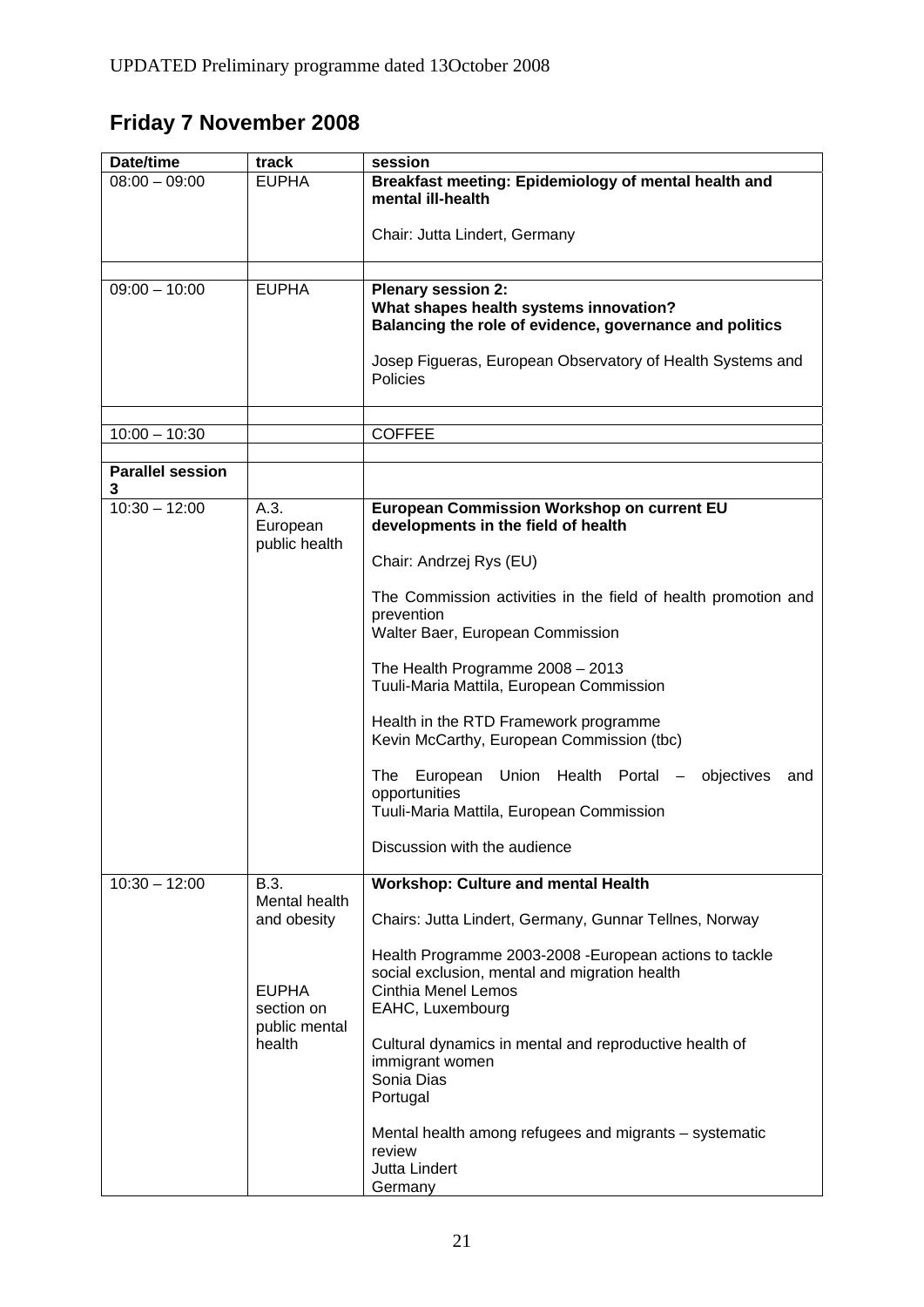|                 |                               | Culture and mental health among refugees and victims of<br>torture<br>Aldo Morrone<br>Italy                                                                                                        |
|-----------------|-------------------------------|----------------------------------------------------------------------------------------------------------------------------------------------------------------------------------------------------|
| $10:30 - 12:00$ | C.3.<br><b>Healthy living</b> | Session: Child and adolescent public health 1                                                                                                                                                      |
|                 |                               | Chair: Auke Wiegersma, The Netherlands                                                                                                                                                             |
|                 |                               | Differences in consumption of recreative drugs by university<br>students living with their parents or alone in Belgium and The<br>Netherlands<br>Cécile Boot<br>The Netherlands                    |
|                 |                               | Comprehensive Health Assessments of Pupils in School Health<br>Care in Finland - Are the National Guidelines Followed?<br>Hanna Happonen<br>Finland                                                |
|                 |                               | Effectiveness Evaluation of the School-Based Cannabis<br>Prevention Programme "Xkpts.com" in Barcelona Adolescents<br>Carles Ariza<br>Spain                                                        |
|                 |                               | Effects of daily physical education during four years at primary<br>schools on general physical activity of children in everyday life -<br>project: "fit for pisa"<br>Sebastian Liersch<br>Germany |
|                 |                               | Experiences of a holistic well-being evaluation tool for schools in<br>Finland<br>Anne Konu<br>Finland                                                                                             |
|                 |                               | How to make the most of the results of The Finnish School<br>Health Promotion Study at municipal and school levels?<br>Minna Pietikäinen<br>Finland                                                |
| $10:30 - 12:00$ | D.3.<br>Environmental         | <b>Session: Environment and health</b>                                                                                                                                                             |
|                 | impact on<br>health           | Chair: Stan Tarkowski, Poland                                                                                                                                                                      |
|                 |                               | Area deprivation affects behavioural problems of young<br>adolescents in rural areas: the Trails study<br>Sijmen Reijneveld<br>The Netherlands                                                     |
|                 |                               | Noise induced annoyance at home and subjective health: A<br>population based study, Belgium, 2001 and 2004.<br><b>Edith Hesse</b><br><b>Belgium</b>                                                |
|                 |                               | Quantification of the Acute Health Effects of Exposure to<br>Particulate Matter Air Pollution. Experience from Krakow,<br>Poland<br>Krystyna Szafraniec<br>Poland                                  |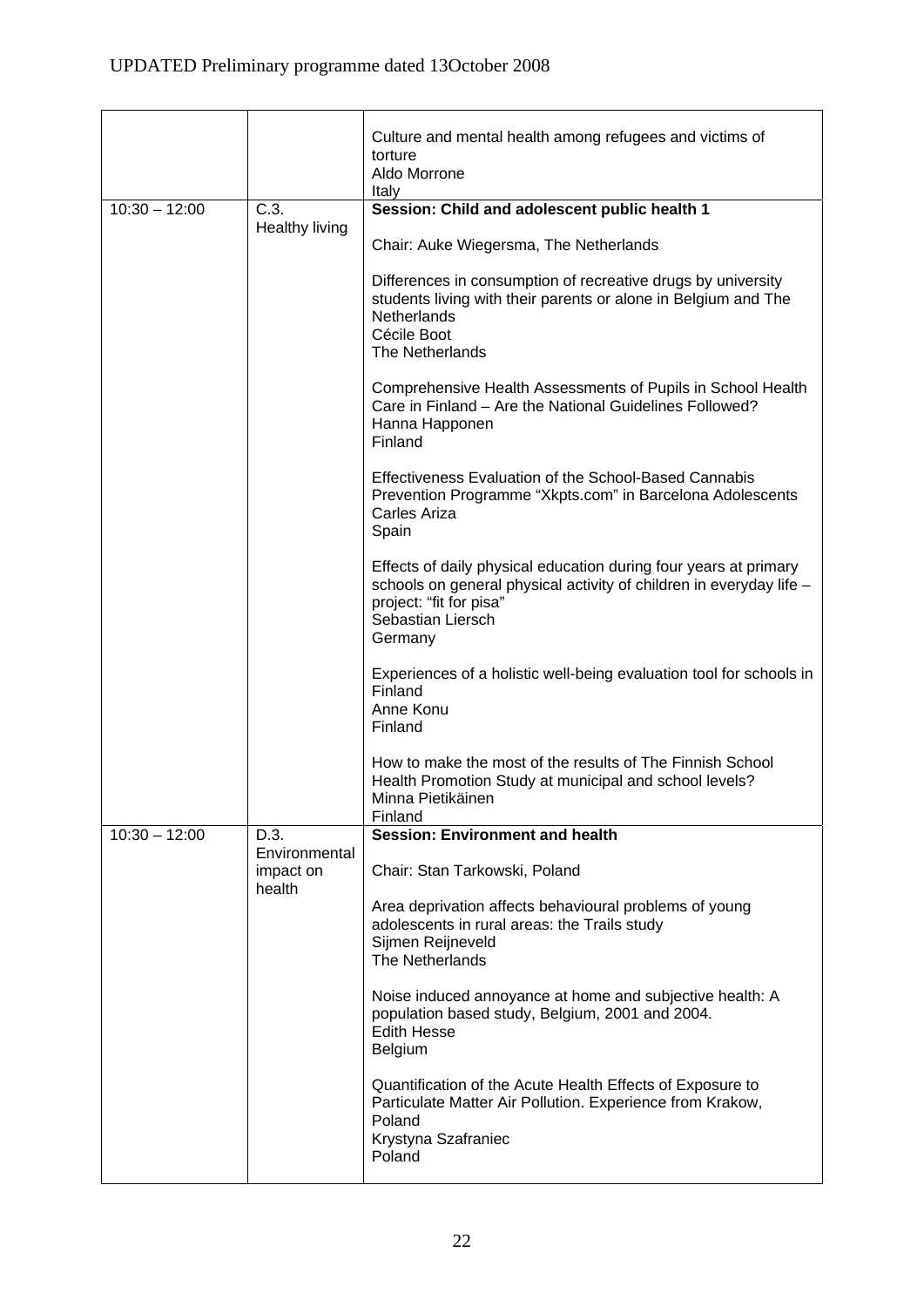|                 |                             | Prevalence of asthma in adolescents living near Solid Waste<br>Incinerators in Lisbon and Madeira<br>J. Maurício Melim                                                                                                  |
|-----------------|-----------------------------|-------------------------------------------------------------------------------------------------------------------------------------------------------------------------------------------------------------------------|
|                 |                             | Portugal                                                                                                                                                                                                                |
|                 |                             | Public health impact of waste incineration in Lisbon and Madeira<br>(Portugal) during the past eight years<br>M. Fátima Reis<br>Portugal                                                                                |
| $10:30 - 12:00$ | E.3.                        | Workshop: Public health evaluation of vaccines: What                                                                                                                                                                    |
|                 | Health<br>information       | epidemiology could (and should) do                                                                                                                                                                                      |
|                 | and<br>knowledge            | Chairs: Paolo Villari (Italy), Giuseppe La Torre (Italy), Alastair H<br>Leyland (UK), Roberto Gasparini (Italy)                                                                                                         |
|                 | <b>EUPHA</b>                | Assessing vaccines and vaccination programmes on the field<br>Pierluigi Lopalco                                                                                                                                         |
|                 | section on<br>public health | European Centre for Disease Prevention and Control                                                                                                                                                                      |
|                 | epidemiology                | Criteria for inclusion of vaccinations in public programmes<br>Hans Houweling<br>The Netherlands                                                                                                                        |
|                 |                             |                                                                                                                                                                                                                         |
|                 |                             | Discordant immunization schedules can complicate vaccine<br>evaluation for Europe                                                                                                                                       |
|                 |                             | Mark Fletcher                                                                                                                                                                                                           |
| $10:30 - 12:00$ | F.3.                        | European Vaccine Manufacturers<br>Workshop: Social and cultural resources for health: Local                                                                                                                             |
|                 | EUPHA 4                     | level approaches                                                                                                                                                                                                        |
|                 | pillars                     | Chairs: Alf Trojan, Germany                                                                                                                                                                                             |
|                 | <b>EUPHA</b><br>section on  | Building capacities for health promotion in settings: The case of<br>professional, people-processing organisations<br>Karl Krajic<br>Austria                                                                            |
|                 | health<br>promotion         | Capacity Building in Communities - first results and assessment<br>of a research instrument<br>Alf Trojan<br>Germany                                                                                                    |
|                 |                             | Religion in service of families' mental health promotion:<br>Experiences of a Transnational Empirical Research of Families<br>in Hungary, Poland, Czech Republic and Slovakia (2005-2007)<br>Zsuzsanna Benkö<br>Hungary |
|                 |                             | Socio-economic school district factors and their impact on<br>alcohol drinking onset in Danish adolescents<br><b>Christiane Stock</b><br>Germany                                                                        |
| $10:30 - 12:00$ | G.3.                        | <b>Session: Sickness certification practice</b>                                                                                                                                                                         |
|                 | <b>Sickness</b><br>absence  | Chair: Angelique de Rijk, The Netherlands (tbc)                                                                                                                                                                         |
|                 |                             | Quality of physicians' assessment of work ability in sickness<br>certificates in a Swedish county<br><b>Emma Nilsing</b><br>Sweden                                                                                      |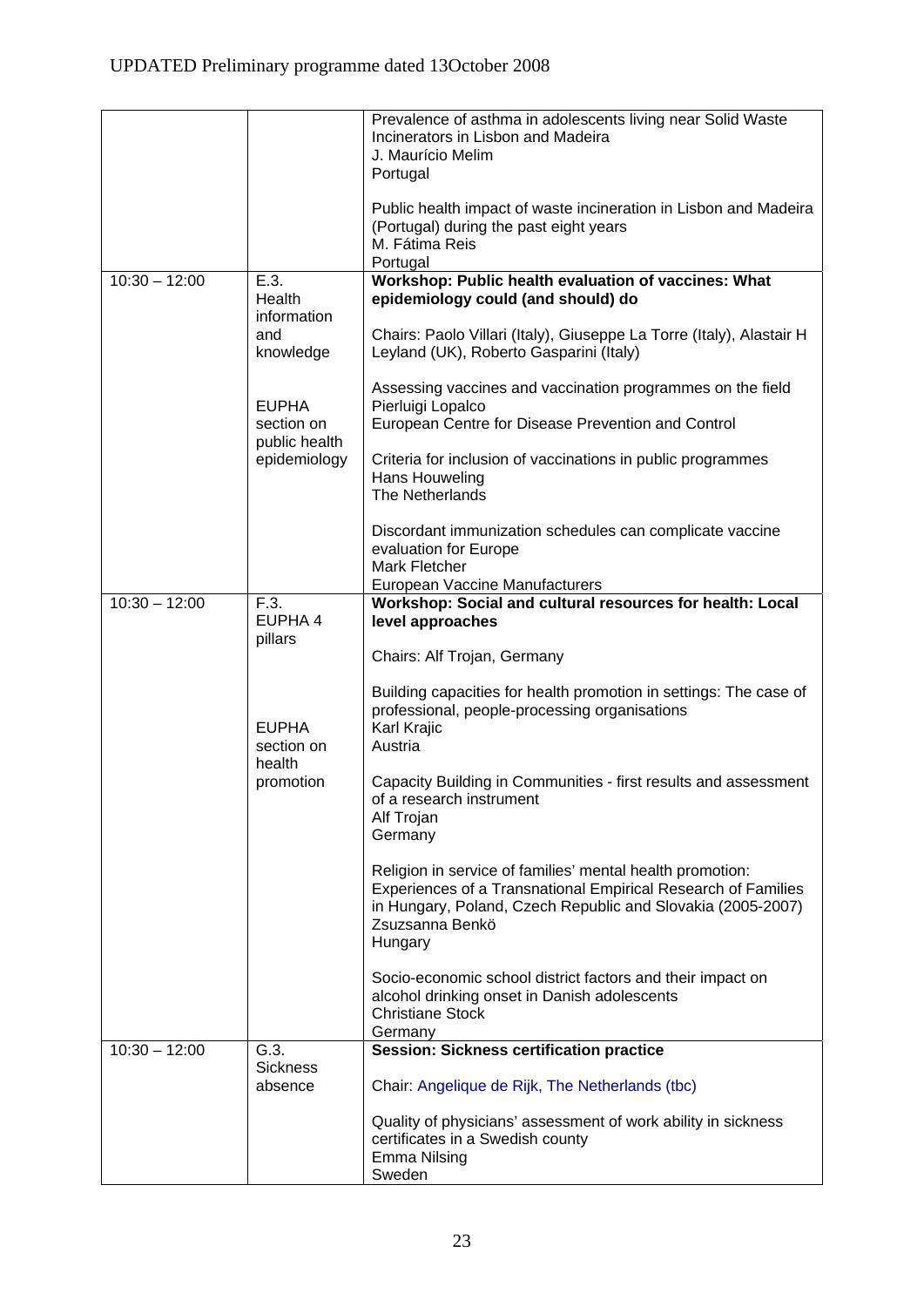|                 |                             | Medical audit and action plans for handling sick-listing: a<br>programme for development of physicians professional and<br>administrative competence<br><b>Britt Arrelöv</b><br>Sweden  |
|-----------------|-----------------------------|-----------------------------------------------------------------------------------------------------------------------------------------------------------------------------------------|
|                 |                             | Cooperation between gatekeepers in sickness insurance from<br>the perspective of social insurance officers<br>Carina Thorstensson<br>Sweden                                             |
|                 |                             | Isolated specialist or system integrated physician – different<br>views on sickness certification among orthopaedic surgeons: an<br>interview study<br><b>Malin Swartling</b><br>Sweden |
|                 |                             | Does early intervention by specialist in physical medicine and<br>rehabilitation reduce the duration of long term sickness<br>absence?<br>Harald Elvsaashagen<br>Norway                 |
|                 |                             | Systematic functional assessments have effects on long term<br>sickness absence in a randomized controlled trial in Norwegian<br>general practice.<br>Nina Osteras<br>Norway            |
| $10:30 - 12:00$ | H.3.                        | Workshop: Measuring patients' experiences with quality of                                                                                                                               |
|                 | Capacity<br><b>Building</b> | health care; lessons from the Consumer Quality-index                                                                                                                                    |
|                 |                             | Chair: Jany Rademakers, The Netherlands                                                                                                                                                 |
|                 |                             | Focus groups as a tool for developing measurement<br>instruments from a patient's perspective<br>Mattanja Triemstra<br>The Netherlands                                                  |
|                 |                             | The patient perspective: priorities, experiences and global<br>ratings<br>Dolf de Boer                                                                                                  |
|                 |                             | The Netherlands                                                                                                                                                                         |
|                 |                             | Comparing mixed-mode and mail surveys for assessing quality<br>of care: cost and benefit analysis<br>Marloes Zuidgeest<br>The Netherlands                                               |
|                 |                             | Consumer experiences with health plans: Does size matter?<br>Laura Koopman<br>The Netherlands                                                                                           |
| $10:30 - 12:00$ | 1.3.                        | <b>Session: Primary care</b>                                                                                                                                                            |
|                 | Health care                 | Chair: Jouke van der Zee, The Netherlands (tbc)                                                                                                                                         |
|                 |                             | Improving General Practice attraction and retention : A<br>multicriteria stakeholders survey<br><b>Vincent Lorant</b><br>Belgium                                                        |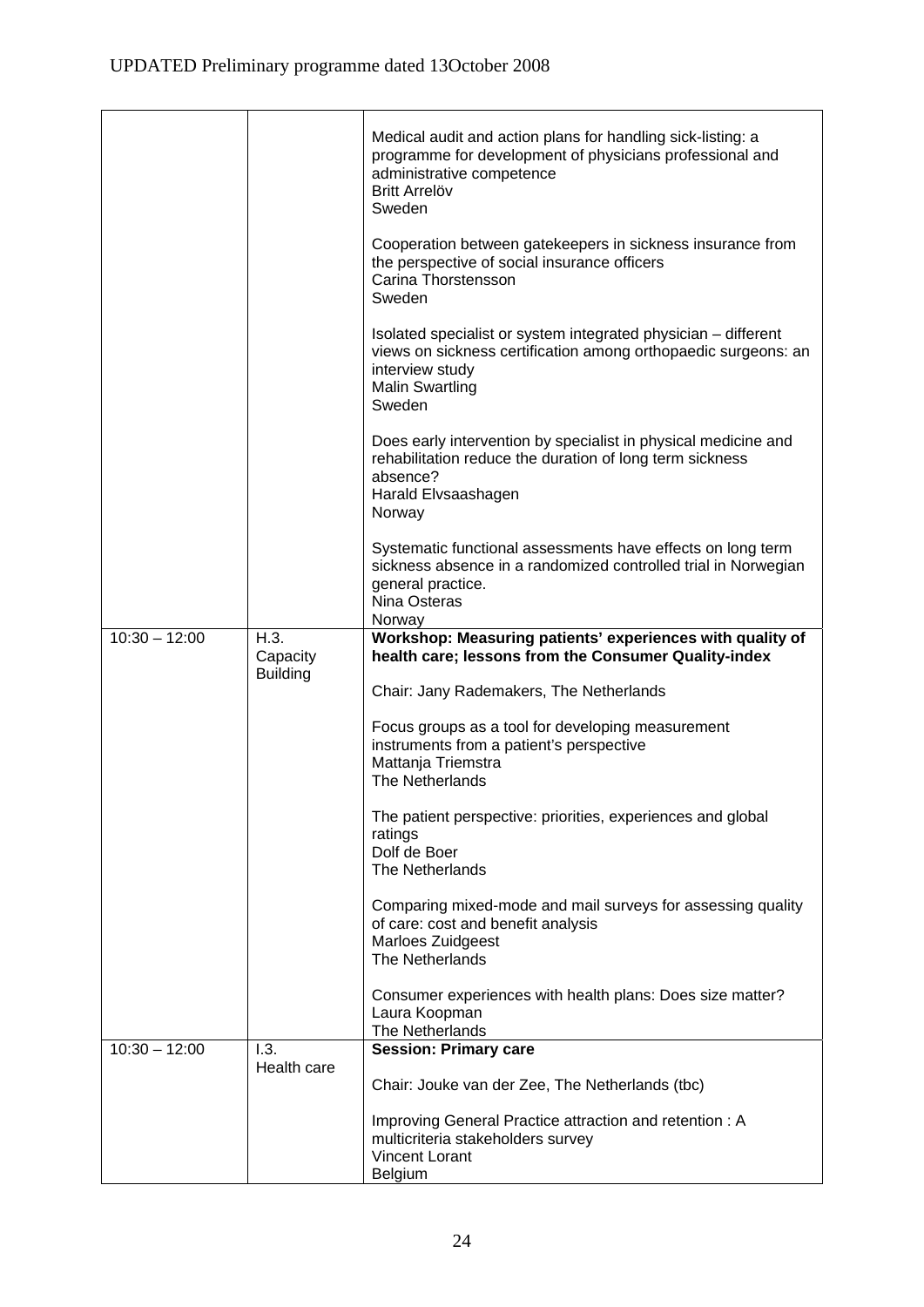|                 |                                                             | Knowledge and behaviours in cardiovascular prevention among<br>General Practioners of Piedmont, Italy<br>Roberto Gnavi<br>Italy<br>Preventable hospitalization and the role of primary care in Italy<br>Aldo Rosano<br>Italy |
|-----------------|-------------------------------------------------------------|------------------------------------------------------------------------------------------------------------------------------------------------------------------------------------------------------------------------------|
|                 |                                                             | Would primary care professionals adherence to Evidence Based<br>Medicine tools improve quality of care in patients with type 2<br>diabetes? A systematic review<br>Antonio G. de Belvis<br>Italy                             |
|                 |                                                             | Influenza vaccine effectiveness for the elderly: evaluation of an<br>alternative cohort approach involving general practitioners for<br>routine assessment of vaccination impact<br>Lamberto Manzoli<br>Italy                |
|                 |                                                             | Gender differences in the onset and development of burnout<br>among Dutch general practitioners<br>Inge Houkes<br>The Netherlands                                                                                            |
| $10:30 - 12:00$ | K.3.<br>Education and                                       | Workshop: Training in public health (environment): the<br><b>PHEEDUNET project</b>                                                                                                                                           |
|                 | Training                                                    | Chair: Koos van der Velden, The Netherlands                                                                                                                                                                                  |
|                 | <b>ASPHER</b>                                               | Training in Public Environmental Health: an example of the<br>Academic Collaborative Centre on Environmental Health<br>Peter van den Hazel<br>The Netherlands                                                                |
|                 | <b>EUPHA</b><br>section on<br>environment<br>related health | Developing Competencies in Environmental Public Health: an<br>example from the UK<br>Giovanni Leonardi<br><b>UK</b>                                                                                                          |
|                 |                                                             | Pediatricians' attitudes, beliefs and knowledge on environmental<br>health in Spain.<br>Juan Ortega García<br>Spain                                                                                                          |
|                 |                                                             | Zinc Violet, case studies in the use of an advanced teaching<br>tools in widely different settings<br><b>Irene Kreis</b><br>Australia                                                                                        |
|                 |                                                             | "Environment and Health" versus "Environmental Medicine"<br>Neither similar nor controversial<br>Peter Ohnsorge                                                                                                              |
| $10:30 - 12:00$ | L.3.                                                        | European Academy for Environmental Medicine, Germany<br><b>Session: Infectious diseases 2</b>                                                                                                                                |
|                 | Infectious<br>diseases                                      | Chair: Ruth Gelletlie, UK                                                                                                                                                                                                    |
|                 |                                                             | Is sexual transmission of HIV important among clients of drug                                                                                                                                                                |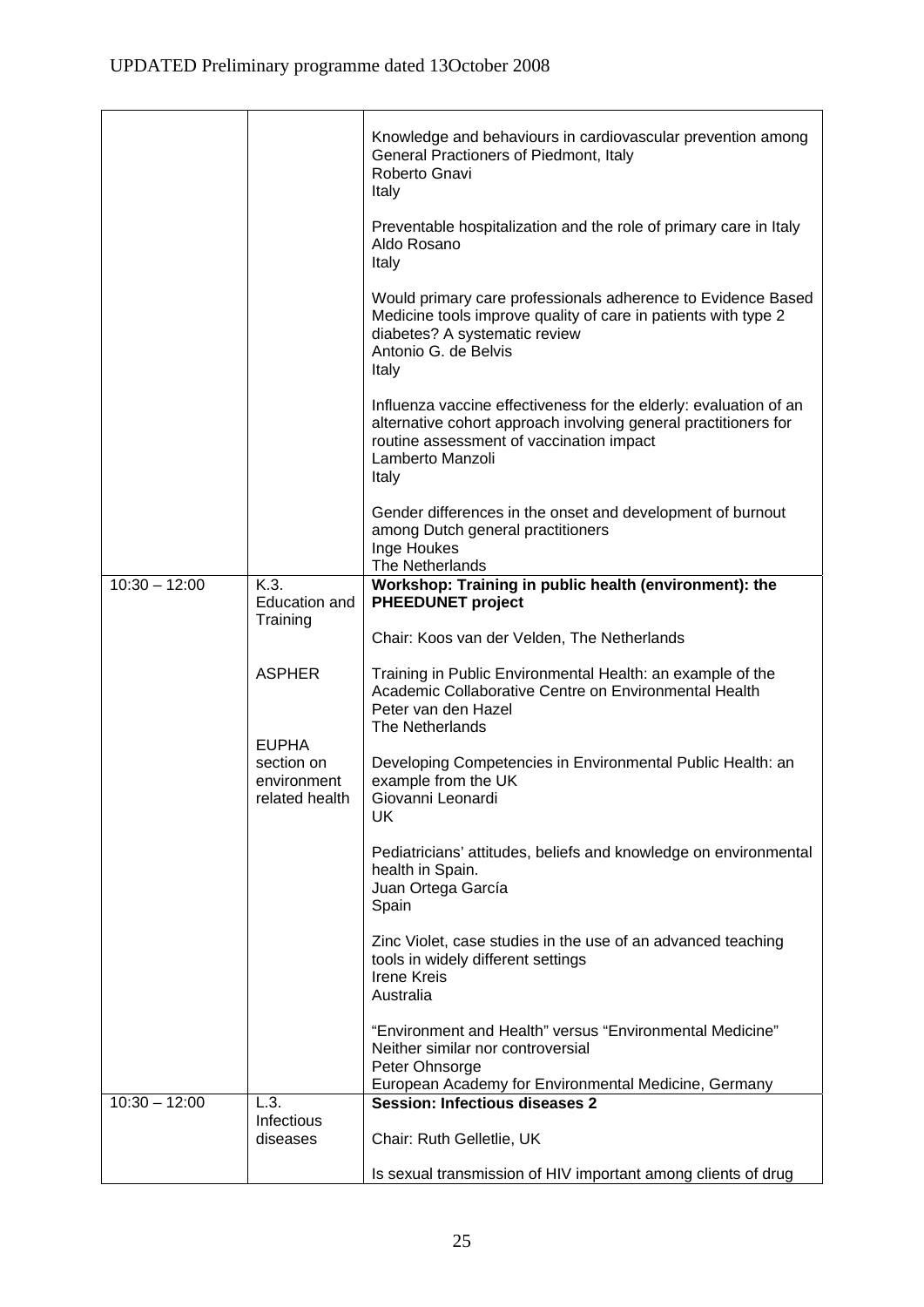|                                    |                              | treatment centers?                                                                                                  |
|------------------------------------|------------------------------|---------------------------------------------------------------------------------------------------------------------|
|                                    |                              | Rui Sousa<br>Portugal                                                                                               |
|                                    |                              |                                                                                                                     |
|                                    |                              | Screening and treatment of immigrants has highest impact on                                                         |
|                                    |                              | HBV carrier prevalence in Germany: results of a deterministic                                                       |
|                                    |                              | mathematical model<br>Manas Akmatov                                                                                 |
|                                    |                              | Germany                                                                                                             |
|                                    |                              |                                                                                                                     |
|                                    |                              | AIDS mortality in African migrants living in Portugal: Evidence of                                                  |
|                                    |                              | large social inequalities<br>Paula Santana                                                                          |
|                                    |                              | Portugal                                                                                                            |
|                                    |                              |                                                                                                                     |
|                                    |                              | Analysis of macroregional variability on flu vaccination among                                                      |
|                                    |                              | adults and elderly in Italy: A repeated cross-sectional study<br>$(1999 - 2005)$                                    |
|                                    |                              | Modesta Visca                                                                                                       |
|                                    |                              | Italy                                                                                                               |
|                                    |                              |                                                                                                                     |
|                                    |                              | An assessment of the effect of hepatitis B vaccine in decreasing<br>hepatitis B burden in Italy. (Italy, 1985-2006) |
|                                    |                              | Chiara de Waure                                                                                                     |
|                                    |                              | Italy                                                                                                               |
|                                    |                              |                                                                                                                     |
|                                    |                              | Hepatitis B vaccination policies for healthcare workers in the<br>European Union                                    |
|                                    |                              | Antoon De Schryver                                                                                                  |
|                                    |                              | <b>Belgium</b>                                                                                                      |
| $10:30 - 12:00$                    | M.3.                         | <b>SOROS Workshop: Minority health and rights</b>                                                                   |
|                                    |                              |                                                                                                                     |
|                                    |                              | Chairs: Marleen Foets, The Netherlands, Tamsin Rose                                                                 |
|                                    |                              | Corrected sterilisation of Romani women                                                                             |
|                                    |                              | Anita Danka                                                                                                         |
|                                    |                              | Hungary                                                                                                             |
|                                    |                              | Health campaigns among Roma within the Bulgarian human                                                              |
|                                    |                              | resources development operational program 2007-2013 (HRD                                                            |
|                                    |                              | OP)                                                                                                                 |
|                                    |                              | Teodora Krumova                                                                                                     |
|                                    |                              | <b>Bulgaria</b>                                                                                                     |
|                                    |                              | Prosperity and health of Romani women - path towards                                                                |
|                                    |                              | challenges                                                                                                          |
|                                    |                              | Sebihana Skenderovska                                                                                               |
|                                    |                              | Macedonia                                                                                                           |
| $12:00 - 12:30$                    |                              | <b>POSTER SESSION 2</b>                                                                                             |
|                                    | <b>EUPHA</b>                 |                                                                                                                     |
| $12:00 - 13:00$                    |                              | Extra: Briefing on the Initiative for a European Council on<br><b>Global Health</b>                                 |
|                                    |                              |                                                                                                                     |
|                                    |                              | Ilona Kickbusch, Switzerland                                                                                        |
|                                    |                              |                                                                                                                     |
| $12:00 - 13:00$                    | <b>EUPHA</b>                 | Annual meeting: EUPHA section on Food and nutrition                                                                 |
| $12:00 - 13:00$<br>$12:00 - 13:00$ | <b>EUPHA</b><br><b>EUPHA</b> | Annual meeting: EUPHA section on Chronic diseases<br>Annual meeting: EUPHA section on Public health epidemiology    |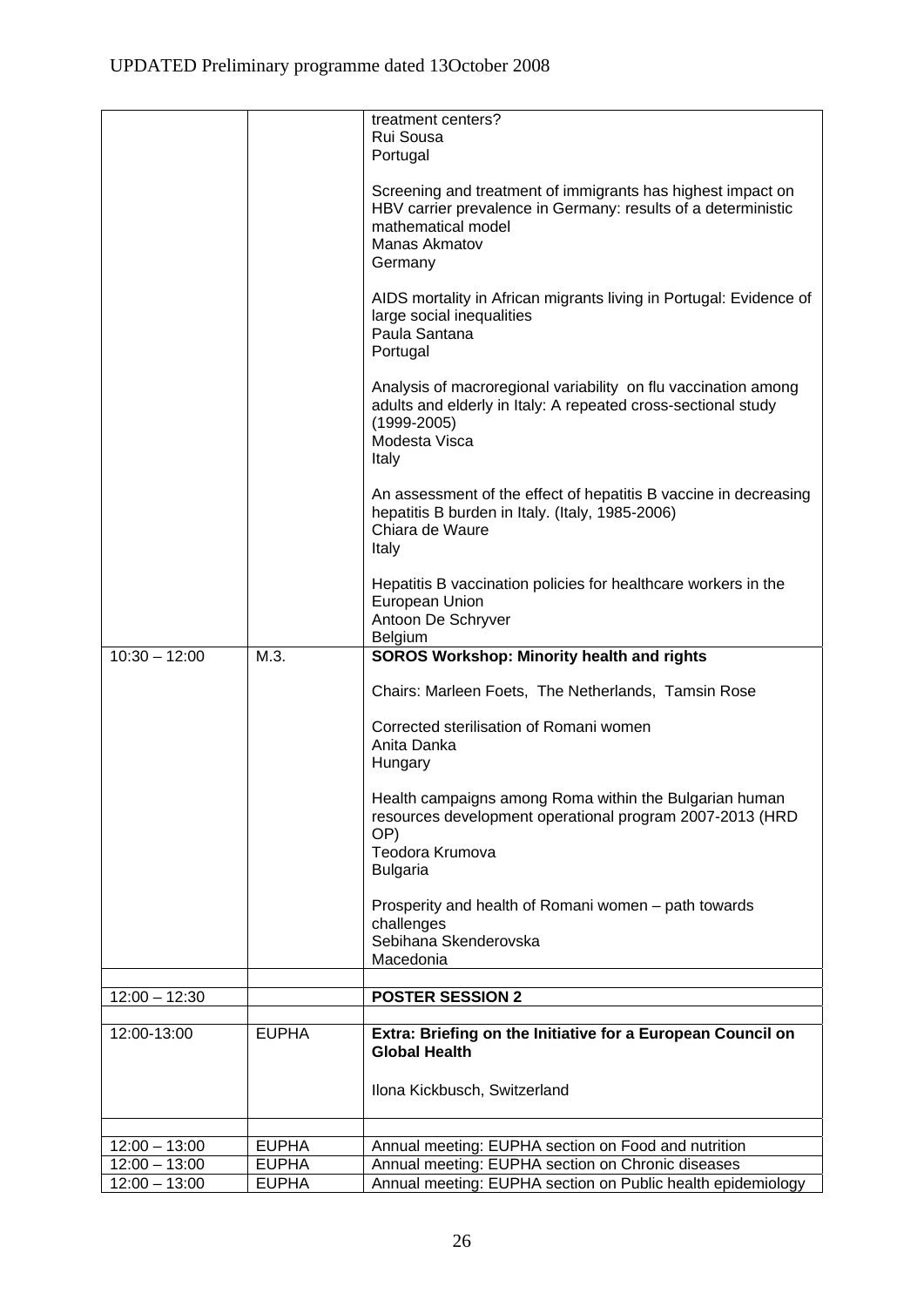| $12:00 - 13:00$              | <b>EUPHA</b>     | Annual meeting: EUPHA section on Public health genomics                                                                                  |
|------------------------------|------------------|------------------------------------------------------------------------------------------------------------------------------------------|
| $12:00 - 13:00$              | <b>EUPHA</b>     | Annual meeting: EUPHA section on Infectious diseases control                                                                             |
| $12:00 - 13:00$              | <b>EUPHA</b>     | Annual meeting: EUPHA section on Health promotion                                                                                        |
| $12:00 - 13:00$              | <b>EUPHA</b>     | Annual meeting: EUPHA section on Public health practice and<br>policy                                                                    |
| $12:00 - 13:00$              | <b>EUPHA</b>     | Annual meeting: EUPHA section on Environment related<br>diseases                                                                         |
| $12:00 - 13:00$              | <b>EUPHA</b>     | Annual meeting: EUPHA section on Public health economics                                                                                 |
| $12:00 - 13:00$              | <b>EUPHA</b>     | Meeting: Proposed section on Ethics in public health                                                                                     |
| $12:00 - 13:00$              | <b>EUPHA</b>     | Meeting: Initiative on Urban health                                                                                                      |
| $12:00 - 12:30$              | <b>EUPHA</b>     | EJPH council (closed)                                                                                                                    |
|                              |                  |                                                                                                                                          |
| $12:30 - 13:30$              | <b>EUPHA</b>     | Editorial board meeting (closed)                                                                                                         |
| 12:30-13:30                  |                  | Extra: UEMS section for Public Health: The harmonization<br>of the medical speciality of Public Health in EU                             |
|                              |                  | Ragnar Westerling, Sweden                                                                                                                |
| $12:30 - 13:30$              |                  | <b>LUNCH</b>                                                                                                                             |
|                              |                  |                                                                                                                                          |
| $13:30 - 14:30$              |                  | <b>Plenary session 3:</b><br><b>Public Health Genomics: Is Public Health in Europe</b><br>prepared for genome-based health innovations?" |
|                              |                  | Angela Brand, European Public Health Genomics Network<br>Joseph Thakuria, US<br>Serdar Savas, Turkey                                     |
|                              |                  |                                                                                                                                          |
|                              |                  |                                                                                                                                          |
| <b>Parallel session</b><br>4 |                  |                                                                                                                                          |
| $14:30 - 16:00$              | A.4.<br>European | Workshop: Standardized national health examination<br>surveys in Europe: Time for action                                                 |
|                              | public health    | Chairpersons: Arpo Aromaa, Hanna Tolonen (Finland)                                                                                       |
|                              |                  | Future of the European Health Examination Survey<br>Kari Kuulasmaa<br>Finland                                                            |
|                              |                  | Models for Health Examination Surveys in Europe and key<br>issues in survey organization<br>Päivikki Koponen<br>Finland                  |
|                              |                  | Selection and critical issues of measurements.<br>Paola Primatesta<br>UK                                                                 |
|                              |                  | Sampling and recruitment in European Health Examination<br>Surveys<br>Liv Grotvedt<br>Norway                                             |
| $14:30 - 16:00$              | B.4.             | Workshop: Who chooses your meal?                                                                                                         |
|                              | Mental health    |                                                                                                                                          |
|                              | and obesity      | Chairs: Christopher Birt, UK, Enni Mertanen, Finland                                                                                     |
|                              |                  | Heart symbol for meals $-$ a tool for promoting a healthier lunch                                                                        |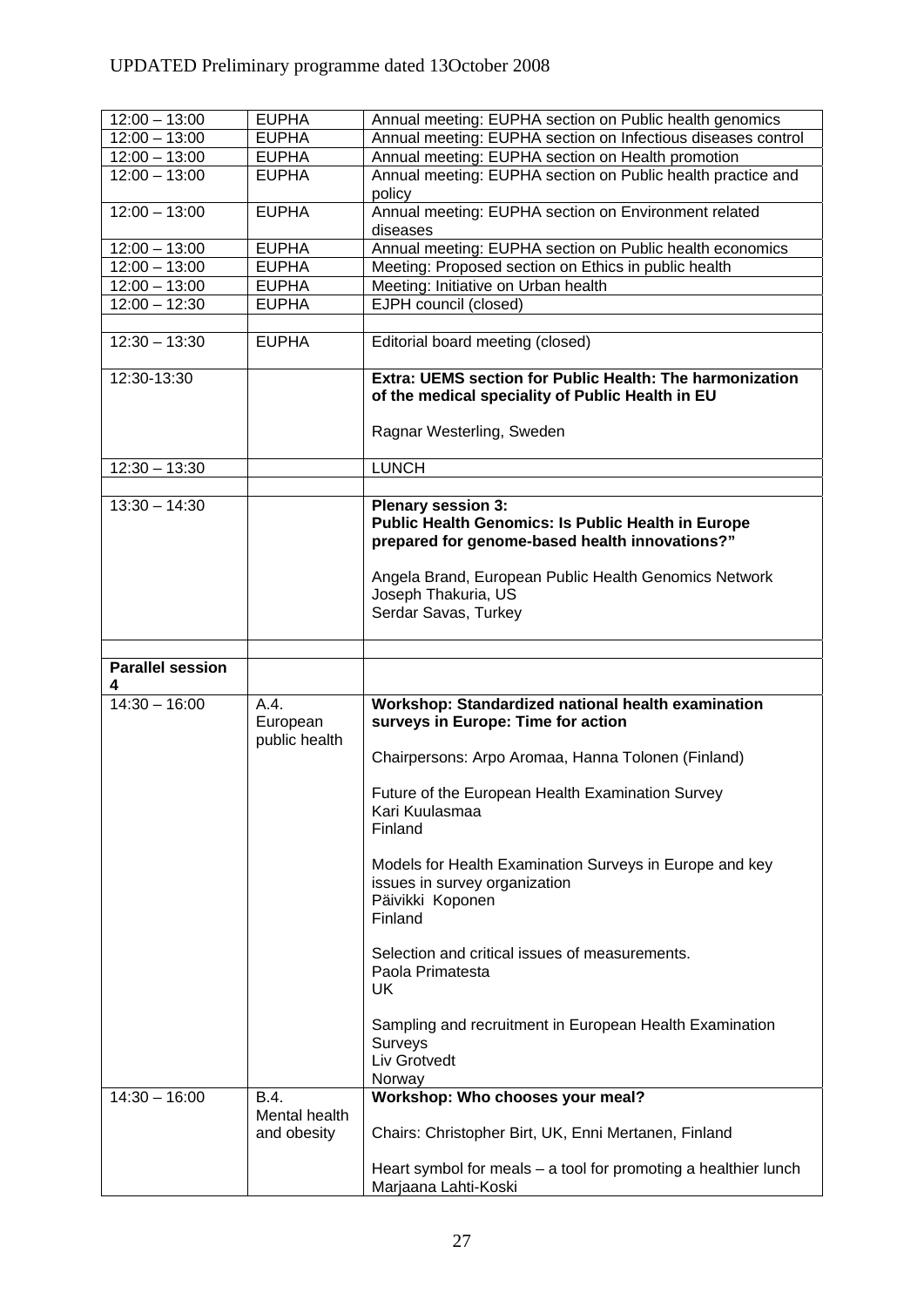|                 | <b>EUPHA</b>          | Finland                                                                                     |
|-----------------|-----------------------|---------------------------------------------------------------------------------------------|
|                 | section on            |                                                                                             |
|                 | food and              | Is healthiness coming to restaurant food?                                                   |
|                 | nutrition             | Enni Mertanen                                                                               |
|                 |                       | Finland                                                                                     |
|                 |                       |                                                                                             |
|                 |                       | Eating between free choice and social responsibility - Some                                 |
|                 |                       | aspects from the ethics perspective                                                         |
|                 |                       | Peter Schröder-Bäck                                                                         |
|                 |                       | Germany                                                                                     |
|                 |                       |                                                                                             |
|                 |                       | Parents versus the industry - the role of marketing in children's                           |
|                 |                       | diets                                                                                       |
|                 |                       | <b>Tim Lobstein</b>                                                                         |
|                 |                       | Childhood Obesity Programme                                                                 |
|                 |                       | <b>IASO - IOTF</b>                                                                          |
|                 |                       |                                                                                             |
|                 |                       | Food as an issue of social responsibility                                                   |
|                 |                       | E.L.M Maeckelberghe                                                                         |
| $14:30 - 16:00$ | C.4.                  | The Netherlands<br>Workshop: Tackling risk behaviour in youth: Methods for                  |
|                 | <b>Healthy living</b> | risk communication and development of risk competence                                       |
|                 |                       |                                                                                             |
|                 | <b>EUPHA</b>          | Chairs: Johan Lund, Norway and Ursula Loewe, Austria                                        |
|                 | section on            |                                                                                             |
|                 | injury                | Focus risk competence: Recommendations from the Adrisk                                      |
|                 | prevention            | project on youth and injury prevention                                                      |
|                 | and safety            | Ursula Loewe                                                                                |
|                 | promotion             | Austria                                                                                     |
|                 |                       |                                                                                             |
|                 |                       | Campaigning on risk behaviour of adolescents - Use of media                                 |
|                 |                       | Cees Meijer                                                                                 |
|                 |                       | The Netherlands                                                                             |
|                 |                       | Evaluation of peer programmes                                                               |
|                 |                       | <b>Manfred Zentner</b>                                                                      |
|                 |                       | Austria                                                                                     |
| $14:30 - 16:00$ | D.4.                  | Session: Workplace and health                                                               |
|                 | Environmental         |                                                                                             |
|                 | impact on             | Chair: Gunnel Hensing, Sweden (tbc)                                                         |
|                 | health                |                                                                                             |
|                 |                       | The profession of maternity care assistant in The Netherlands                               |
|                 |                       | <b>Therese Wiegers</b><br>The Netherlands                                                   |
|                 |                       |                                                                                             |
|                 |                       | Using clinical databases for comparing physiotherapy in the                                 |
|                 |                       | United States, Israel and The Netherlands in 2005                                           |
|                 |                       | <b>Ilse Swinkels</b>                                                                        |
|                 |                       | The Netherlands                                                                             |
|                 |                       |                                                                                             |
|                 |                       | The migration of doctors in Spain - Are we acting too late?                                 |
|                 |                       | Diego Bernardini                                                                            |
|                 |                       | Spain                                                                                       |
|                 |                       |                                                                                             |
|                 |                       | A higher prevalence of antibiotic resistance of indigenous                                  |
|                 |                       | Staphylococcus aureus isolates among health care workers<br>compared to healthy volunteers? |
|                 |                       | Ellen Stobberingh                                                                           |
|                 |                       | The Netherlands                                                                             |
|                 |                       |                                                                                             |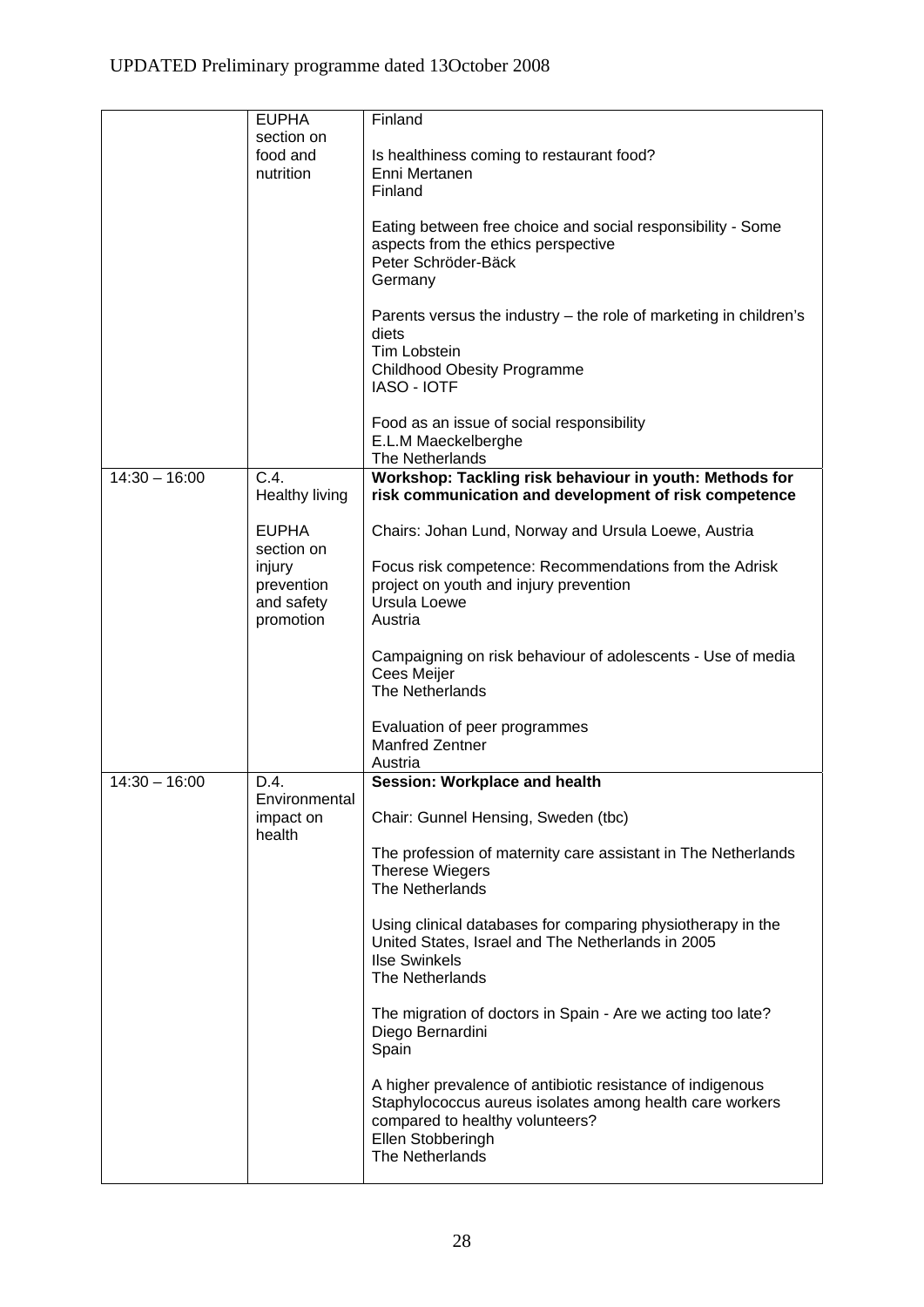|                 |                             | Burnout and associated factors in employees of a Swiss                                           |
|-----------------|-----------------------------|--------------------------------------------------------------------------------------------------|
|                 |                             | teaching hospital                                                                                |
|                 |                             | <b>Chantal Arditi</b>                                                                            |
|                 |                             | Switzerland                                                                                      |
|                 |                             |                                                                                                  |
|                 |                             | Physical activity and disability retirement                                                      |
|                 |                             | Jouni Lahti                                                                                      |
|                 |                             | Finland                                                                                          |
| $14:30 - 16:00$ | E.4.                        | <b>Session: Epidemiology</b>                                                                     |
|                 | Health                      |                                                                                                  |
|                 | information                 | Chair: Paolo Villari, Italy                                                                      |
|                 | and                         |                                                                                                  |
|                 | knowledge                   | Interactive web-based applications to optimize the accessibility<br>to Belgian health statistics |
|                 |                             | Sabine Drieskens                                                                                 |
|                 |                             | <b>Belgium</b>                                                                                   |
|                 |                             |                                                                                                  |
|                 |                             | Prevalence of hypertension, dyslipidemia and diabetes mellitus                                   |
|                 |                             | in Portuguese young women, before pregnancy, 2005-2006                                           |
|                 |                             | Elisabete Alves                                                                                  |
|                 |                             | Portugal                                                                                         |
|                 |                             |                                                                                                  |
|                 |                             | The Epidemiological Patterns of Victims of Honour Killing in                                     |
|                 |                             | Pakistan                                                                                         |
|                 |                             | Muazzam Nasrullah                                                                                |
|                 |                             | Pakistan                                                                                         |
|                 |                             |                                                                                                  |
|                 |                             | Urban-rural differences in prevalence of non-fatal suicidal                                      |
|                 |                             | behaviour among young adults                                                                     |
|                 |                             | Aini Ostamo                                                                                      |
|                 |                             | Finland                                                                                          |
|                 |                             | Aldehyde dehydrogenase 2 and head and neck cancer: a meta-                                       |
|                 |                             | analysis implementing a Mendelian Randomization approach                                         |
|                 |                             | Stefania Boccia                                                                                  |
|                 |                             | Italy                                                                                            |
|                 |                             |                                                                                                  |
|                 |                             | Mortality and causes of death among asylum seekers in The                                        |
|                 |                             | Netherlands in 2002-2005                                                                         |
|                 |                             | Irene van Oostrum                                                                                |
|                 |                             | The Netherlands                                                                                  |
| $14:30 - 16:00$ | F.4.                        | Workshop: Genome-based innovations in public health:                                             |
|                 | EUPHA 4                     | Brokering basic research into policy and practice in Europe                                      |
|                 | pillars                     |                                                                                                  |
|                 |                             | Chairs: Angela Brand, The Netherlands, Joao Lavinha, Portugal                                    |
|                 |                             |                                                                                                  |
|                 |                             | Genome-based innovations in public health: The contribution of                                   |
|                 |                             | systems biology                                                                                  |
|                 | <b>EUPHA</b>                | Jeantine E. Lunshof                                                                              |
|                 | section on<br>public health | The Netherlands                                                                                  |
|                 | genomics                    | Genome-based innovations in public health: The contribution of                                   |
|                 |                             | epidemiology                                                                                     |
|                 |                             | Roza Adany                                                                                       |
|                 |                             | Hungary                                                                                          |
|                 |                             |                                                                                                  |
|                 |                             | Genome-based innovations in public health: The contribution of                                   |
|                 |                             | public health genomics                                                                           |
|                 |                             | <b>Tomris Cesuroglu</b>                                                                          |
|                 |                             | Turkey                                                                                           |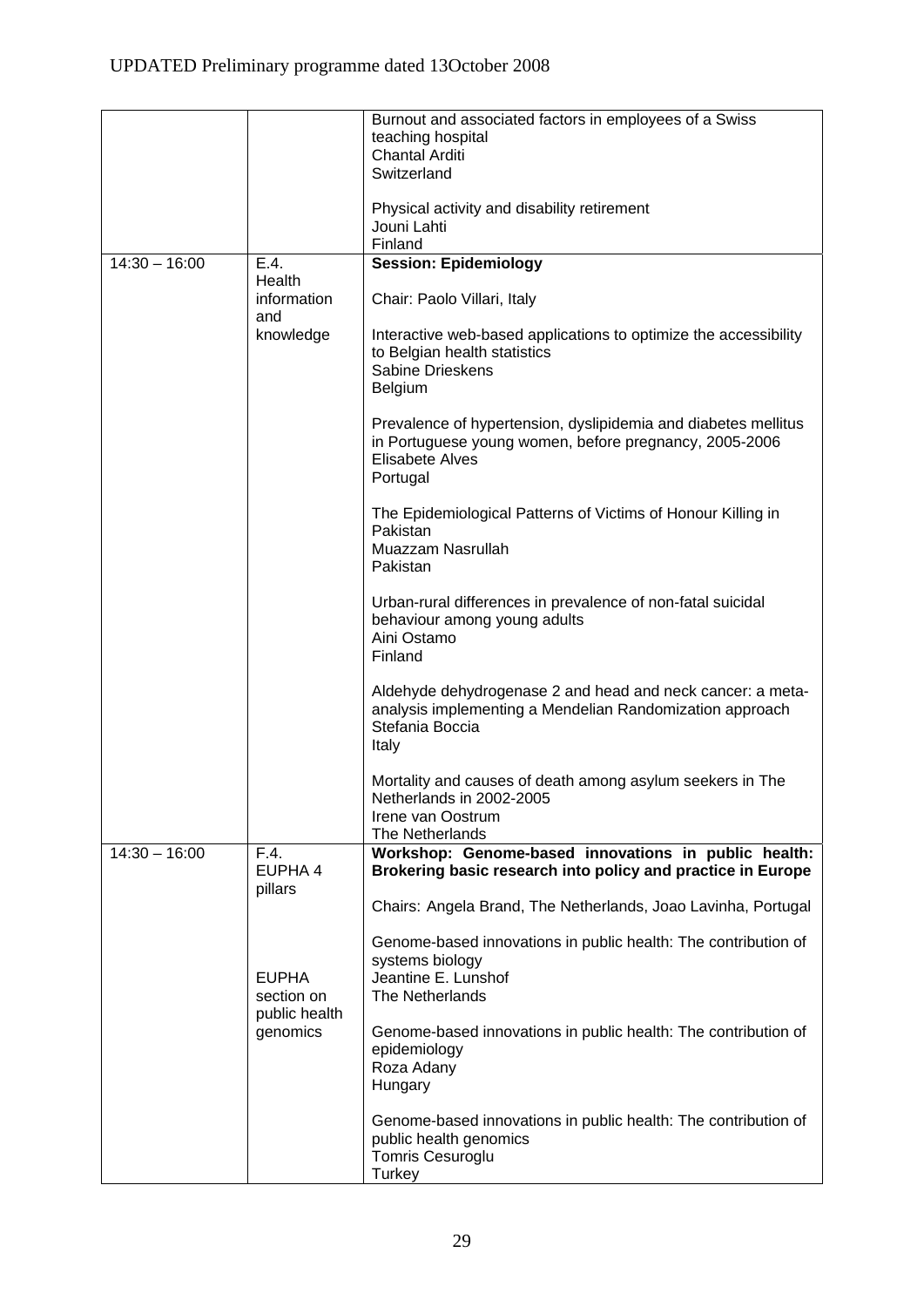|                 |                                       | Genome-based innovations in public health: The contribution of<br>European law<br>Tobias Schulte in den Bäumen<br>Germany                              |
|-----------------|---------------------------------------|--------------------------------------------------------------------------------------------------------------------------------------------------------|
| $14:30 - 16:00$ | G.4.<br>Chronic<br>diseases           | Workshop: The Major and Chronic Diseases Report 2007:<br>State of the art of major and chronic diseases information<br>in Europe and the way forward   |
|                 |                                       | Chairs: Coen van Gool, The Netherlands                                                                                                                 |
|                 | <b>EUPHA</b><br>section on<br>chronic | The Major and Chronic Diseases Report 2007<br>Marieke Verschuuren<br>The Netherlands                                                                   |
|                 | diseases                              | The state of the art of major and chronic diseases information<br>in Europe<br>Herman van Oyen<br>Belgium                                              |
|                 |                                       | Gaps in European major and chronic diseases information:<br>Which way forward?<br><b>Elvira Goebel</b>                                                 |
|                 |                                       | Health Information Unit, DG SANCO, European Commission,<br>Luxembourg                                                                                  |
| $14:30 - 16:00$ | H.4.<br>Capacity                      | <b>Session: Patient participation</b>                                                                                                                  |
|                 | <b>Building</b>                       | Chair: Diana Delnoij, The Netherlands                                                                                                                  |
|                 |                                       | Municipal Health Survey: An instrument to promote local<br>awareness towards health determinants<br>Sofia Loução<br>Portugal                           |
|                 |                                       | A model regarding active participation in citizen's health<br>promotion - The case of the Healthy Seixal Forum<br><b>Celeste Gonçalves</b><br>Portugal |
|                 |                                       | Combination of postal and web-based questionnaire yielding<br>high response rate in college health survey<br>Karolina Kósa<br>Hungary                  |
|                 |                                       | What does explain the association between education and<br>breast cancer risk?<br><b>Gwenn Menvielle</b><br>The Netherlands                            |
|                 |                                       | Effect of questionnaire structure and length on the recall of the<br>utilization of medicines<br>Helena Gama<br>Portugal                               |
|                 |                                       | Use of medication to prevent cardiac events among diabetic and<br>non-diabetic coronary heart disease patients<br>Tuulikki Vehko<br>Finland            |
| $14:30 - 16:00$ | 1.4.<br>Health care                   | Workshop: Research for primary care policy in countries in<br>transition                                                                               |

 $\overline{\phantom{0}}$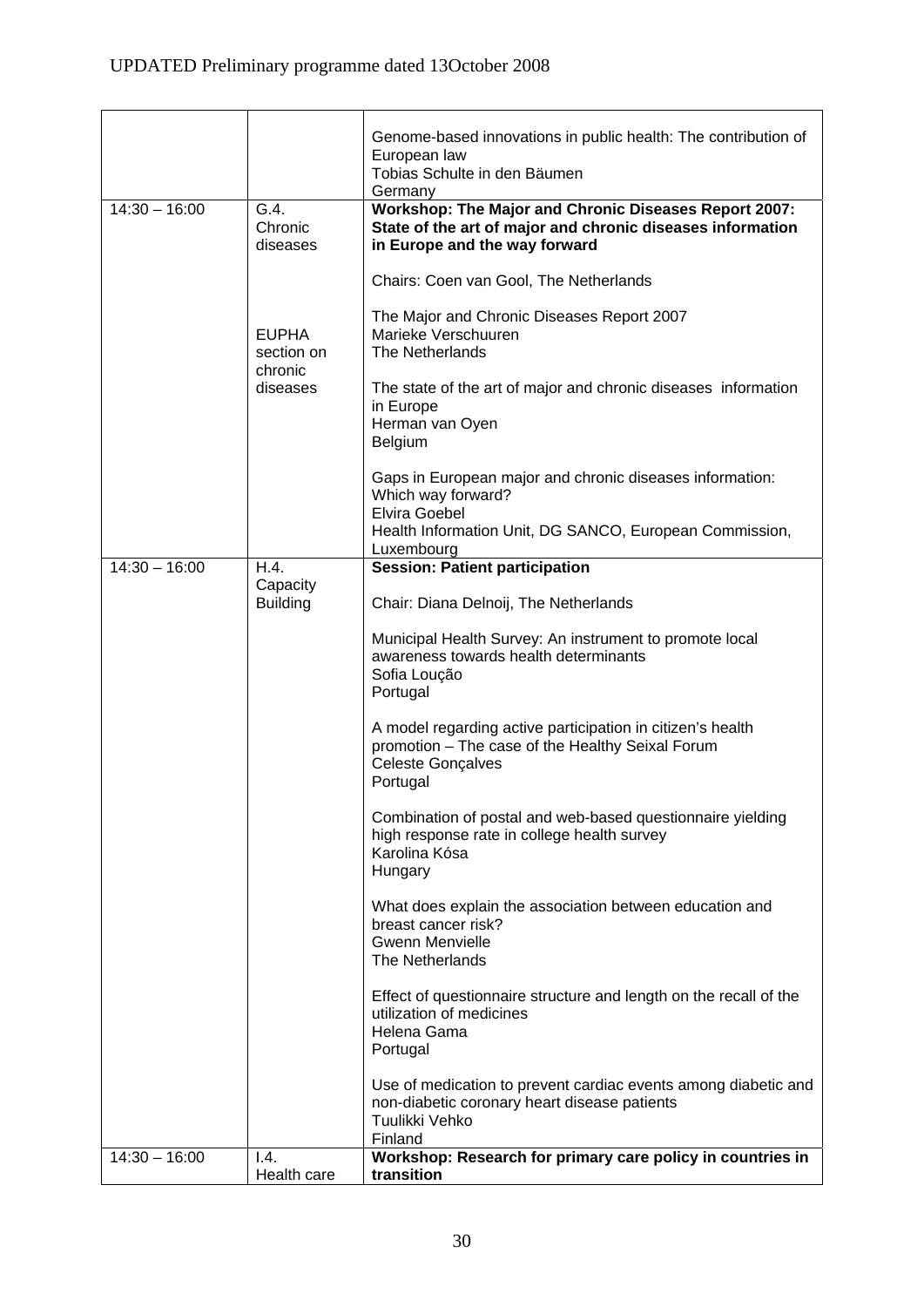|                 |                            | Chair: Peter Groenewegen, The Netherlands                                                                                                                                                                                                     |
|-----------------|----------------------------|-----------------------------------------------------------------------------------------------------------------------------------------------------------------------------------------------------------------------------------------------|
|                 |                            | Development and implementation of a primary care assessment<br>tool in Russia and Turkey<br>Dionne Kringos<br>The Netherlands                                                                                                                 |
|                 |                            | A tool to identify mechanisms for managing the quality in<br>primary care in Slovenia and Uzbekistan<br>Wienke Boerma<br>The Netherlands                                                                                                      |
|                 |                            | A practice assessment survey among GPs in Czech Republic<br>Pavel Vychytil<br><b>Czech Republic</b>                                                                                                                                           |
|                 |                            | Experiences and opinions of patients with the reformed primary<br>health care system in Lithuania<br>Ida Liseckiene<br>Lithuania                                                                                                              |
| $14:30 - 16:00$ | K.4                        | Session: Comparative perspectives on education                                                                                                                                                                                                |
|                 | Education and              |                                                                                                                                                                                                                                               |
|                 | Training                   | Chair:                                                                                                                                                                                                                                        |
|                 | <b>ASPHER</b>              | Public Health Research Training in Europe in 2005 - Results of<br>a survey<br><b>Piret Veerus</b><br>Estonia                                                                                                                                  |
|                 |                            | Disaster health training; results of an international survey<br>Virginia Murray<br><b>UK</b>                                                                                                                                                  |
|                 |                            | Gender differences in views and expectations from having PhD<br>degree in biomedicine and health sciences at Zagreb University<br>School of Medicine: women seek better jobs, men expect to<br>earn more money<br>Jadranka Božikov<br>Croatia |
|                 |                            | The training in Ethics and Bioethics for Romanian medical<br>researchers - Why is necessary?<br>Ingrid-Laura Gheorghe<br>Romania                                                                                                              |
|                 |                            | Postgraduate Education in International Health - the Experience<br>of the tropEd Network<br><b>Carsten Mantel</b><br>Germany                                                                                                                  |
| $14:30 - 16:00$ | L.4.                       | <b>Workshop: Advances in Sexual Health</b>                                                                                                                                                                                                    |
|                 | Infectious                 |                                                                                                                                                                                                                                               |
|                 | diseases                   | Chair: Chakib Kara-Zaitri, UK, Jelle Doosje, The Netherlands                                                                                                                                                                                  |
|                 |                            | The sexual health of young people under 25 - the Dutch<br>experience                                                                                                                                                                          |
|                 | <b>EUPHA</b><br>section on | Anne-Marie Niekamp<br>The Netherlands                                                                                                                                                                                                         |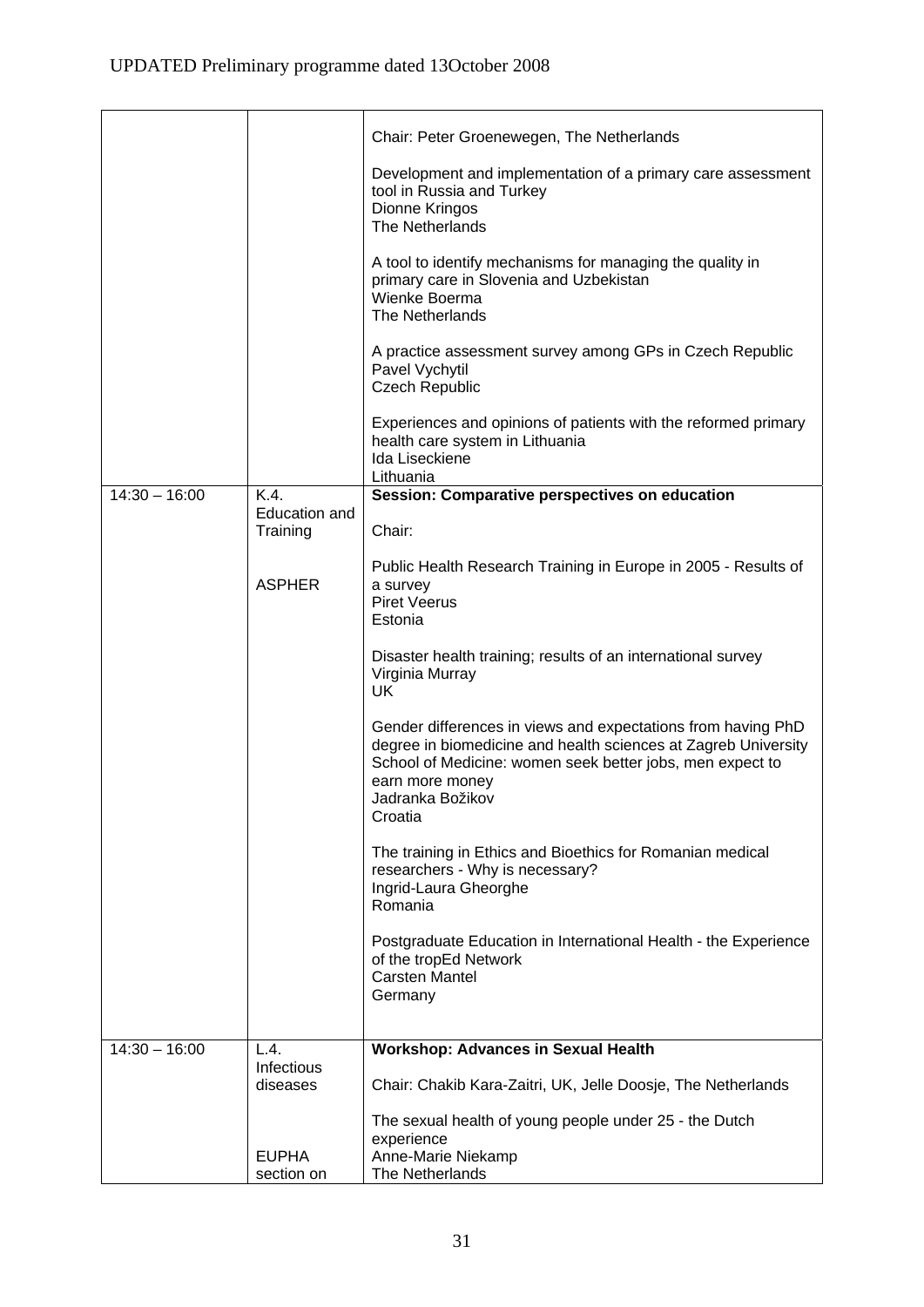|                                    | infectious<br>diseases<br>control         | The sexual behaviours of young people in Europe<br>Aidan Macfarlane<br><b>UK</b><br>The development of a sexual health registration system in The<br><b>Netherlands</b><br>Gerda Jans<br>The Netherlands<br>SHFirst: A web-based decision support system for Sexual<br>Health in the United Kingdom<br>Chakib Kara-Zaitri<br>UK                                                                                                                                                                             |
|------------------------------------|-------------------------------------------|-------------------------------------------------------------------------------------------------------------------------------------------------------------------------------------------------------------------------------------------------------------------------------------------------------------------------------------------------------------------------------------------------------------------------------------------------------------------------------------------------------------|
| $14:30 - 16:00$                    | M.4.                                      | Presentation on the Report of the Commission on Social<br><b>Determinants of Health</b><br>Chairs: Martin McKee, UK, Ilona Kickbusch, Switzerland, Ilmo<br>Keskimäki, Finland                                                                                                                                                                                                                                                                                                                               |
| $16:00 - 16:30$                    |                                           | <b>COFFEE</b>                                                                                                                                                                                                                                                                                                                                                                                                                                                                                               |
|                                    |                                           |                                                                                                                                                                                                                                                                                                                                                                                                                                                                                                             |
| <b>Parallel session</b>            |                                           |                                                                                                                                                                                                                                                                                                                                                                                                                                                                                                             |
| 5                                  |                                           |                                                                                                                                                                                                                                                                                                                                                                                                                                                                                                             |
| $16:30 - 18:00$<br>$16:30 - 18:00$ | A.5.<br>European<br>public health<br>B.5. | Workshop: Measuring patient experiences in Europe: can<br>we harmonize our instruments and methods?<br>Chair: Niek S. Klazinga OECD<br>Introduction: Why and how should we compare patient<br>experiences in Europe?<br>Diana Delnoij<br>The Netherlands<br>Measuring patient experiences in England: the case of hospital<br>care<br>Sally Donovan<br>UK<br>Measuring patient experiences in The Netherlands: the case of<br>hospital care<br>Herman Sixma<br>The Netherlands<br><b>Session: Obesity 1</b> |
|                                    | Mental health<br>and obesity              | Chair: Chris Birt, UK<br>Trends in the obesity epidemic<br>David Boniface<br>UK<br>Trends in social inequalities in obesity: Belgium health interview<br>survey, 1997 to 2004<br>Rana Charafeddine<br><b>Belgium</b><br>Alcohol, beer, wine, spirits, drinking patterns and obesity<br>Martin Bobak                                                                                                                                                                                                         |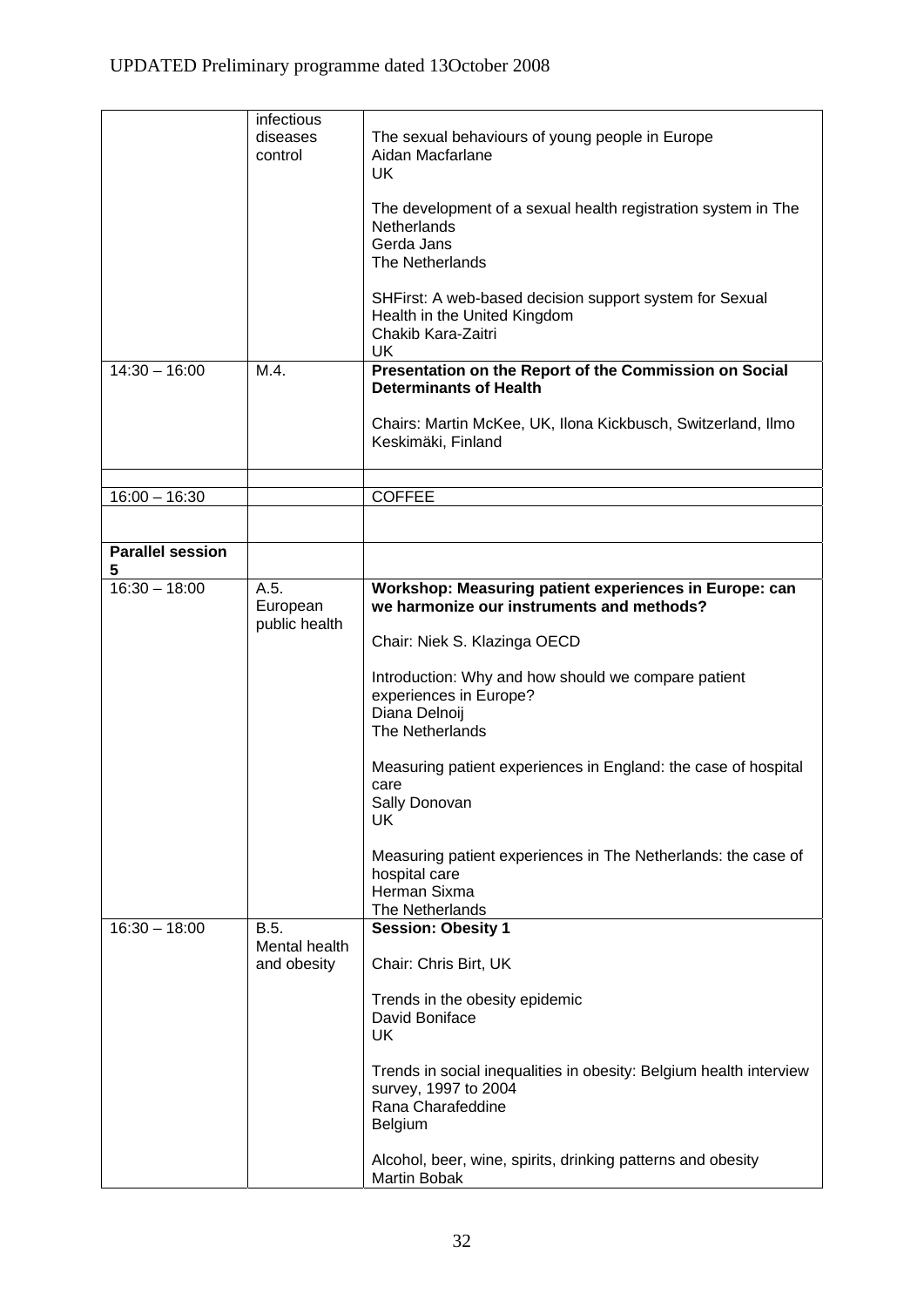|                 |                            | Czech Republic                                                                                                                                                                             |
|-----------------|----------------------------|--------------------------------------------------------------------------------------------------------------------------------------------------------------------------------------------|
|                 |                            | National Library for Public Health: childhood obesity - an annual<br>evidence update<br><b>Claire Bradford</b><br><b>UK</b>                                                                |
|                 |                            | Different diagnostic criteria to estimate obesity in children<br>Isabel Mourão-Carvalhal<br>Portugal                                                                                       |
|                 |                            | Overweight, obesity and stunting in adolescents in Northwest<br>Russia in 2007: a cross-sectional study. tire title<br>Andrej Grjibovski<br>Russia                                         |
| $16:30 - 18:00$ | $\overline{C.5}$           | Session: Child and adolescent public health 2                                                                                                                                              |
|                 | Healthy living             | Chair: Auke Wiegersma, The Netherlands                                                                                                                                                     |
|                 |                            | Punishment of children in Iceland<br>Geir Gunnlaugsson<br>Iceland                                                                                                                          |
|                 |                            | Comparing self and proxy reports concerning the physical<br>activity of Polish children and young adolescents<br><b>Aleksander Galas</b><br>Poland                                         |
|                 |                            | Physical activity, perceived stress and depressive symptoms<br>among university students from four European countries<br>Alexander Krämer<br>Germany                                       |
|                 |                            | Sexual maturity is associated with medicine use for pain among<br>young girls: National cross-sectional survey in Denmark<br>Bjørn Holstein<br>Denmark                                     |
|                 |                            | Sexual risk behavior and its determinants among young men,<br>contrasting Finland and Estonia, 2005<br>Minna Nikula<br>Finland                                                             |
|                 |                            | Differences of values priorities among sexually experienced<br>college students<br>Ondrej Kalina<br>Slovakia                                                                               |
| $16:30 - 18:00$ | D.5.                       | Session: Injury prevention and safety promotion                                                                                                                                            |
|                 | Environmental<br>impact on | Chair: Johan Lund, Norway                                                                                                                                                                  |
|                 | health                     | Greater Professional Vigilance Needed to Tackle Women's<br>Domestic Violence: a Study on Last Year Medical Students<br>Nesrin E. Cilingiroglu<br>Turkey                                    |
|                 |                            | Refractive error, spectacle wear and risk of bicycle accidents<br>among rural Chinese secondary school students: the Xichang<br><b>Pediatric Refractive Error Study</b><br>Abhishek Sharma |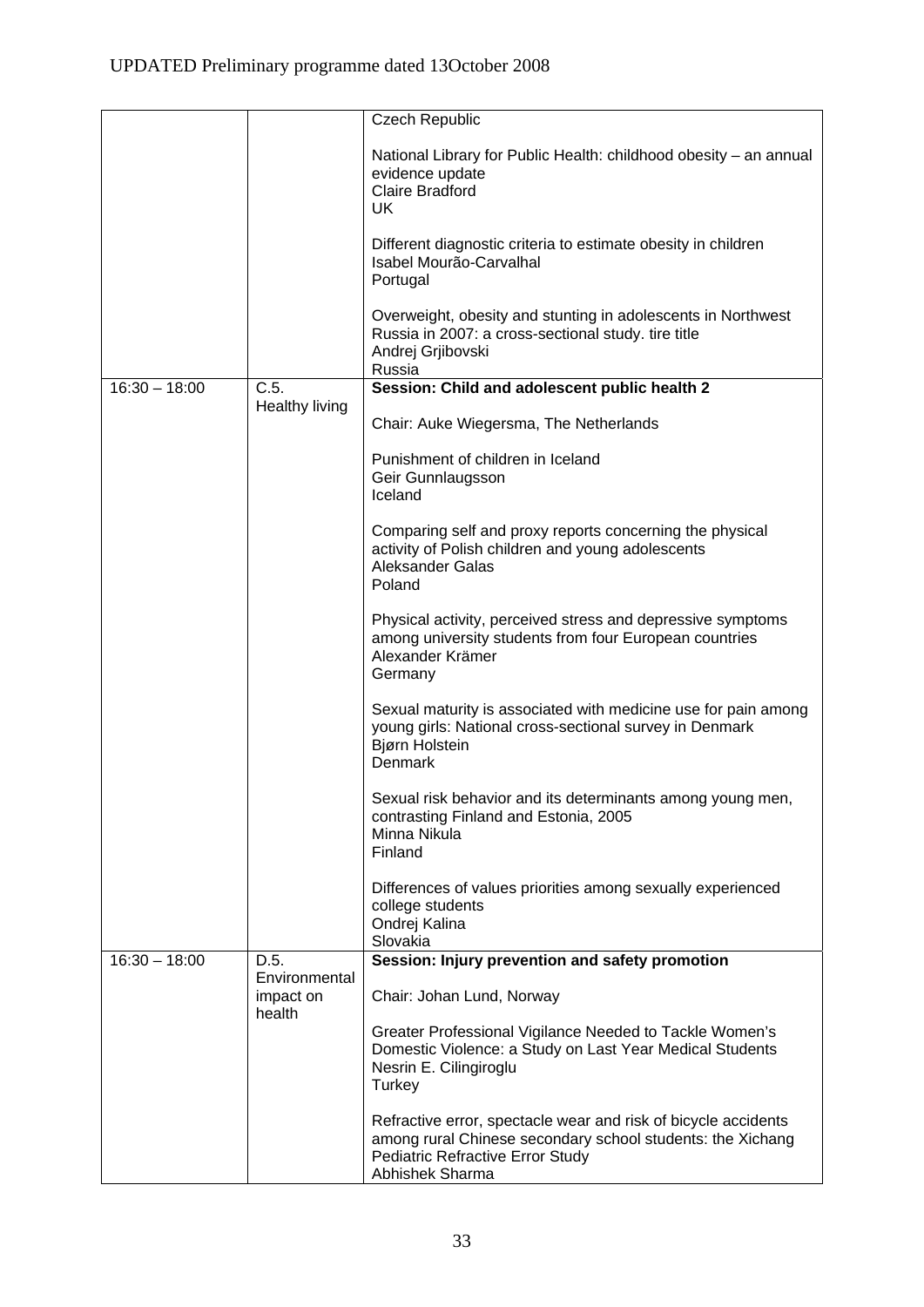|                 |                       | <b>UK</b>                                                                                                                                                                              |
|-----------------|-----------------------|----------------------------------------------------------------------------------------------------------------------------------------------------------------------------------------|
|                 |                       | Traumatic accidents in Belgian family practice. Comparative<br>study of the Health Interview Survey (2004) and the Sentinel<br>Surveillance by GPs (2002).<br>Nicole Boffin<br>Belgium |
|                 |                       | Level of Economic Development and the Survival after Severe<br>Traumatic Brain Injuries: Case Study of Central Europe and<br><b>Balkan</b><br>Marek Majdan<br>Slovakia                 |
|                 |                       | Household composition as determinant of suicide behaviours in<br>the adult population of Belgium<br>Lydia Gisle<br>Belgium                                                             |
|                 |                       | Fetal and childhood growth and the risk for youth suicide<br>attempt<br><b>Ellenor Mittendorfer Rutz</b><br>Sweden                                                                     |
| $16:30 - 18:00$ | E.5.                  | <b>Session: Mortality</b>                                                                                                                                                              |
|                 | Health<br>information | Chair: Heidi Lyshol, Norway                                                                                                                                                            |
|                 | and<br>knowledge      | The Portuguese Daily Mortality Monitoring System: Steps<br>achieved and steps ahead<br>Paulo Nogueira<br>Portugal                                                                      |
|                 |                       | End-of-life decisions for extremely low birth weight infants in<br>Iceland<br>Jonina Einarsdottir<br>Iceland                                                                           |
|                 |                       | Factors involved in the selection of ill-defined underlying causes<br>of death<br>Monica Pace<br>Italy                                                                                 |
|                 |                       | Association between disability and proximity to death<br><b>Bart Klijs</b><br>The Netherlands                                                                                          |
|                 |                       | Cause-specific inequalities in male mortality by individual<br>socioeconomic status in Scotland, 1999-2003<br><b>Ruth Dundas</b><br>UK                                                 |
|                 |                       | Evolution of winter mortality 1969-2006 in Viana do Castelo -<br>Portugal<br>Ana Lopez<br>Portugal                                                                                     |
| $16:30 - 18:00$ | F.5.<br>EUPHA 4       | Workshop: Public health policies achievements: The role of<br>the institutions                                                                                                         |
|                 | pillars               | Chairs: Patrice Bourdelais, France and Øivind Larsen, Norway                                                                                                                           |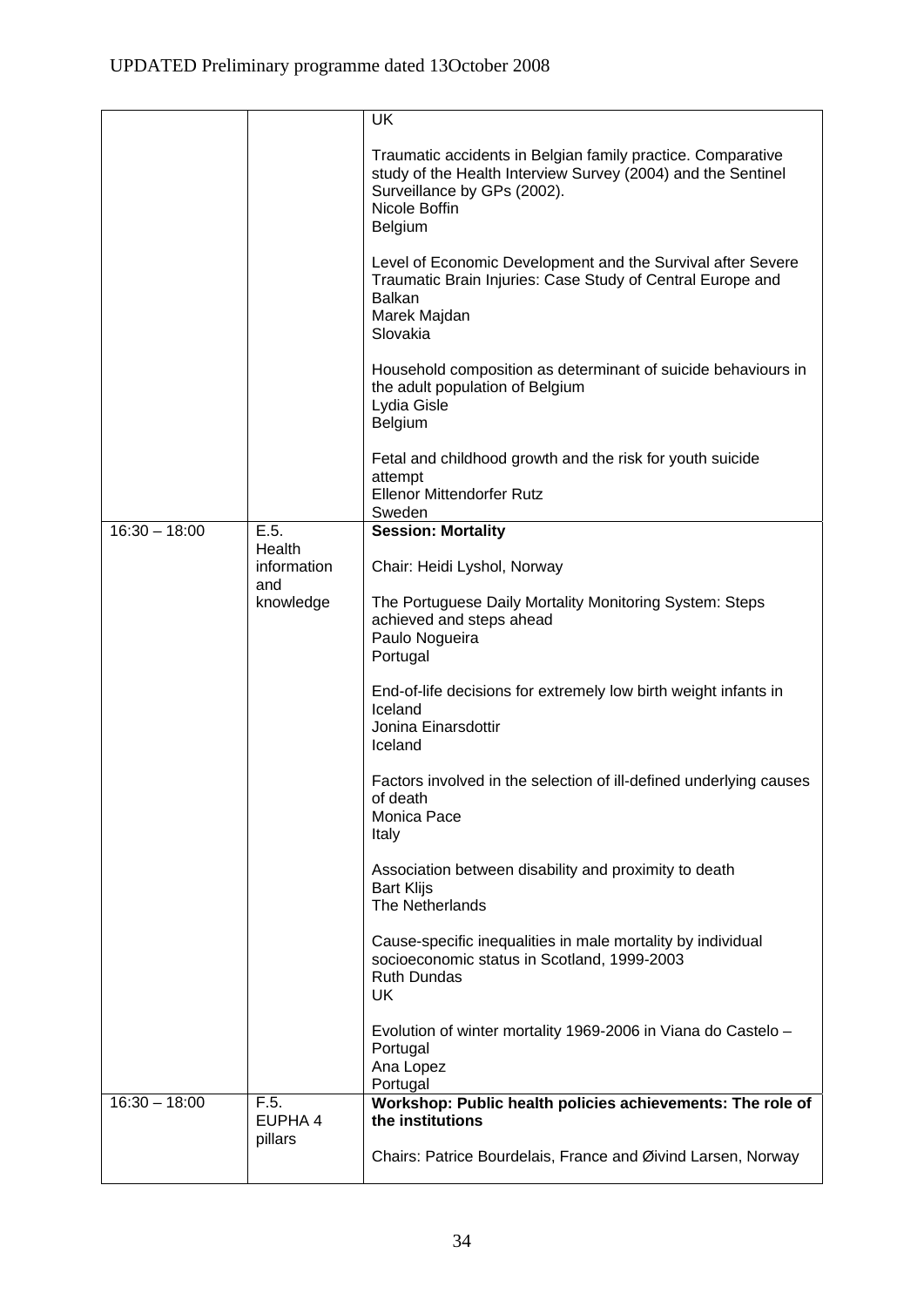|                 |                       | The dispensary as an historical form of intervention<br><b>Patrice Bourdelais</b><br>France                                                      |
|-----------------|-----------------------|--------------------------------------------------------------------------------------------------------------------------------------------------|
|                 |                       | Public Health actors and institutions: The example of the<br>Portuguese Misericórdias<br>Laurinda Abreu<br>Portugal                              |
|                 |                       | Social change and health: What does a long-term perspective<br>tell us?<br>Jan Sundin<br>Sweden                                                  |
|                 |                       | Health impact assessment in public planning - Where history<br>and future meet. Some Norwegian experiences<br>Øivind Larsen<br>Norway            |
| $16:30 - 18:00$ | G.5.                  | Workshop: Public health at the end of life                                                                                                       |
|                 | Chronic<br>diseases   | Chairs: Johan Bilsen and Lieve Van den Block, Belgium                                                                                            |
|                 |                       | Dying at home in cancer patients: a study of 9 European<br>populations using death certificate data<br>Joachim Cohen<br>Belgium                  |
|                 |                       | The use of continuous deep sedation for patients nearing death<br>in The Netherlands<br><b>Judith Rietjens</b><br>The Netherlands                |
|                 |                       | Transitions between care settings at the end of life: findings<br>from the nationwide SENTI-MELC study in Belgium<br>Nathalie Bossuyt<br>Belgium |
|                 |                       | The ISDOC study: The Italian Survey of the Dying of Cancer<br>Massimo Costantini<br>Italy                                                        |
| $16:30 - 18:00$ | H.5.<br>Capacity      | Workshop: Supporting self management of the chronically<br>ill                                                                                   |
|                 | <b>Building</b>       | Chair: Mieke Rijken, The Netherlands                                                                                                             |
|                 | <b>EUPHA</b>          | Self management in rheumatoid arthritis: The role of social<br>support in adjustment to disease<br>Jozef Benka                                   |
|                 | section on<br>chronic | Slovakia                                                                                                                                         |
|                 | diseases              | The importance of self-efficacy beliefs and family influences for<br>asthma and COPD self management and outcomes<br>Monique Heijmans            |
|                 |                       | The Netherlands                                                                                                                                  |
|                 |                       | Self management in diabetes: The result of efforts of both<br>patients and partners<br>Mieke Cardol                                              |
| $16:30 - 18:00$ | 1.5.                  | The Netherlands                                                                                                                                  |
|                 |                       | <b>Session: Hospital care</b>                                                                                                                    |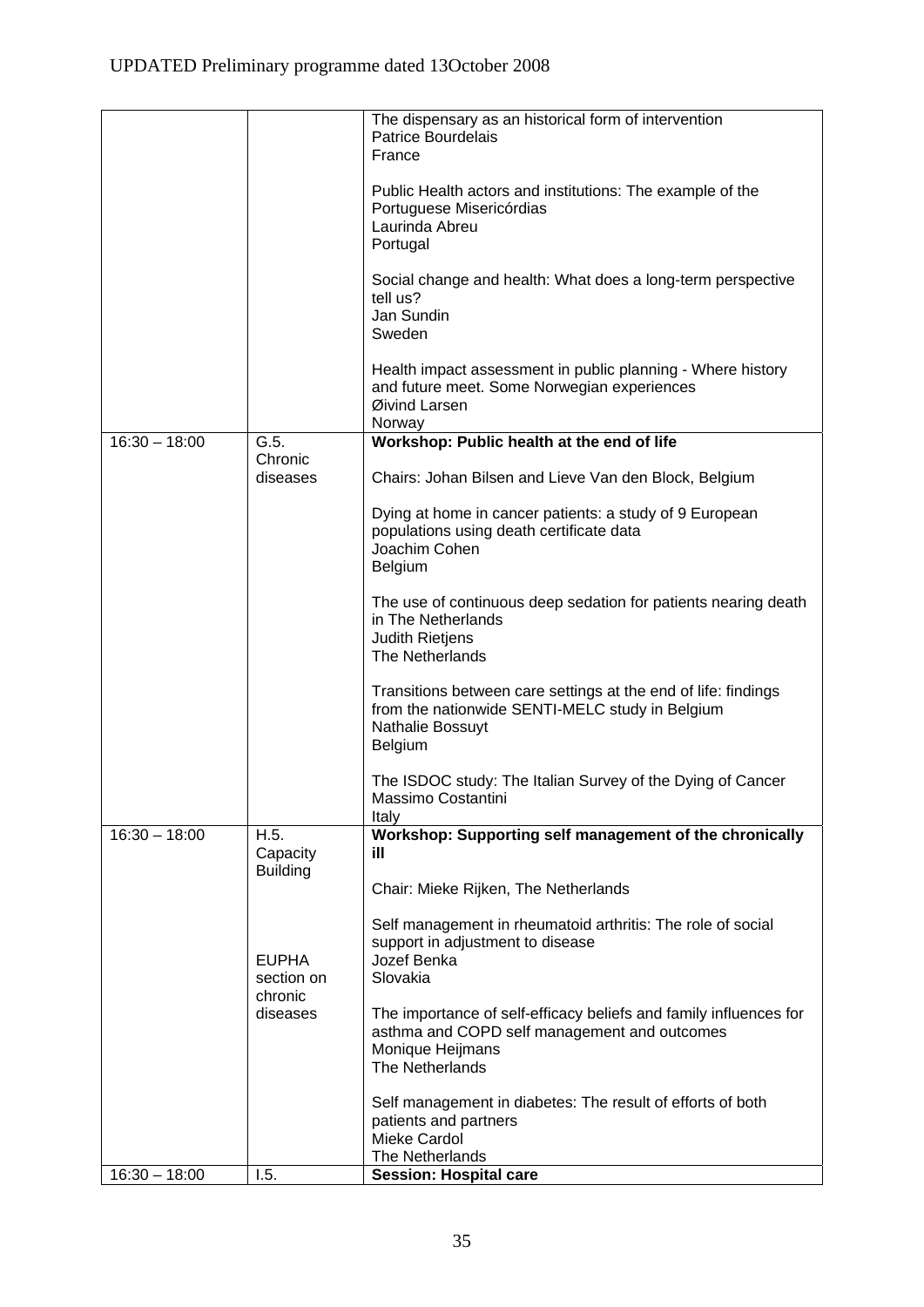|                 | Health care               |                                                                                                                                                                                                                       |
|-----------------|---------------------------|-----------------------------------------------------------------------------------------------------------------------------------------------------------------------------------------------------------------------|
|                 |                           | Chair: Kenneth Grech, Malta                                                                                                                                                                                           |
|                 |                           | Tracking hospital inpatient performance; experiences from the<br>US (New York)<br>Ron Lagoe<br><b>USA</b>                                                                                                             |
|                 |                           | Characterization of non urgent cases admitted in emergency<br>departments of Lazio region (Italy): A 1,046,957 patients one<br>year cohort study.<br>Guido Di Gioacchino<br>Italy                                     |
|                 |                           | Innovation, Flexibility and Hospital Performance. Portugal, 2007<br>Casimiro Dias<br>Portugal                                                                                                                         |
|                 |                           | Comparison of mortality outcome between hospitals: Bigger is<br>better?<br>Gabriele Messina<br>Italy                                                                                                                  |
|                 |                           | Dutch hospitals; the odds of dying<br><b>Richard Heijink</b><br>The Netherlands                                                                                                                                       |
|                 |                           | Performance management for governmental healthcare delivery<br>agencies: A systems approach using accreditation<br>Vamsi Vasireddy<br><b>US</b>                                                                       |
| $16:30 - 18:00$ | K.5.                      | Session: Educating the public health workforce                                                                                                                                                                        |
|                 | Education and<br>Training | Chair: Jacek Sitko, Poland (tbc)                                                                                                                                                                                      |
|                 | <b>ASPHER</b>             | Training on Clinical Risk Management: Cefpas'experience<br>Danilo Greco<br>Italy                                                                                                                                      |
|                 |                           | The role of education in promoting a more evidence-based and<br>cost-conscious clinical practice: some evidence from two cross-<br>sectional surveys carried out among Italian physicians<br>Corrado De Vito<br>Italy |
|                 |                           | Health services research excellence as goal of limited resources<br>institutions<br>Silvia Florescu<br>Romania                                                                                                        |
|                 |                           | New needs of public health administration: ICT in the web of<br>governance<br><b>Rita Mendes</b><br>Portugal                                                                                                          |
|                 |                           | CEFPAS experience in Effective Distance Learning (DL) for<br><b>Health Professionals</b><br>Salvatore E Giambelluca<br>Italy                                                                                          |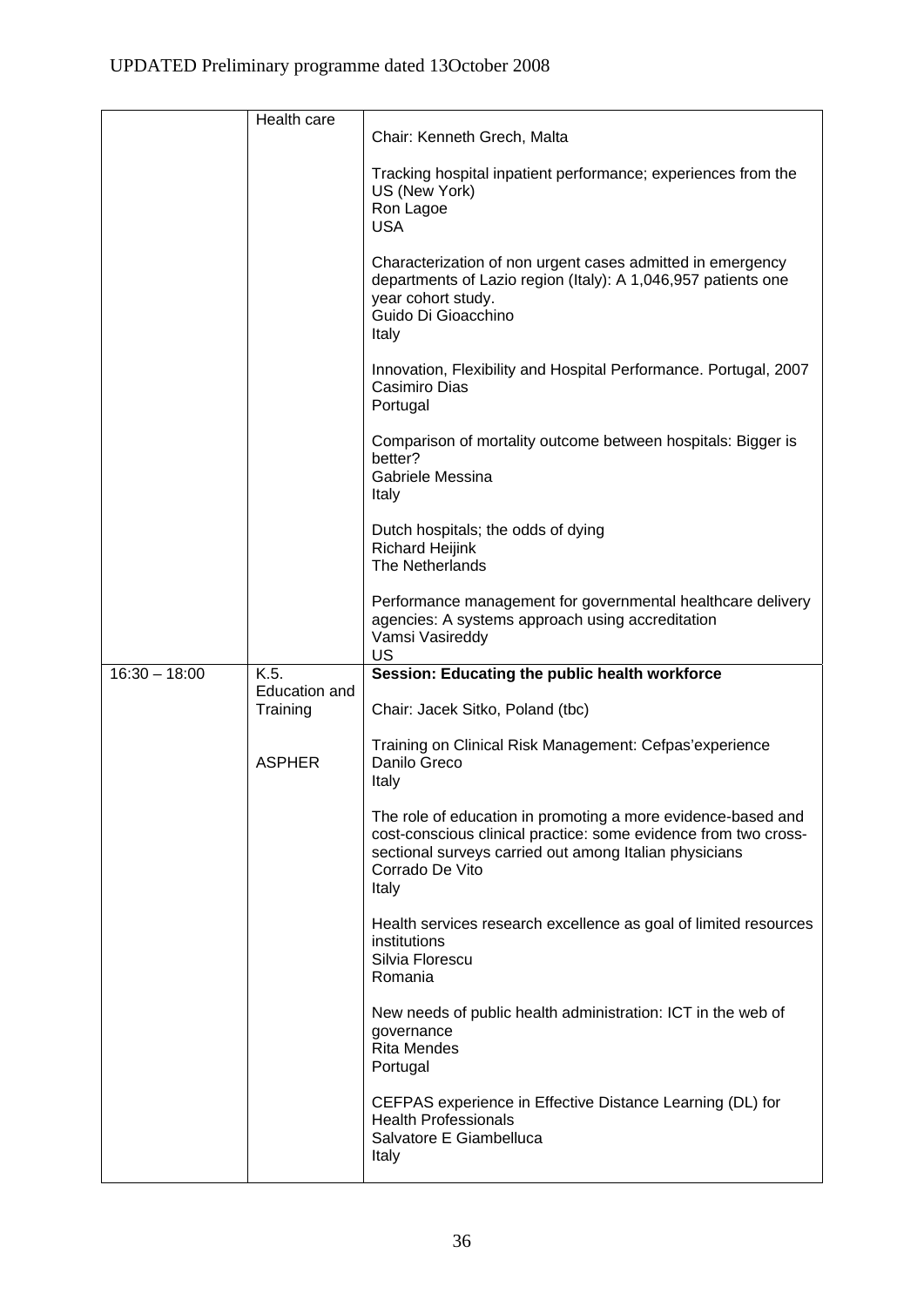|                 |      | Health-Promotion Capacity Building in a University Hospital, in<br>Finland                                                                                                   |
|-----------------|------|------------------------------------------------------------------------------------------------------------------------------------------------------------------------------|
|                 |      | Anne-Marie Rigoff<br>Finland                                                                                                                                                 |
| $16:30 - 18:00$ | L.5. | Workshop: Web-based public health knowledge systems:<br>lessons from Austria, Germany, Norway and Europe                                                                     |
|                 |      | Chair: Monique Kuunders, The Netherlands                                                                                                                                     |
|                 |      | National web-based public health information system in Austria<br>Hans Kerschbaum<br>Austria                                                                                 |
|                 |      | Public health knowledge system in Norway: Norhealth<br>Cassie Trewin<br>Norway                                                                                               |
|                 |      | On line: EU Public Health Information & Knowledge System<br>(EUPHIX)<br>Peter Achterberg<br>The Netherlands                                                                  |
|                 |      | Online Public Health Information System in North Rhine-<br>Westphalia, Germany<br><b>Rolf Annuss</b><br>Germany                                                              |
| $16:30 - 18:00$ | M.5. | <b>Session: Health care reforms</b>                                                                                                                                          |
|                 |      | Chair: Tit Albreht, Slovenia                                                                                                                                                 |
|                 |      | A national scorecard on health care performance: a tool to<br>bridge the gap between research and policy<br>Michael van den Berg<br>The Netherlands                          |
|                 |      | Analyzing policy innovation: The primary health care reform in<br>Portugal<br>Pat Barbosa<br>Portugal                                                                        |
|                 |      | Evaluation of the recent Oral Health Care Reform in Finland<br>Eeva Widström<br>Finland                                                                                      |
|                 |      | The Local Government Reform in Denmark: New planning of<br>hospital structure and the first generation og health agreements<br>Pernille Tanggaard Andersen<br><b>Denmark</b> |
|                 |      | How innovative financing methods can improve the use of<br>community nursing services for frail elderly: the French example<br><b>Karine Chevreul</b><br>France              |
|                 |      | Cross-national differences in impact of functional limitations on<br>long-term care use in Europe<br>Joanna Geerts<br><b>Belgium</b>                                         |
| $18:00 - 19:00$ |      | Plenary 4:                                                                                                                                                                   |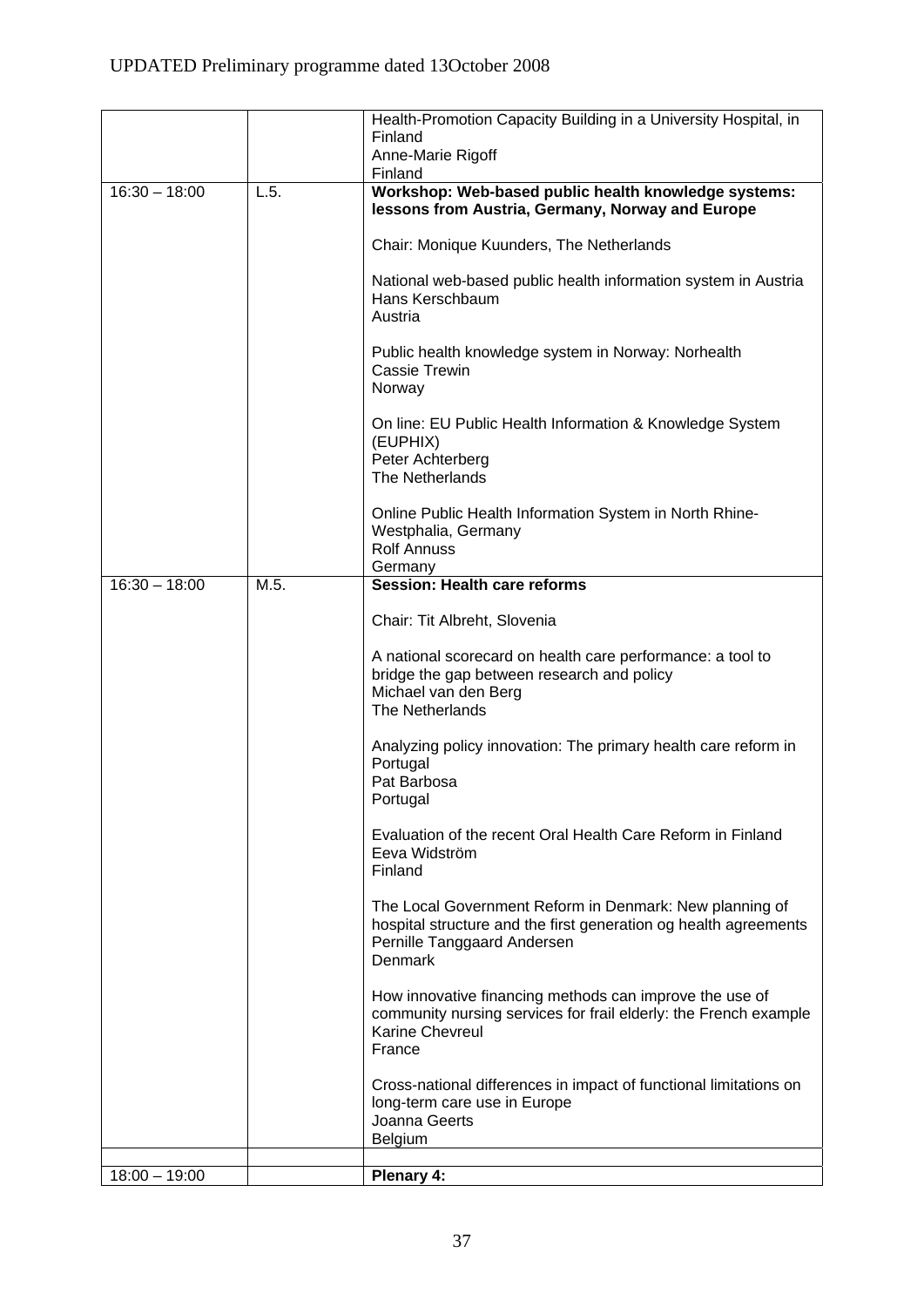|       | European Health Strategy and innovation: A constructive<br>conversation on implementation challenges                                        |
|-------|---------------------------------------------------------------------------------------------------------------------------------------------|
|       | Ilona Kickbusch (moderator), Switzerland<br>Maria de Belém Roseira, Portugal<br>Andrzej Rys, European Commission<br>Walter Ricciardi, EUPHA |
|       |                                                                                                                                             |
| 19:00 | <b>END OF DAY 2</b>                                                                                                                         |
|       |                                                                                                                                             |
| 20:00 | <b>CONFERENCE DINNER</b>                                                                                                                    |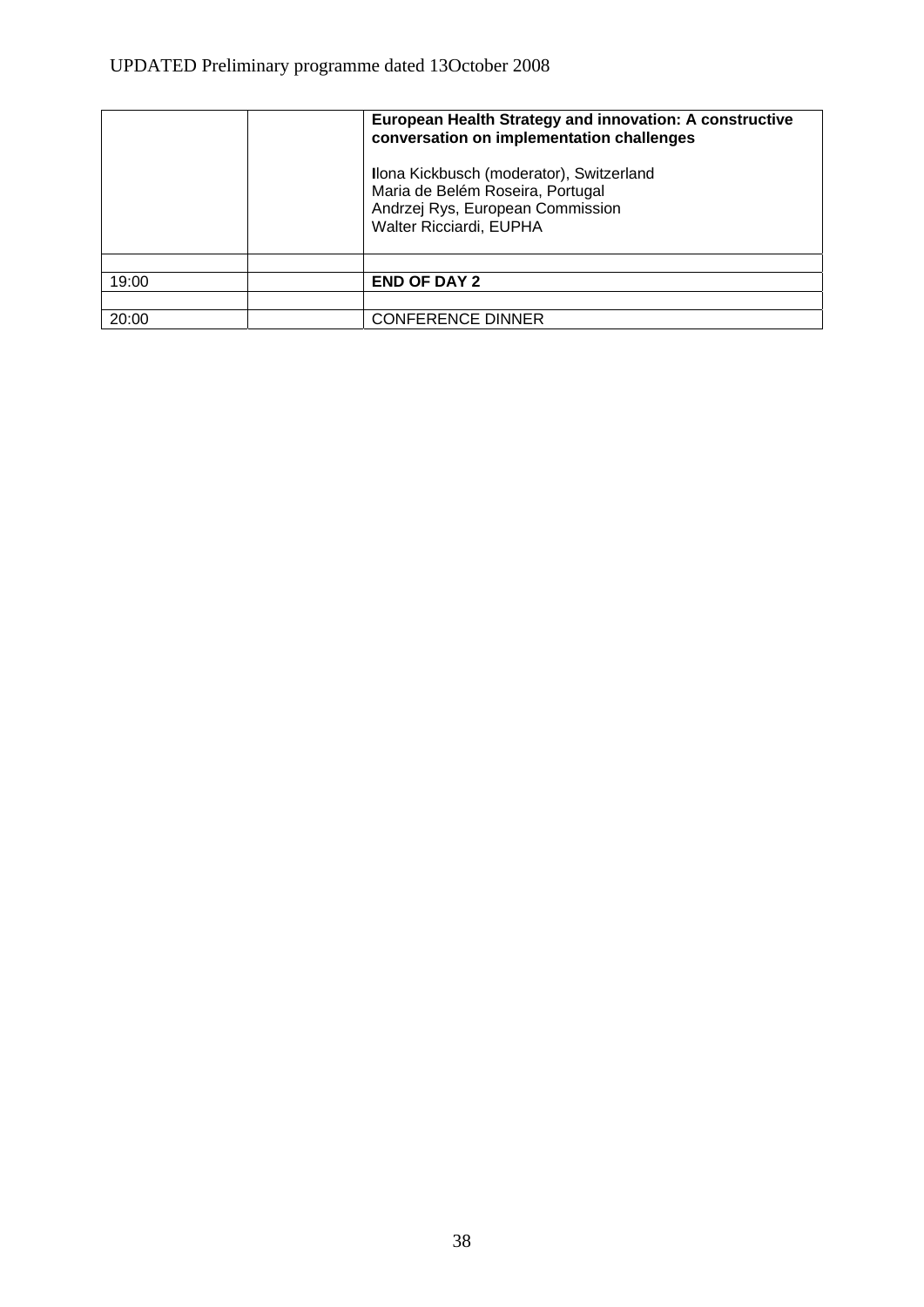# **Saturday 8 November 2008**

| Date/time                    | track                                             | session                                                                                                                                                                                                                                    |
|------------------------------|---------------------------------------------------|--------------------------------------------------------------------------------------------------------------------------------------------------------------------------------------------------------------------------------------------|
| <b>Parallel session</b><br>6 |                                                   |                                                                                                                                                                                                                                            |
| $09:00 - 10:30$              | A.6.<br>European<br>public health                 | Workshop: Overcoming the incomparability of European<br>morbidity data                                                                                                                                                                     |
|                              |                                                   | Chair: Coen H. van Gool, The Netherlands                                                                                                                                                                                                   |
|                              | <b>EUPHA</b><br>section on<br>chronic<br>diseases | Developing and implementing European Community Health<br>Indicators to advance health monitoring in the EU and all EU<br>Member states<br>Arpo Aromaa<br>Finland                                                                           |
|                              |                                                   | Developing the core set of European Community Health<br>Indicators<br>Ari-Pekka Sihvonen<br>Finland                                                                                                                                        |
|                              |                                                   | Eurostat's methodology for diagnosis-specific morbidity<br>statistics<br>Albane Gourdol<br>European Commission - Eurostat, Luxembourg                                                                                                      |
|                              |                                                   | Results from pilot studies on Diagnosis Specific Morbidity<br><b>Statistics</b><br>Aldona Gaižauskiene<br>Lithuania                                                                                                                        |
| $09:00 - 10:30$              | B.6.<br>Mental health                             | <b>Session: Obesity 2</b>                                                                                                                                                                                                                  |
|                              | and obesity                                       | Chair: Enni Mertanen, Finland                                                                                                                                                                                                              |
|                              |                                                   | The challenges of gathering data on the behavioural<br>determinants of the child obesity epidemic in Europe<br>Michael Rigby<br><b>UK</b>                                                                                                  |
|                              |                                                   | Mothers' social background and risk of eating disorders in<br>daughters<br>Jennie Ahrén M<br>Sweden                                                                                                                                        |
|                              |                                                   | Association of individual social capital and waist circumference<br><b>Spencer Moore</b><br>Canada                                                                                                                                         |
|                              |                                                   | Tradition and modernity in the nutrition habits of Families in<br>Hungary, Poland, Czech Republic and Slovakia ("Visegrád<br>countries") - Comparative Transnational Empirical Lifestyle<br>Research (2005-2007)<br>Klára Tarkó<br>Hungary |
|                              |                                                   | Dietary recall by Internet as a component healthy life style<br>promotion<br>Agnieszka Pac<br>Poland                                                                                                                                       |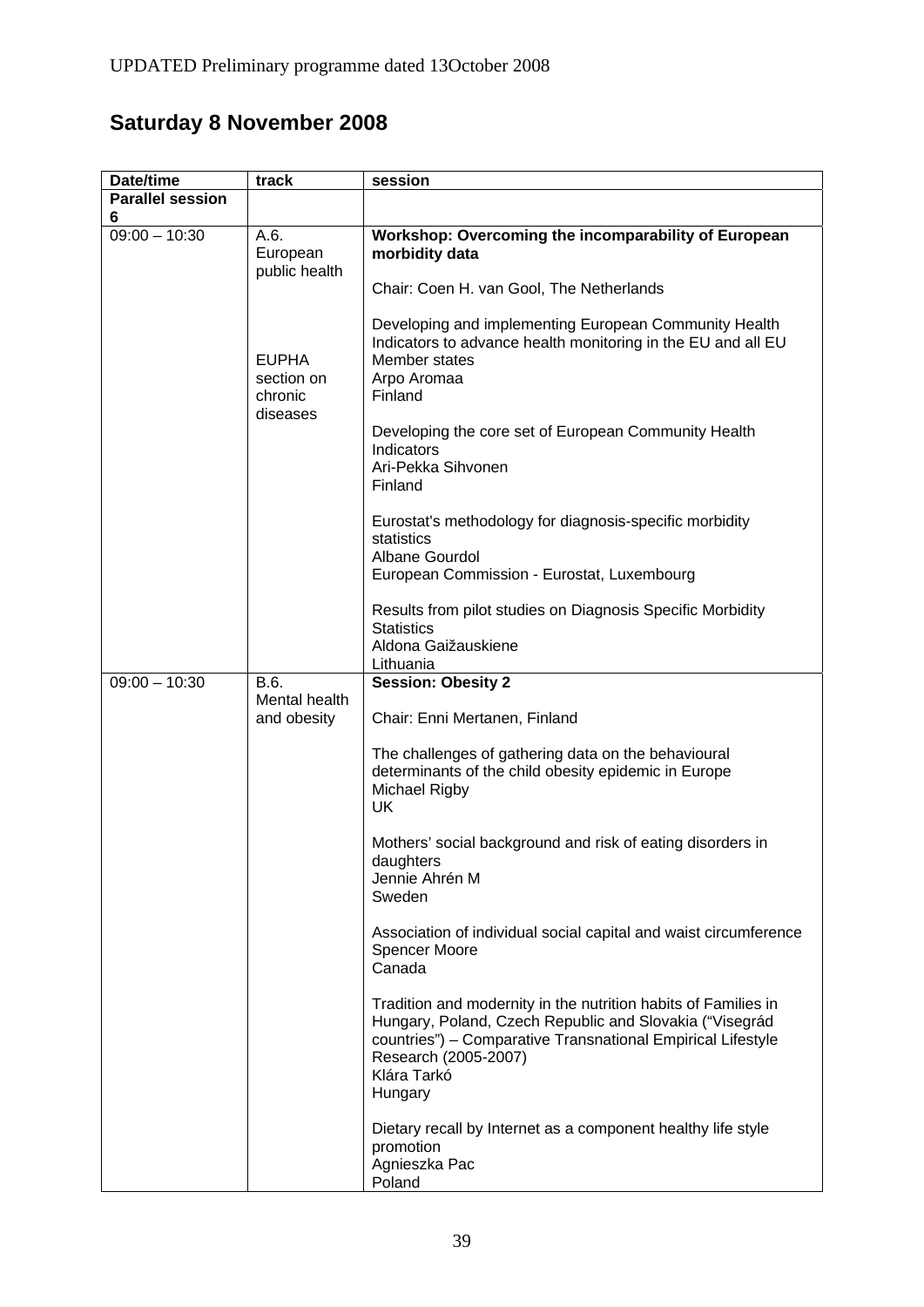$\overline{\phantom{a}}$ 

ŕ

|                 |                                       | Nutritional counselling in non obese people: effects on dietary<br>patterns, body weight, alimentary prejudices and quality of life<br>Cecilia Quercioli<br>Italy                  |
|-----------------|---------------------------------------|------------------------------------------------------------------------------------------------------------------------------------------------------------------------------------|
| $09:00 - 10:30$ | C.6.<br>Healthy living                | Workshop: Comparing child health services and systems in<br><b>European countries</b>                                                                                              |
|                 |                                       | Chairs: Ingrid Wolfe, Martin McKee, UK                                                                                                                                             |
|                 |                                       | An active workshop comparing different approaches to child<br>health services in European countries. Active participants' input<br>requested.                                      |
| $09:00 - 10:30$ | D.6.<br>Environmental                 | Workshop: Injury severity, the white area of the map - How<br>to measure it?                                                                                                       |
|                 | impact on<br>health                   | Chairs: Birthe Frimodt-Møller, Denmark and Johan Lund,<br>Norway                                                                                                                   |
|                 | <b>EUPHA</b><br>section on<br>injury  | An overview of relevant and realistic indicators to threat to life<br>and threat to disability<br>Maria Segui-Gomez<br>Spain                                                       |
|                 | prevention<br>and safety<br>promotion | Improved injury severity measures by linking hospital discharge<br>data with cause of death data.<br>Rolf Gedeborg<br>Sweden                                                       |
|                 |                                       | A Danish study of consequences of injury<br><b>Bjarne Laursen</b><br>Denmark                                                                                                       |
| $09:00 - 10:30$ | E.6.<br>Health                        | <b>Session: Health inequalities</b>                                                                                                                                                |
|                 | information<br>and                    | Chair: Heidi Lyshol, Norway                                                                                                                                                        |
|                 | knowledge                             | Tackling the wider determinants of health and health<br>inequalities: evidence from systematic reviews<br>Marcia Gibson<br>UK.                                                     |
|                 |                                       | Discrimination and status incongruence: Important reasons for<br>lower mental health in the adult migrant population in Southern<br>Sweden?<br>Per-Olof Ostergren<br>Sweden        |
|                 |                                       | The impact of socioeconomic factors on 30-day mortality from<br>elective colorectal cancer surgery: a nationwide study.<br><b>Birgitte Lidegaard Frederiksen</b><br><b>Denmark</b> |
|                 |                                       | Trends and inequalities in acute myocardial infarction<br>recurrence rates in Scotland, 1988-2003<br>Carolyn Davies<br>Scotland                                                    |
|                 |                                       | Does IQ explain socioeconomic inequalities in mortality?<br>Evidence from the Vietnam Experience Study                                                                             |

 $\overline{\phantom{0}}$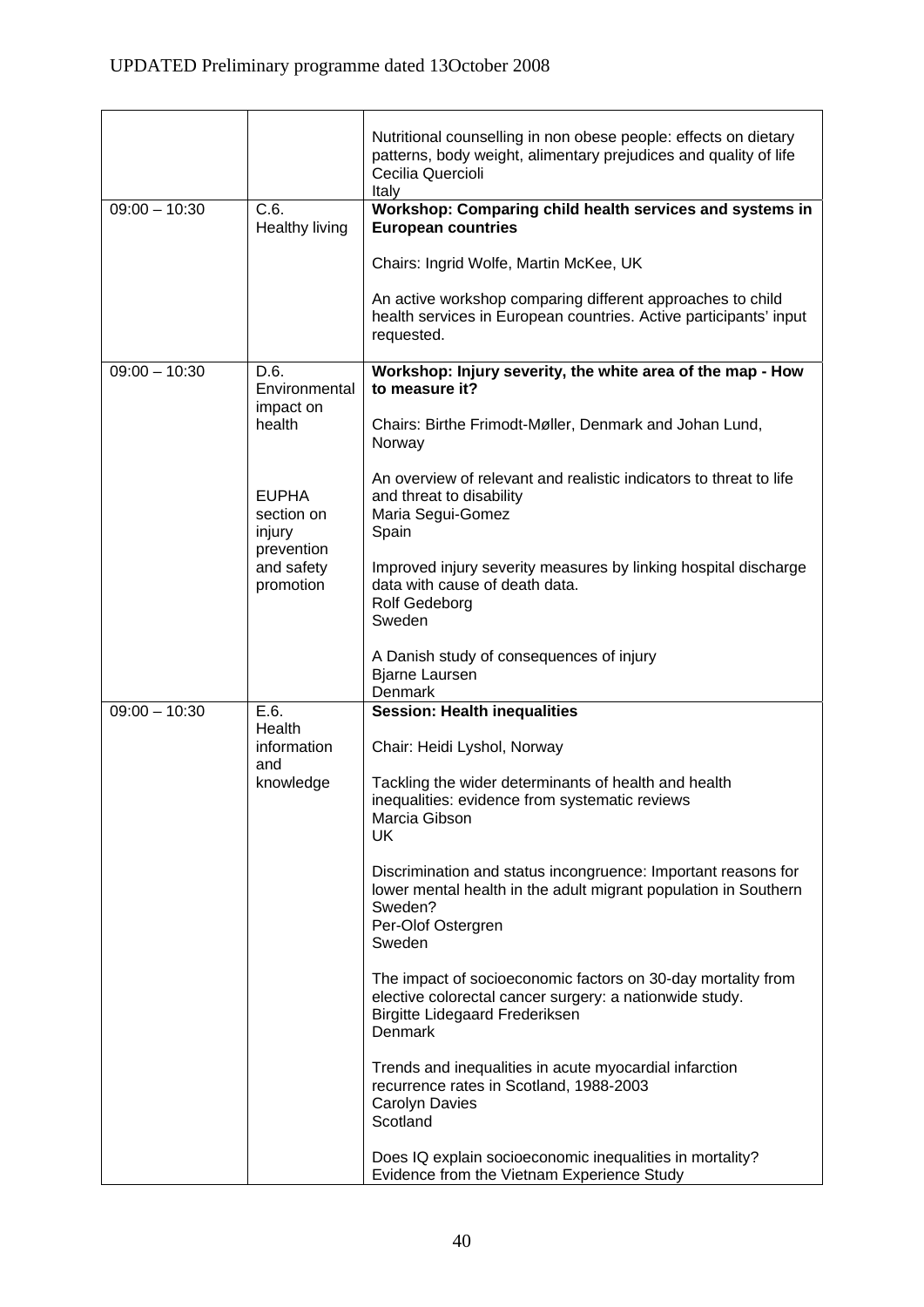|                 |                     | David Batty                                                                                                                                                                    |
|-----------------|---------------------|--------------------------------------------------------------------------------------------------------------------------------------------------------------------------------|
|                 |                     | <b>UK</b>                                                                                                                                                                      |
|                 |                     | Can physician-patient interaction generate social health<br>inequalities ? First results from a 2007 French pilot survey<br>Anissa Afrite<br>France                            |
| $09:00 - 10:30$ | F.6.                | Session: Public health policy and interventions                                                                                                                                |
|                 | EUPHA 4             |                                                                                                                                                                                |
|                 | pillars             | Chair: Natasha Muscat, Malta                                                                                                                                                   |
|                 |                     | Health impact assessment of policies                                                                                                                                           |
|                 |                     | <b>Gabriel Gulis</b>                                                                                                                                                           |
|                 |                     | <b>Denmark</b>                                                                                                                                                                 |
|                 |                     | Evidence-based public health interventions - the challenge of<br>context                                                                                                       |
|                 |                     | Arja R. Aro<br>Denmark                                                                                                                                                         |
|                 |                     | Evaluation at the half way point of the health and risk-reduction<br>targets for Catalonia, Spain by the year 2010<br>Medina Molina<br>Spain                                   |
|                 |                     | Programs, interventions and policies for preventing tobacco,<br>alcohol and drugs use: evidence of effectiveness<br>Federica Vigna-Taglianti<br>Italy                          |
|                 |                     |                                                                                                                                                                                |
|                 |                     | Mass privatization and the postcommunist mortality crisis<br><b>David Stuckler</b><br>UK.                                                                                      |
|                 |                     | An applicability test of the theoretical concepts policy windows<br>and policy entrepreneurs at the Swedish public health arena,<br>2002-2003<br>Karin Guldbrandsson<br>Sweden |
| $09:00 - 10:30$ | G.6.                | Session: Cardiovascular diseases                                                                                                                                               |
|                 | Chronic<br>diseases | Chair:                                                                                                                                                                         |
|                 |                     | Childhood socioeconomic position and coronary heart disease:<br>A study using the Swedish 1969 conscription cohort<br><b>Daniel Falkstedt</b><br>Sweden                        |
|                 |                     | Evaluation of cardiovascular risk in the general population: An<br>extensive network of primary care physicians from Italy<br>Lamberto Manzoli<br>Italy                        |
|                 |                     | Family relationships of cardiovascular risk factors in<br>adolescence: Population-based study<br>Diana Denisova<br><b>Russian Federation</b>                                   |
|                 |                     | Prevention strategies to reduce recurring cardiovascular<br>diseases in Latium, Italy                                                                                          |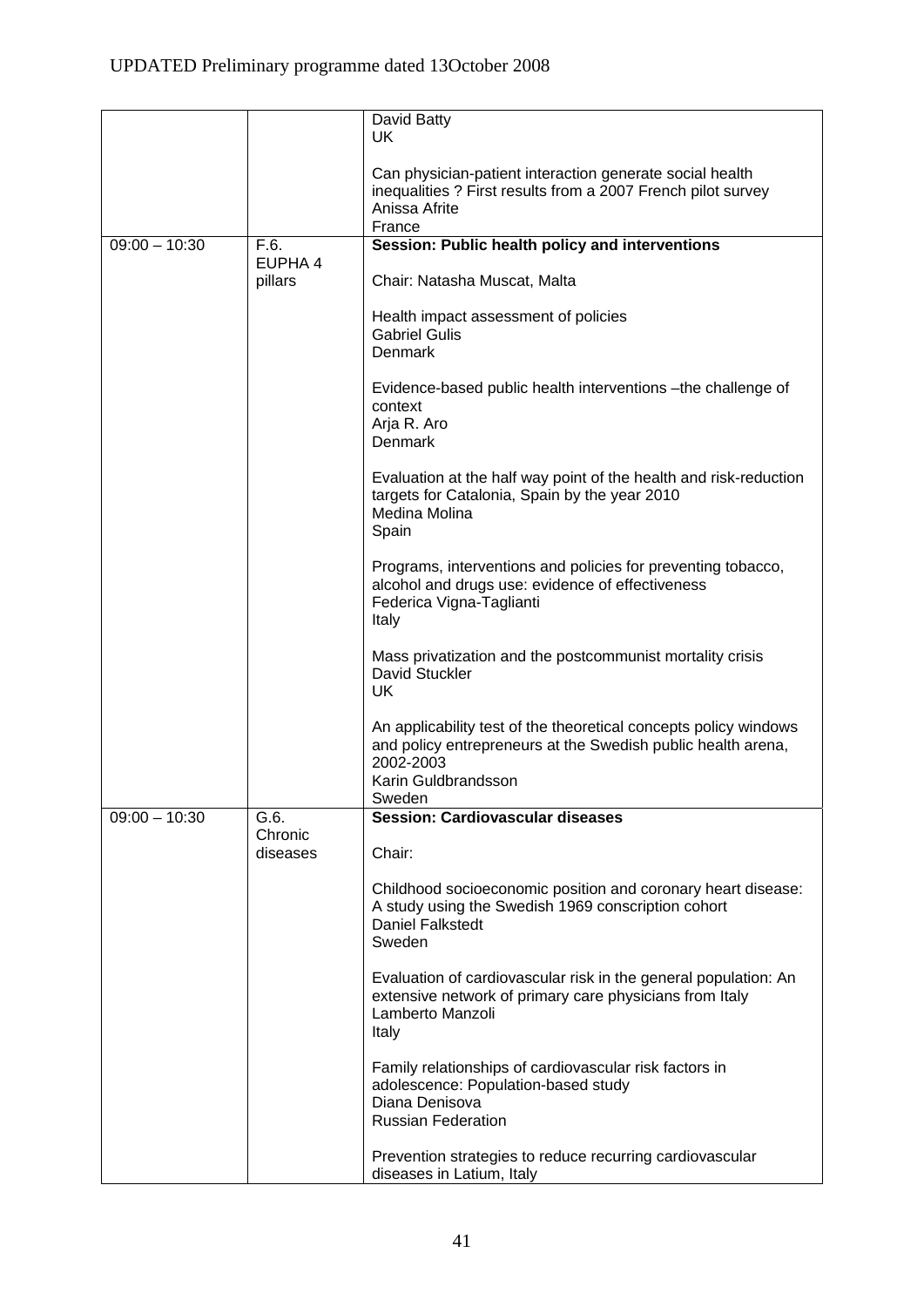|                 |                  | Stefania Gabriele                                                                                                                                                                                         |
|-----------------|------------------|-----------------------------------------------------------------------------------------------------------------------------------------------------------------------------------------------------------|
|                 |                  | Italy                                                                                                                                                                                                     |
|                 |                  | Screening and lifestyle intervention for cardiovascular disease<br>seems to improve both mental and physical self-reported health<br>after five years. The Inter99 study<br>Charlotta Pisinger<br>Denmark |
|                 |                  | Control of the effectiveness of the nationwide CVD primary<br>prevention program in Poland. The POLKARD project<br>Andrzej Pajak<br>Poland                                                                |
| $09:00 - 10:30$ | H.6.<br>Capacity | <b>Session: Health insurance</b>                                                                                                                                                                          |
|                 | <b>Building</b>  | Chair:                                                                                                                                                                                                    |
|                 |                  | A method for analysing the adequacy of public health insurance<br>schemes<br>Ilse Verstijnen<br>The Netherlands                                                                                           |
|                 |                  | The 2006 revision of the Dutch health care insurance system:<br>consequences for general practitioner consultation rates<br>Christel van Dijk<br>The Netherlands                                          |
|                 |                  | CMU (Universal Complementary Health Insurance), a universal<br>law for targeted population in France: benefits and problems<br><b>Caroline Despres</b><br>France                                          |
|                 |                  | Looking at public health from the perspective of the healthcare<br>insurance in the Netherlands<br>Carel Mastenbroek<br>The Netherlands                                                                   |
|                 |                  | Informal payments in health care: the ways to cope with the<br>problem<br>Krzysztof Krajewski-Siuda<br>Poland                                                                                             |
|                 |                  | Dutch consumers' choice of health insurance. Results of an<br>empirical study<br>Christiaan Lako<br>The Netherlands                                                                                       |
| $09:00 - 10:30$ | 1.6.             | <b>Session: Health services research</b>                                                                                                                                                                  |
|                 | Health care      | Chair: Tit Albreht, Slovenia                                                                                                                                                                              |
|                 |                  | Health technology assessment of population screening for<br>abdominal aortic aneurysm<br>Mette Kjolby<br>Denmark                                                                                          |
|                 |                  | Socioeconomic predictors of mortality among diabetic people<br>Ilmo Keskimäki<br>Finland                                                                                                                  |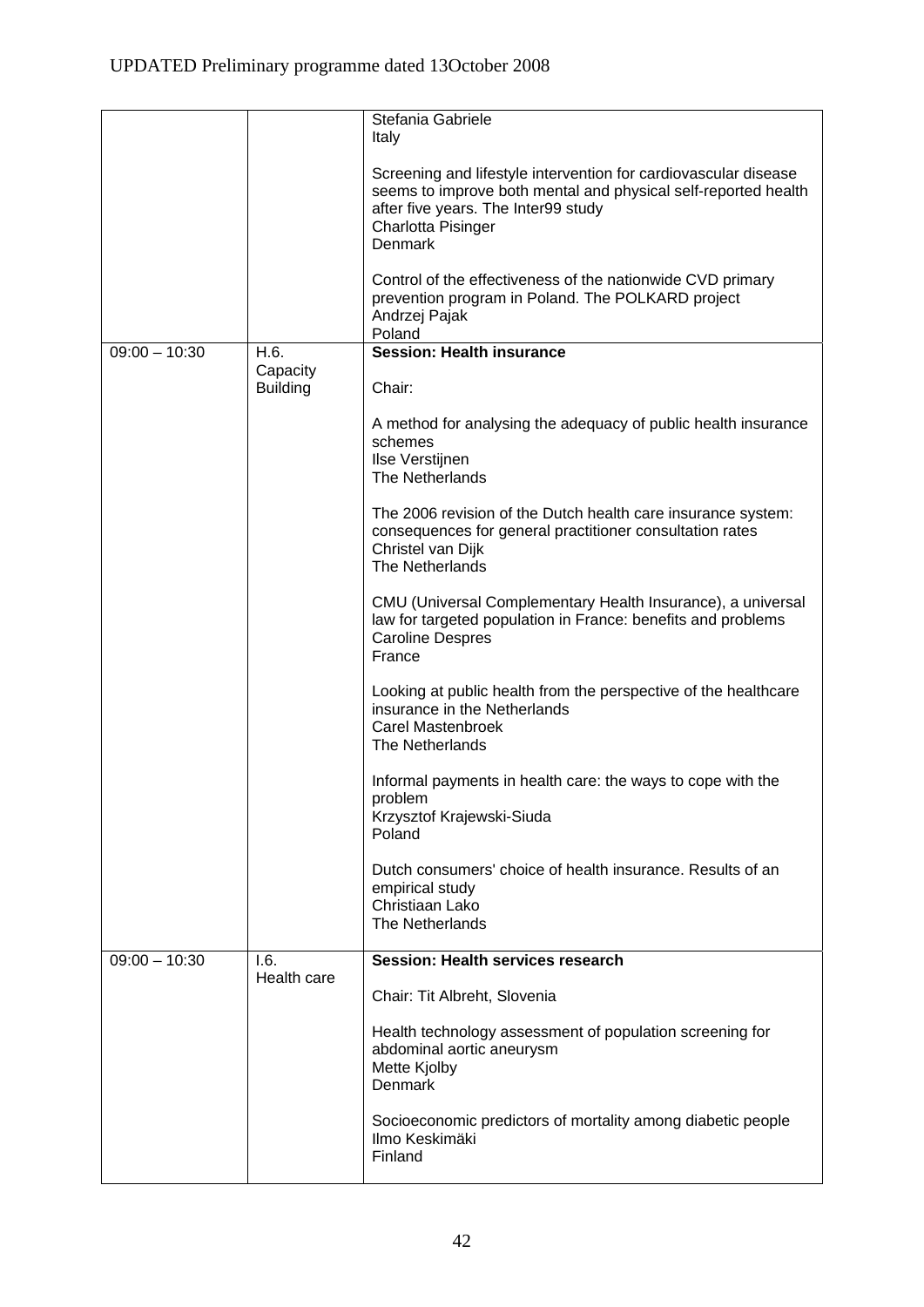|                 |                           | Caesarean sections in rural China 1991-2002 - an emerging<br>epidemic<br>Elina Hemminki<br>Finland<br>Implementation of full-field digital mammography in a<br>population-based breast cancer screening program: impact on<br>recall rate and cancer detection by screening number<br>Maria Sala<br>Spain<br>From Practice to Research: The Experience of building a<br>combined Database from ten breast cancer screening<br>programmes in Spain to evaluate the False Positive recall rate<br>Ruben Roman<br>Spain |
|-----------------|---------------------------|----------------------------------------------------------------------------------------------------------------------------------------------------------------------------------------------------------------------------------------------------------------------------------------------------------------------------------------------------------------------------------------------------------------------------------------------------------------------------------------------------------------------|
|                 |                           | The impact of the picture archiving and communication system<br>on radiology workflow: a systematic review of the scientific<br>literature.<br>Lorenzo Sommella<br>Italy                                                                                                                                                                                                                                                                                                                                             |
| $09:00 - 10:30$ | K.6.                      | Workshop: Using public health information systems in                                                                                                                                                                                                                                                                                                                                                                                                                                                                 |
|                 | Education and<br>Training | education: EUPHIX, OECD, WHO-HFA and more                                                                                                                                                                                                                                                                                                                                                                                                                                                                            |
|                 |                           | Chair: Monique Kuunders, The Netherlands                                                                                                                                                                                                                                                                                                                                                                                                                                                                             |
|                 | <b>ASPHER</b>             |                                                                                                                                                                                                                                                                                                                                                                                                                                                                                                                      |
| $09:00 - 10:30$ | L.6.                      | <b>Session: International health</b>                                                                                                                                                                                                                                                                                                                                                                                                                                                                                 |
|                 |                           | Chair: Horst Noack, Austria                                                                                                                                                                                                                                                                                                                                                                                                                                                                                          |
|                 |                           | Assessing long-term public mental health problems in tsunami-<br>affected regions of Sri Lanka and the Maldives<br>Justin Curry<br>Thailand                                                                                                                                                                                                                                                                                                                                                                          |
|                 |                           | The aftershock of deindustrialisation: trends in mortality in<br>Scotland and other parts of post-industrial Europe<br>David Walsh<br>Scotland                                                                                                                                                                                                                                                                                                                                                                       |
|                 |                           | South-South Cooperation for achieving MDGs<br>Shariful Islam<br>Bangladesh                                                                                                                                                                                                                                                                                                                                                                                                                                           |
|                 |                           | The impact of health reform on immunization policies and<br>practices.<br><b>Tom Rathwell</b><br>Canada                                                                                                                                                                                                                                                                                                                                                                                                              |
|                 |                           | The state of the art of cancer control structures in European<br>countries (January 2008)<br>Joana Bastos<br>Portugal                                                                                                                                                                                                                                                                                                                                                                                                |
|                 |                           | Improving Health through Reform of European Agricultural<br>Policy<br><b>Christopher Birt</b><br>UK                                                                                                                                                                                                                                                                                                                                                                                                                  |